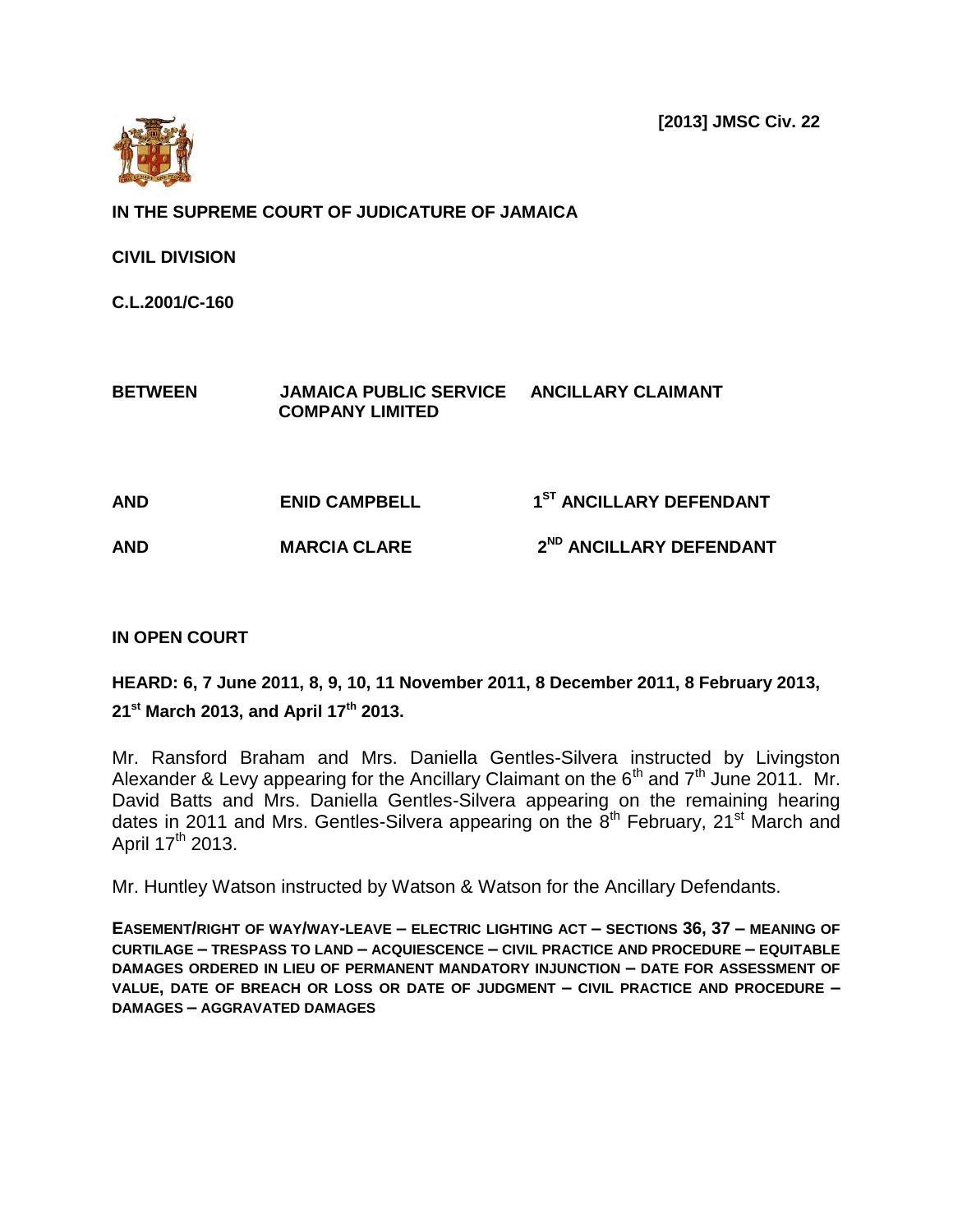**DRAFT JUDGMENT HANDED DOWN-PARTY SEEKING LEAVE TO ADDUCE FURTHER EVIDENCE AVAILABLE AT TIME OF TRIAL, BUT LEFT OUT THROUGH INADVERTENCE-COURT'S POWER TO REOPEN JUDGMENT-WHETHER APPROPRIATE TO DO SO- FACTORS TO BE CONSIDERED OF THE SAME NATURE AS THOSE IN APPLICATION TO ADMIT FURTHER EVIDENCE ON APPEAL-IMPORTANCE OF OVERRIDING OBJECTIVE OF DEALING WITH CASES JUSTLY** 

#### **MANGATAL J:**

[1] In this matter the Claim was struck out by Order dated 8th February 2010. What I therefore have before me for determination is the Ancillary Claim and the Defence and Counterclaim to the Ancillary Claim as amended. The original dispute in this case occurred from as far back as 1994.

[2] I must say that I have found the matter to be convoluted and complicated. I express my gratitude to the Attorneys-at –Law who appeared for both sides for the assistance they provided throughout the matter. Not least of the convolutions were the pleadings as they have been very wordy and complex. Written closing submissions by both parties exceeded a hundred and twenty pages (In the case of the Ancillary Defendants, there were 98 pages) and were also supplemented by oral submissions. There were numerous documentary exhibits and over fifty authorities on a wide range of issues were cited in support of the submissions. I sincerely regret the delay in delivering this judgment, which was due to the sheer volume of my workload and the rather complicated, and if I may so, cumbersome nature of this matter.

### **THE PARTIES**

[3] The Ancillary Claimant, the Jamaica Public Service Company Limited, "J.P.S.", is an undertaker licensed under the provisions of the **Electric Lighting Act** ("the Act") and empowered, subject to the provisions of sections 36 and 37, to lay, place or carry on , under, or over any land, not being land used as a garden, park, or pleasure ground, or land being the curtilage of a dwelling-house or other similar land in the vicinity of any building, such supply lines, posts and apparatus as are necessary or convenient for the safe and efficient supply of electricity in accordance with the licence granted to JPS. Upon the exercise of these powers, JPS is liable to pay compensation to any such landowner, and in default of agreement, the matter is to be referred to arbitration.

[4] The Ancillary Defendants Enid Campbell and Marcia Clare, mother and daughter respectively, (collectively "the Owners"), are the registered owners of all that parcel of land being the land comprised in Certificate of Title registered at Volume 1347 Folio 872 of the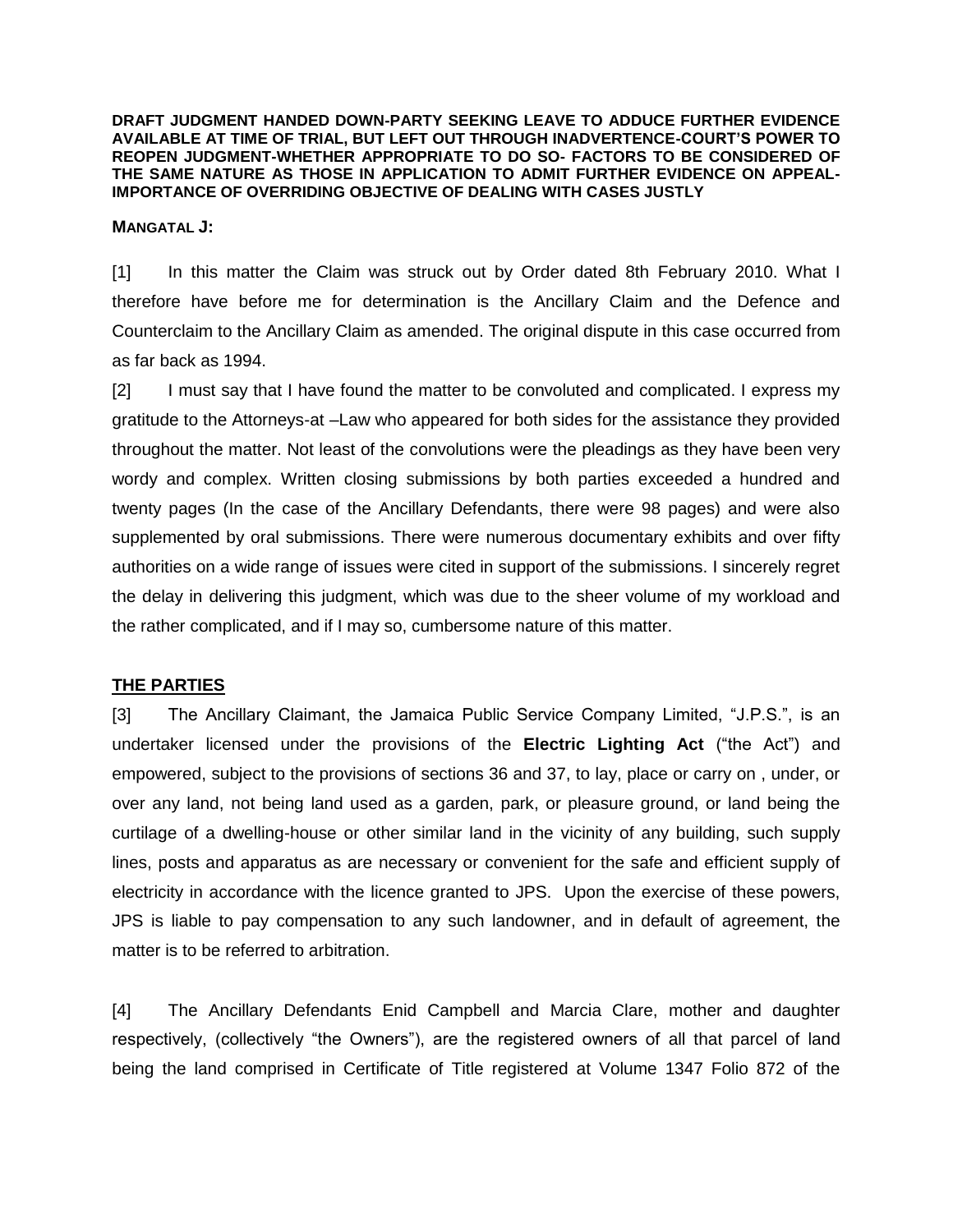Register Book of Titles, being all that parcel of land part of Rock Spring in the Parish of Hanover containing by estimation 71 acres more or less.

## **THE ANCILLARY CLAIM**

 $[5]$  On or about the 29<sup>th</sup> of October 1992 the parties executed a Grant of Easement, ("the Grant") which Grant remained undated, in respect of the Owners' land. The terms of the Grant empowered J.P.S. to, amongst other matters, construct, maintain, repair, inspect, remove, replace and operate an electrical transmission and/or distribution line of towers and/or poles, anchors, guys together with all necessary wires, cables, cable installations and other apparatus necessary for the purpose of the transmission and/or distribution of electricity from any of JPS' generating stations through and over the lands as agreed between the parties.

[6] Clause 3 of the Grant expressly provided as follows:

*In the event of it becoming expedient to alter the route of the transmission and/or distribution line across the said land by reason of any cause beyond the control of the Company, the Grantor and the Company shall mutually agree upon a new location and the Grantor shall grant such new route to the Company and in the event of their failure to agree, the matter shall be referred to arbitration under the Arbitration Law.*

[7] It was also an express term of the Grant, Clause 2(a), that in the exercise of the rights granted to it, JPS would use its best endeavours to cause as little damage as practicable to the land, and to any trees, vegetation or crops, and to pay the Owners compensation to be agreed between the parties, and, failing agreement, as determined by arbitration.

[8] In the Particulars of its Ancillary Claim, JPS pleads at paragraph 5, that on a proper construction of the terms of the Grant the terms did mean and do mean that JPS had a right of way in erecting, carrying out and operating electrical transmission of distribution lines and towers and other appurtenances over the Owners' Lands. Further, that in the event it became expedient to alter the route of the distribution lines, the parties could agree to a new location and in effect JPS could alter the route of the transmission and transmission lines across the Owners' lands with their agreement.

[9] At paragraph 6, it is averred by JPS that at the time of the Grant JPS' transmission lines were routed with the agreement of the parties across the rear south portion of the Owners' lands. However, it is pleaded, that "due to expediency and the need for the Ancillary Claimant to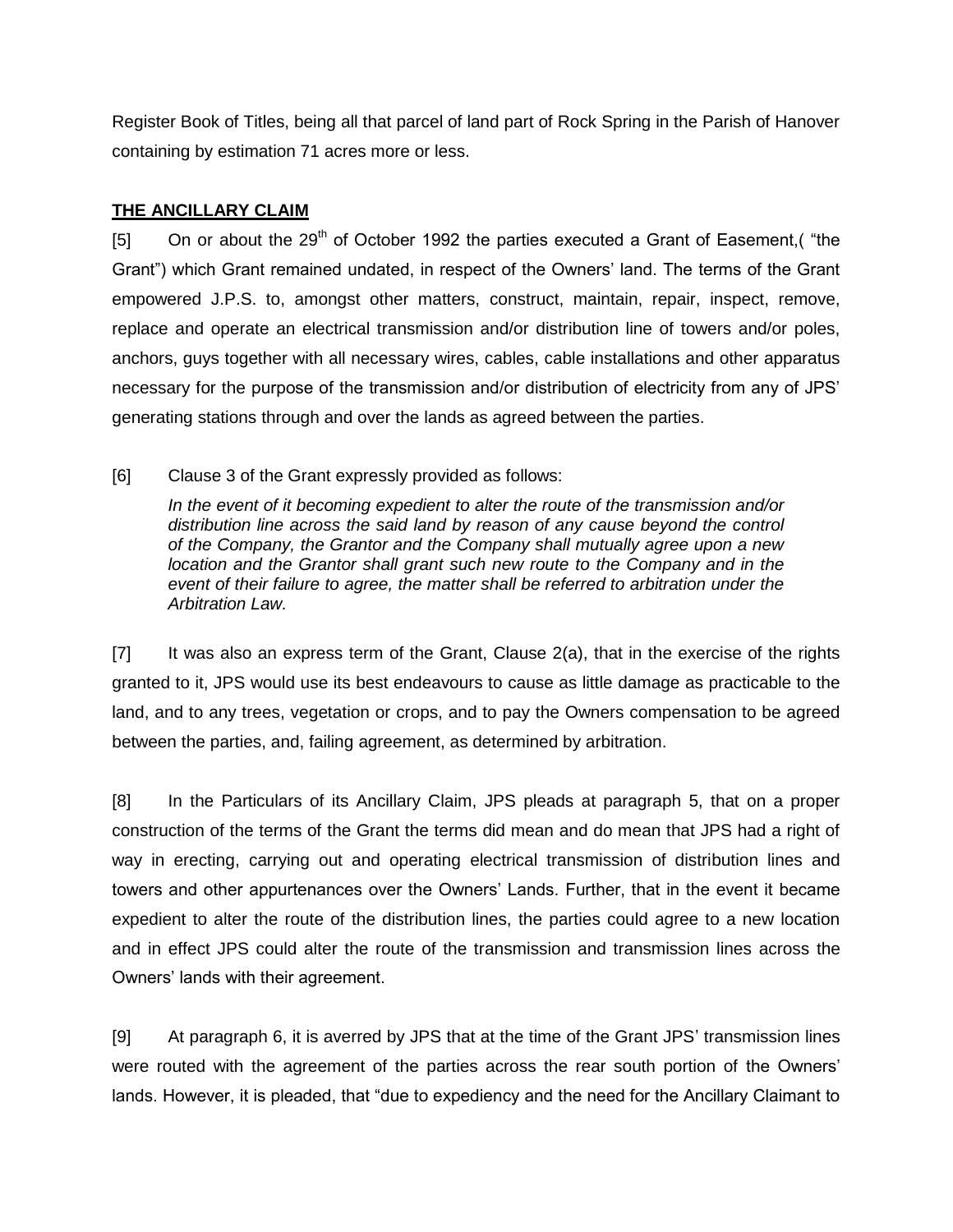comply with required international environmental safety standards, the Ancillary Claimant had no alternative but to re-route the lines on a different path other than the one on which the lines were originally placed, in accordance with clause 3 of the Grant, and in this regard, pursuant to Clause 3 of the Grant, the Ancillary Defendants were duly consulted and advised that the Ancillary Claimant needed to relocate the tower and its lines for environmental reasons and in keeping with international safety standards, and the Ancillary Defendants agreed and acquiesced to the relocation of the lines to its current location on the basis that work on the new location could commence in September 1994. In accordance with that agreement the Ancillary Claimant was duly granted possession of the area of the Grantors' Lands in question by the Ancillary Defendants during the period August-September 1994 and that it was agreed between the parties that construction on the new tower lines would continue pending the preparation of the relevant way-leave documentation and the determination of compensation due to the Ancillary Defendants in accordance with the recommendations of two independent valuators."

 $[10]$  Notwithstanding this agreement, the Owners commenced action against JPS on the 10<sup>th</sup> of August 2001 claiming, amongst other relief, damages for alleged wrongful entry, breach of contract, waste and continuing trespass The Owners were also seeking orders that JPS dismantle and remove all towers, structures, cables and wires alleged to have been unlawfully erected. Subsequent to the filing of the action negotiations, ("tentative", according to JPS), were entered into between the parties, the main area of contention being the basis upon which compensation was to be computed. According to paragraph 7 of the Particulars, two main options were discussed between the parties. Firstly, to have JPS' towers and power lines relocated to another section of the Owners' lands and that they be compensated by a one-time fee and that the new arrangement be confirmed by an way-leave agreement. The second option discussed was to relocate the Owners' dwelling house which would require the construction of a new dwelling house of comparable value and design as well as construction of a road by which to access the new home. JPS has indicated that common to both options was the payment of compensation, which early in the negotiations was estimated to range between \$1,500,000.00 to \$2,000,000.00. This was based on valuations by D.C.Tavares & Finson Realty Limited which conflicted, (according to the Particulars), with a valuation appraisal prepared by CD Alexander & Co. Realty Ltd. dated respectively October 2004 and January 1995.

[11] It is JPS' assertion that neither option was feasible because the tower lines were placed in accordance with international standards which JPS is required to comply with. That further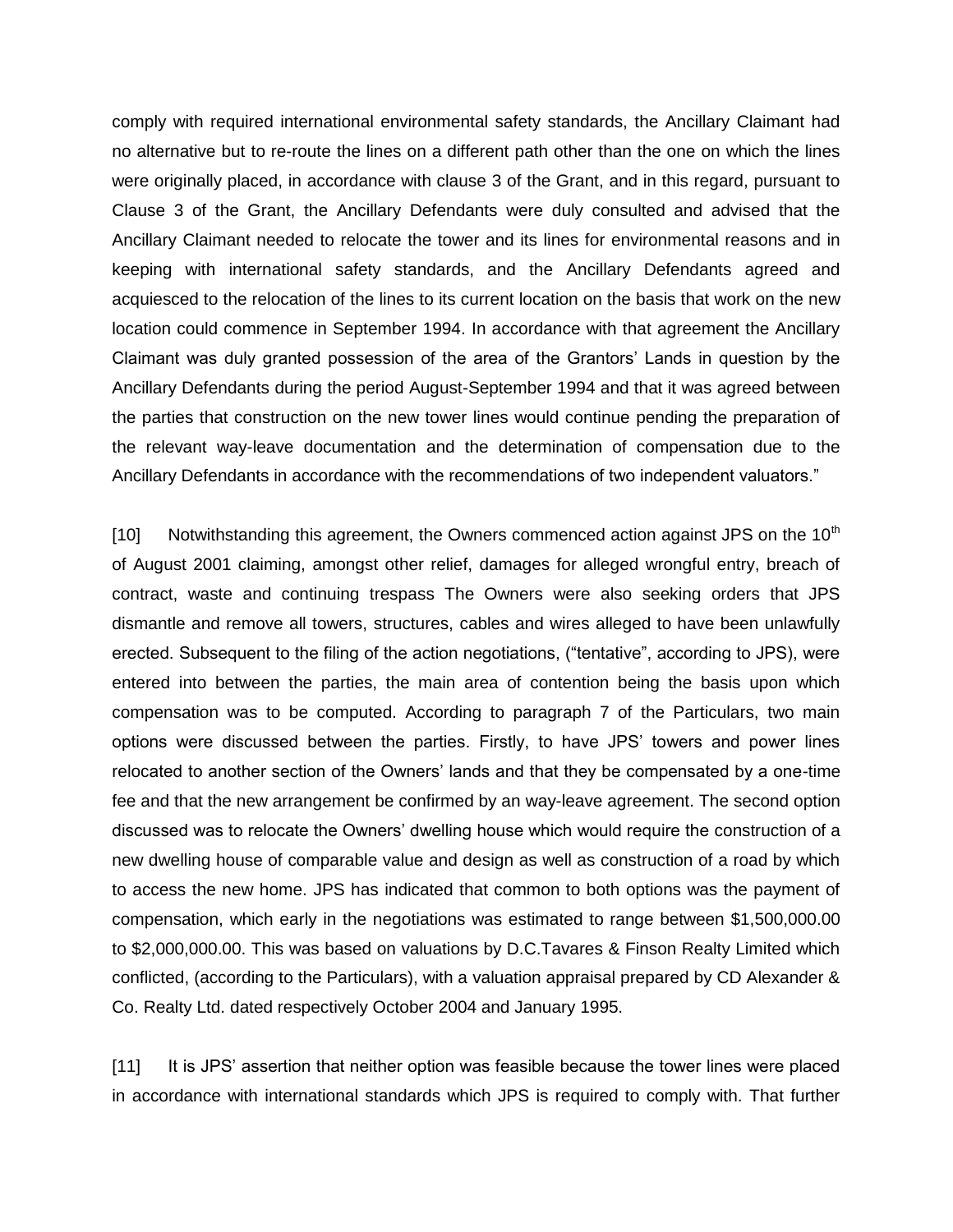attempts to change the alignment of the electric lines would require different and more expensive angle tower types and new way-leave arrangements. It is JPS' position that the difficulty and costs to pursue such an option would have been prohibitive and accordingly, the option to relocate the wires and lines was not feasible. Nor was the option to construct a new dwelling house economically viable. It is maintained, however, that at all material times JPS consistently agreed to compensate the Owners at an amount to be agreed based on the quantification of the value of the loss and the property where the lines were placed. The option to relocate the lines was not feasible for the further reason that relocation would require several power outages on the lines to expedite modification work. Additionally, the placement of the lines was done in accordance with specific international codes adopted by JPS relative to the design, construction and operation of the high voltage power lines to ensure the safety of life and property.

[12] JPS aver that the negotiations concluded when, at a site visit held on  $15<sup>th</sup>$  May 2007, attended by technical representatives of JPS, JPS' Attorneys, and Ms. Clare, the 1<sup>st</sup> Ancillary Defendant, the parties agreed in principle that JPS would compensate the Owners for the devaluation in their property resulting from the presence of the transmission lines. Compensation would also be made for the existence of the transmission tower and power lines over the land and for the portion of the land that had been rendered unusable both for the future and for the period of time since the lines had been constructed. The basis of that compensation would be quantified by a valuator to be agreed between the parties.

[13] JPS assert that at no time did the site meeting conclude on the understanding that JPS would either relocate its transmission and tower lines and/or rebuild a new dwelling house for the Owners.

[14] JPS also indicated that it would be willing to pay for the value of the crops and trees as assessed by JPS' personnel at the time the equipment was placed on the Owners' Lands which value amounted to \$750.00.Having regard to the time which had elapsed since the apparatus was placed there, JPS was willing to pay interest on that sum at the rate of 12% per annum from 1995 when the lines were installed up to June 2007 when the discussions were taking place.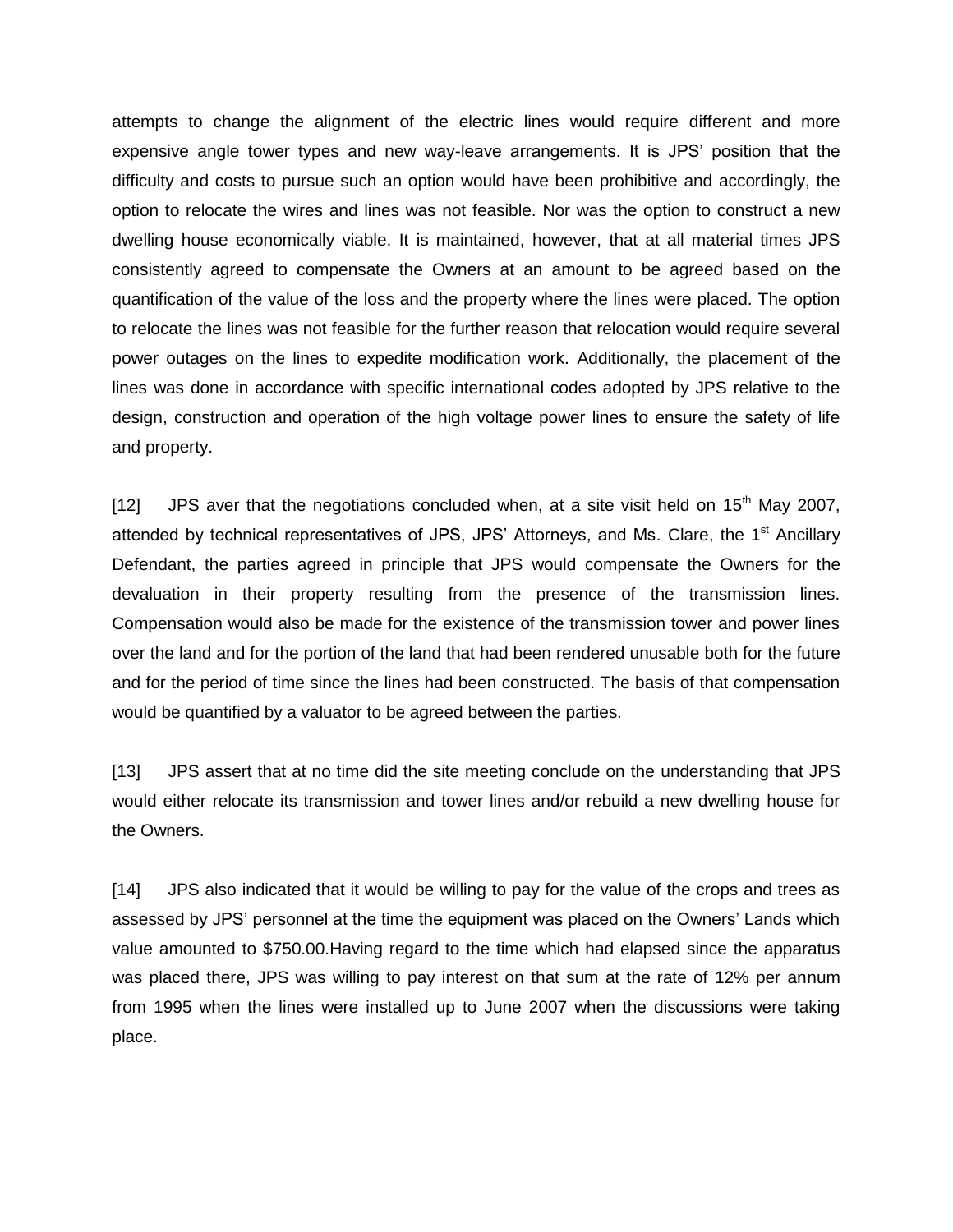[15] It is further JPS' pleading that, in accordance with the matters settled at the site meeting, the parties agreed to appoint Messrs. Edwin Tulloch-Reid & Associates to conduct the assessment and valuation of compensation. Such a report was duly prepared dated January 2008 and valued the compensation to be paid at \$1,550,000.00. The report also indicated that the measure of compensation is to be determined "based on the diminution in the value of the property due to the Grant of Easement. The amount of compensation represents the difference between the value of the property (before and after) the Grant of Easement for the erection of tower and transmission/distribution lines the extent to which the use and development of the said lands is adversely affected or agricultural operations interfered with are factors to be taken into account." The Report continues, that "...The effect on agricultural operations is minimal as the area within the corridor is not rendered unproductive. The dwelling house is marginally affected due to the height of the transmission lines (approximately 200 ft. above ground level and its distance approximately 100 ft west of the building)".

[16] According to JPS, after repeated requests by its Attorneys-at-Law for a response to the Edwin Tulloch-Reid & Associates Valuation Report so as to bring the matter to a close on the question of compensation, eventually JPS' lawyers received a response in the form of a letter from the law firm Watson & Watson on behalf of the Owners. This letter indicated that they would accept compensation for damage to the property during the period the power lines were installed but that the value of such compensation was still to be agreed. The letter further demanded that the cables and tower installed over the property purportedly without permission or easement be removed within 90 days of the date of the letter  $(18<sup>th</sup>$  June 2009) failing which the Owners would take steps to remove the cable lines and tower if no response was forthcoming. JPS states that it fears that unless restrained the Owners will remove its tower and wires and other apparatus situate on the property with the agreement of the parties to the detriment of JPS.

[17] In the premises, JPS avers that it acquired a right of way by virtue of section 36(1) of the Act to lay, place, carry on, under or over the Owners' lands such supply lines, posts and apparatus as are necessary or convenient for the safe and efficient supply of electricity in accordance with the licence granted to JPS pursuant to the Act.

[18] Further and/or in the alternative JPS states that it is also entitled to a proprietary interest in the section on the Owners' land which is occupied by JPS in accordance with the express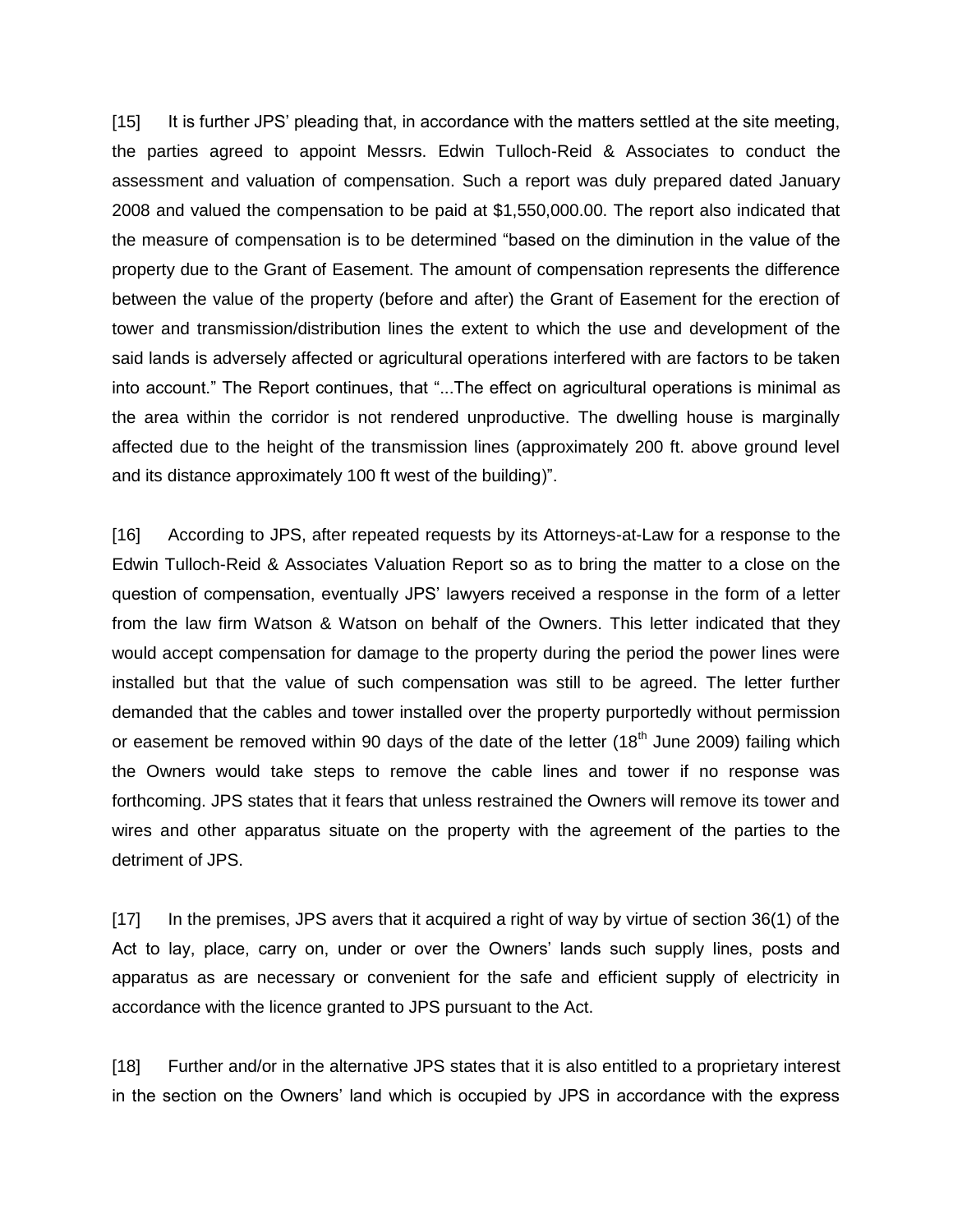terms of the Grant entered into between the parties on or about 29<sup>th</sup> October 1992 in respect of the installation of a 69 KV transmission line and related apparatus. Further in accordance with Clause 3 of the Grant JPS was permitted to re-route its transmission wires over the Owners' Lands on the basis of an agreement entered into between the parties in or about August 1994. The Owners, JPS alleges, are now estopped from claiming that they did not agree to either the original Grant or the re-routing of JPS' lines notwithstanding that they acquiesced to such rerouting and in reliance on the 1994 agreement, JPS acted to its detriment in entering into possession and to construct and install such towers, lines and apparatus in accordance with the agreement to vary the route.

[19] JPS further states, that in accordance with section 36(2) of the Act, and in accordance with the terms of the Grant the Owners are entitled to accept compensation in respect of (a) the devaluation in the property resulting from the relocation and the presence of the transmission towers and power lines which has been valued by the agreed valuator in the sum of \$1,550,000.00; (b) in relation to that portion of land which, the existence of the transmission towers and power lines, has rendered unusable for the future and for the period of time the lines have been constructed; (c) and for the value of crops and trees as assessed by JPS' personnel at the time the equipment was placed on the land, which value amounted to \$750.00 together with interest at the rate of 12% per annum from 1995 until judgment.

[20] At paragraph 18 of the Particulars of Ancillary Claim JPS claims:

"**18. In the premises the Ancillary Claimant seeks the following declaratory and injunctive reliefs and Orders as follows:**

**(A) A Declaration that pursuant to section 36 of the Electric Lighting Act the Ancillary Claimant is entitled to a right of way and/or way-leave over a portion of the lands owned and occupied by the Ancillary Defendants being more particularly described as being lands comprised in Certificate of Title registered at Volume 1347 Folio 872 of the Register Book of Titles being all that parcel of land part of Rock Spring in the Parish of Hanover containing by estimation 71 acres (28.7326 hectares) more or less (hereinafter referred to as "the Grantors' lands") in respect of the installation and maintenance of a grant of right of way entered into between the parties on/or about 29th October 1992 bearing reference plan no. 16072.**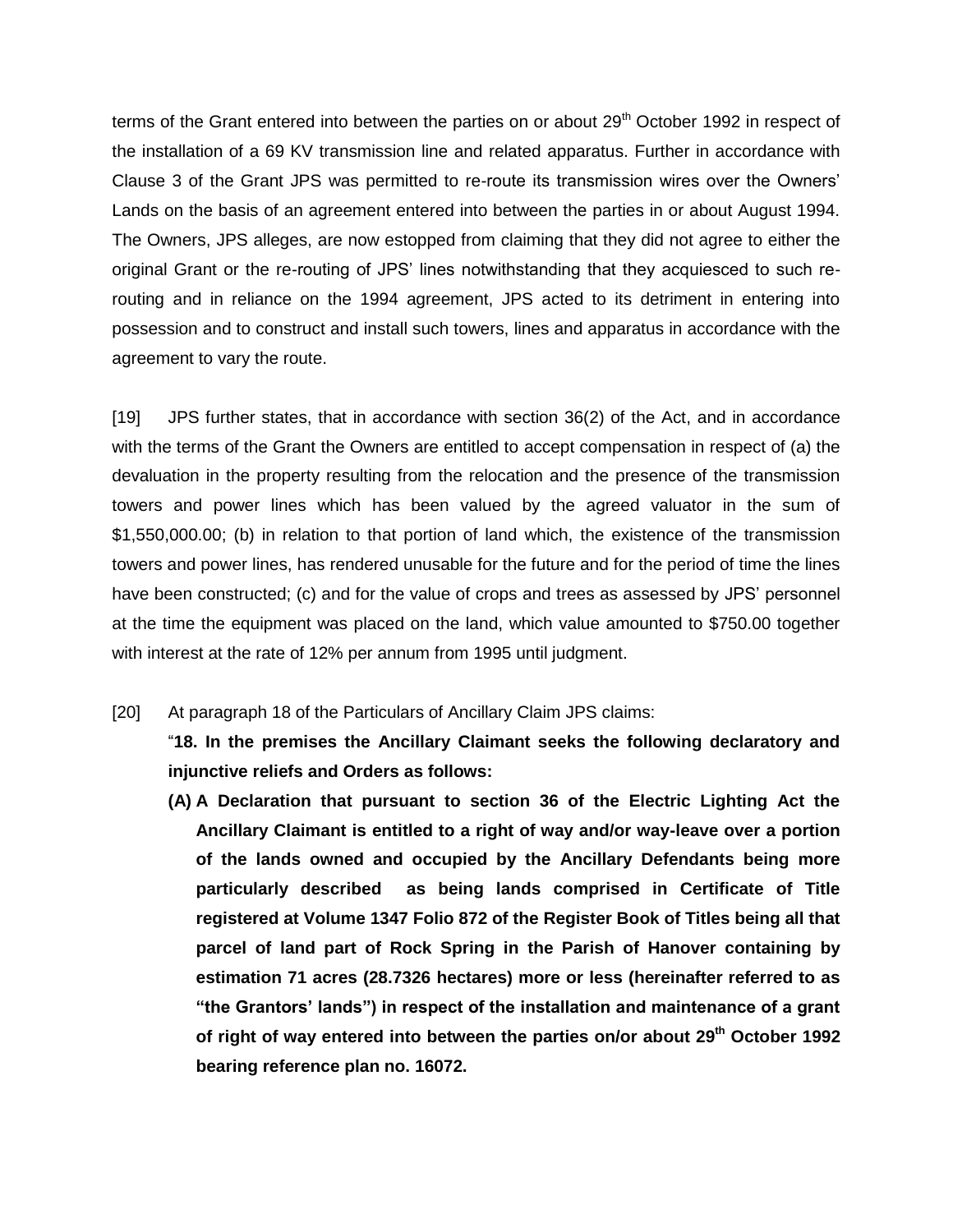- **(B) A Declaration that the Ancillary Claimant has the right of way and/or way-leave conferred by the grant of way (hereinafter referred to as "the Grant") in respect of the re-routing of its transmission wires, material and other apparatus over the Grantors' lands and in exchange for the Grant, the Ancillary Claimant shall pay to the Ancillary defendants compensation to be computed in accordance with the valuation report in respect of the valuation of and compensation for the procurement of the Grant dated January 2008 prepared by valuator Edwin Tulloch-Reid & Associates, Chartered Valuation Surveyors appointed in accordance with the agreement arrived at between the Ancillary Claimant and the Ancillary Defendants during compensation negotiations.**
- **(C) An Order that the Ancillary Defendants execute any and all documents necessary to give effect to the Grant and to take steps to facilitate the registration of the way-leave on the title to the property pursuant to section 41 of the Electric Lighting Act.**
- **(D) An order that the Registrar of the Supreme Court is empowered to execute any and all documents necessary to give effect to the registration of the Grant in the event that the Ancillary Defendants fail and/or neglect to do so.**
- **(E) An Order that the Ancillary Claimants, their agents and/or servants be restrained from removing, destroying, re-routing and/or relocating the Ancillary Claimant's transmission lines and towers, cables, material and other apparatus from the Grantors' lands consequent on the declarations made as aforesaid.**

### **AMENDED DEFENCE TO ANCILLARY CLAIM FORM AND PARTICULARS OF CLAIM**

[21] The Owners deny the existence of a Grant of Easement and/or Right of Way and/or Way Leave which bears any reference to the actual physical location of the JPS 69 KV Transmission Line and other transmission lines and apparatus and they say that their only agreement with JPS was in writing as set out in the Grant entered into on or about the  $29<sup>th</sup>$  of October 1992.

[22] It is the Owners' case that JPS is trespassing on their property by the existence and situation of their 69 KV transmission line and other transmission lines and apparatus in locations on their land which were not provided for in the written and only agreement between them.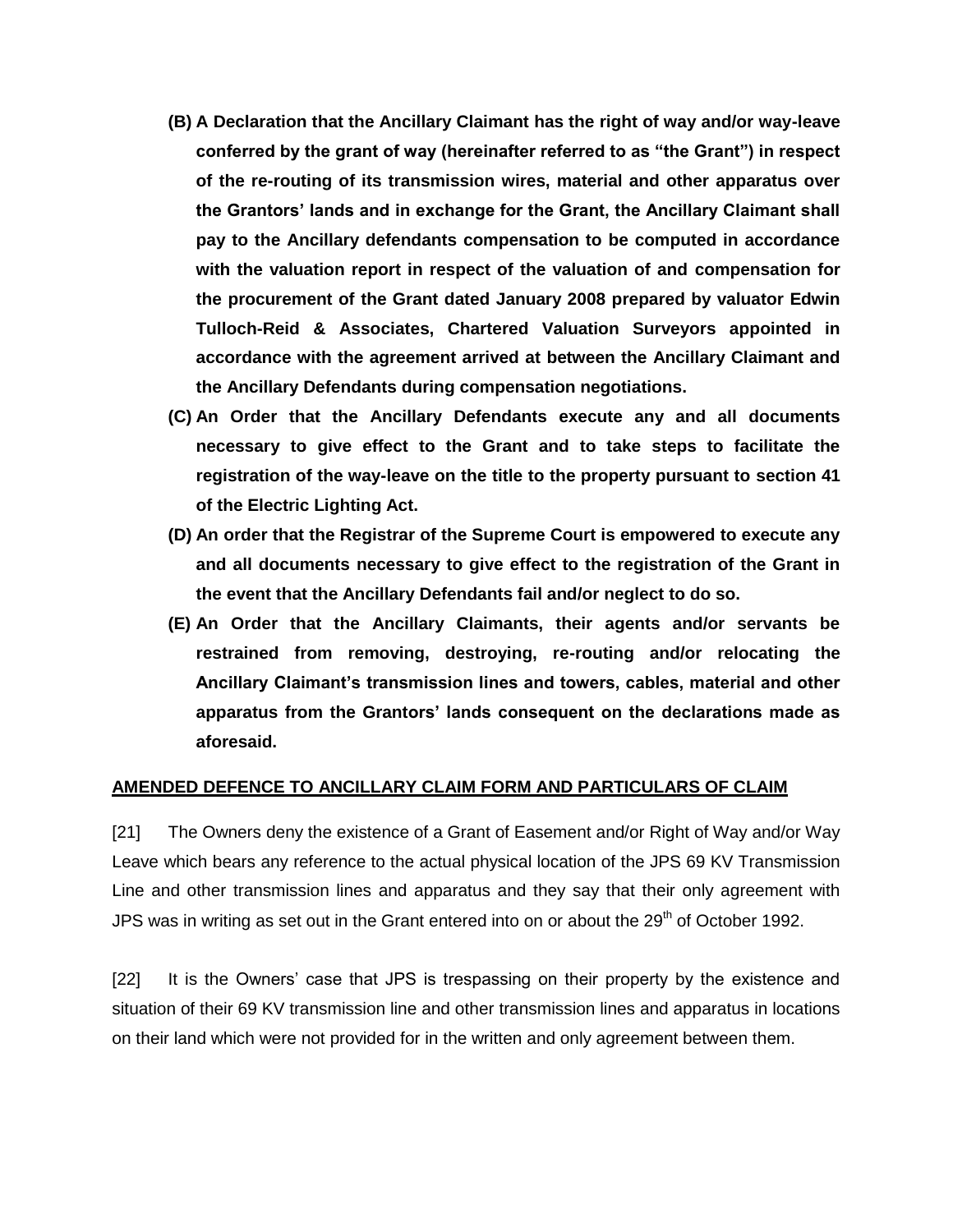[23] The Owners also say that in any event JPS has not adopted, proposed or followed the procedures contemplated by section 36(1) of the Act prior to or during their unauthorised entry on their Lands.

[24] The Owners claim that JPS acted in complete contravention of section 36(1) of the Act by laying, placing, and carrying onto and over the subject land, supply lines, posts and apparatus knowing well that these lines, posts and apparatus were being laid, placed, and carried onto and over lands belonging to the Owners and used as gardens being the curtilage of their dwelling house and being in the immediate vicinity of said dwelling house and appurtenant buildings including a boiling house and mill yard as the property is a historic sugar mill yard.

[25] The Owners insist that it was an integral part of the agreement which they entered into with JPS and its employees and representatives such as Mr. Kassim, who was a party to the original negotiations, as well as their own building contractor Mr. Norman Laing, that the lines would be located on an area of the property lying to the southern part, or rear of the property, which was substantially far removed from the centre of the Owners' activities on the property, which were in the north. The line was not under any circumstances to be visible from the house. The Owners also contend that a literal construction of the language of the second schedule of the grant confirms that any easement was intended to apply to routing JPS' lines over land in agricultural use and could not have been construed to be applied over land used for buildings and their curtilages.

[26] The Owners claim that there was no negotiation, agreement or contract in relation to the northern part of the property which is the part of the property where JPS situated its transmission lines without permission or authority.

[27] The Owners complain that they were approached and advised only after a well defined re-routing proposal was in place for the situating of the connecting towers for use at the proposed new routes and after the lines had already been identified and successfully negotiated with adjoining neighbours. The Owners therefore say that the efforts by JPS to negotiate with them for an easement, were no more than lip service and were never conducted in good faith. Rather, the negotiations were always carried out with the intention to deviate from the negotiated route once access to the Owners' property had been secured.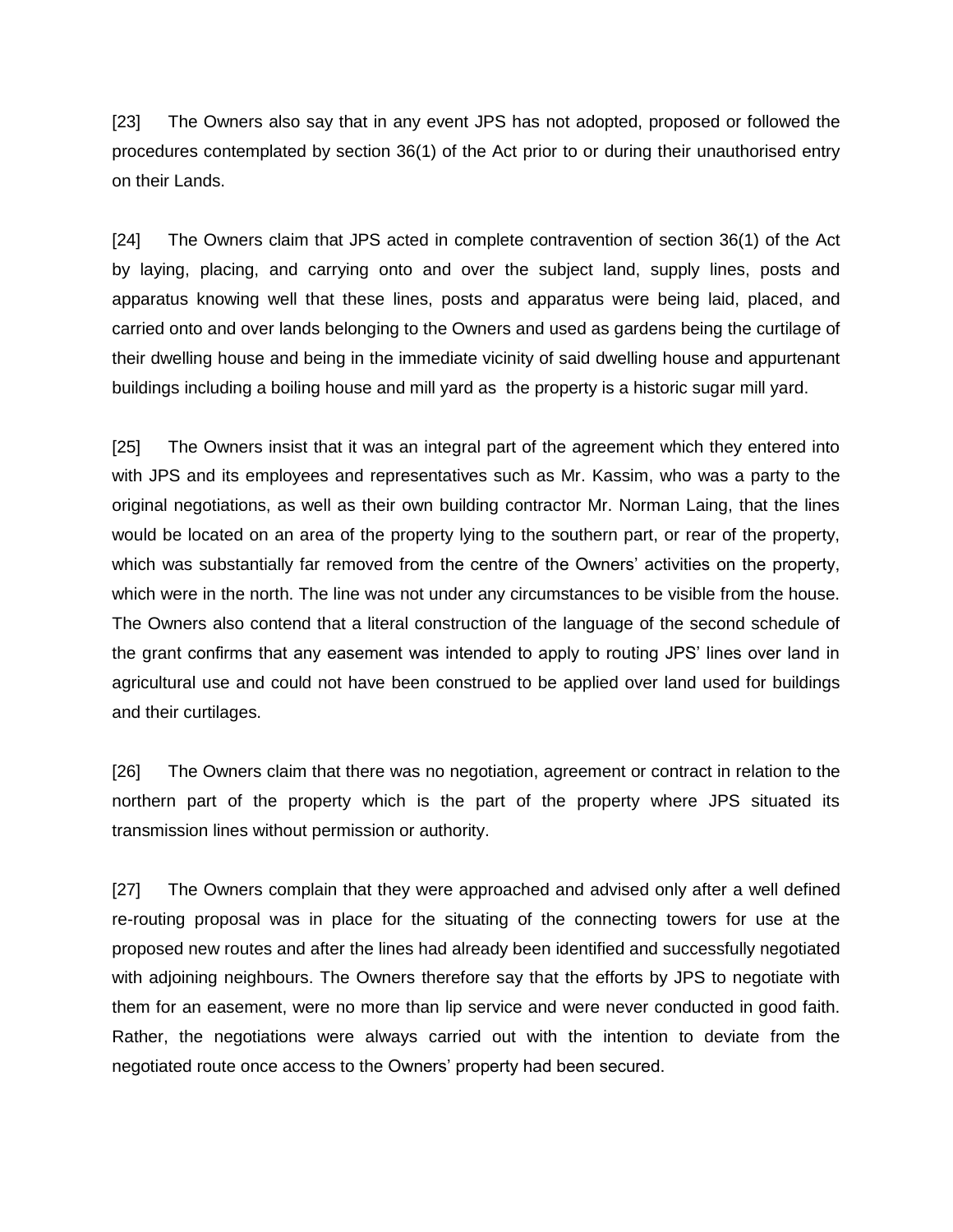[28] It was also pleaded that the erection of the transmission tower was never the subject of any discussion, negotiation or agreement. That it was in fact erected upon the subject lands by the admitted error of JPS who had negotiated a site for the tower with neighbouring property owners or occupants. This was because JPS had erroneously believed that the land upon which the tower was sited belonged to these neighbours when it was being erected.

[29] The Owners say that they have not been provided by JPS with any adequate reason or cause beyond the control of JPS which would reasonably provoke the application of Clause 3. It has never been established that the Environmental Impact Assessment ("the EIA") upon which JPS purported to rely (i) exists (ii) was the basis of the decision borne out of expediency to reroute (iii) was limited to the South of the subject property and excluded the re-routed areas along the same property.

[30] They subsequently learnt that it was allegedly due to environmental reasons due to the presence of "green frogs" that were supposedly endemic to the area. However, the Owners claim no knowledge of, or awareness of any such frogs either on or near the property. Additionally, that JPS is incorrect in stating that the Grant spoke to the erection of a transmission tower, as the negotiations, agreement and subsequent Grant has always spoken only to distribution lines.

[31] The Owners rely upon the existence of the transmission lines outside the negotiated route and the situating of the tower on their lands without the benefit of the agreement as unambiguous and incontrovertible proof of trespass.

[32] During the course of the trial, Mr. Watson, in June 2011, sought and obtained permission from the Court to amend the pleadings to plead the Statute of Frauds. The trial then had to be adjourned part-heard to November 2011. Paragraph 15(i) of the Amended Statement of Case states as follows:

**"15. (1) As to paragraph 6 the Ancillary Defendants deny agreement to the transmission lines being re-routed across any other including the northern portion of their said lands and challenge the Ancillary Claimants to put forward the document to this effect upon which they must be relying to assert a new agreement giving them new property rights over the Ancillary Defendants' land. In particular, the Ancillary Defendants assert that whilst there were inconclusive oral**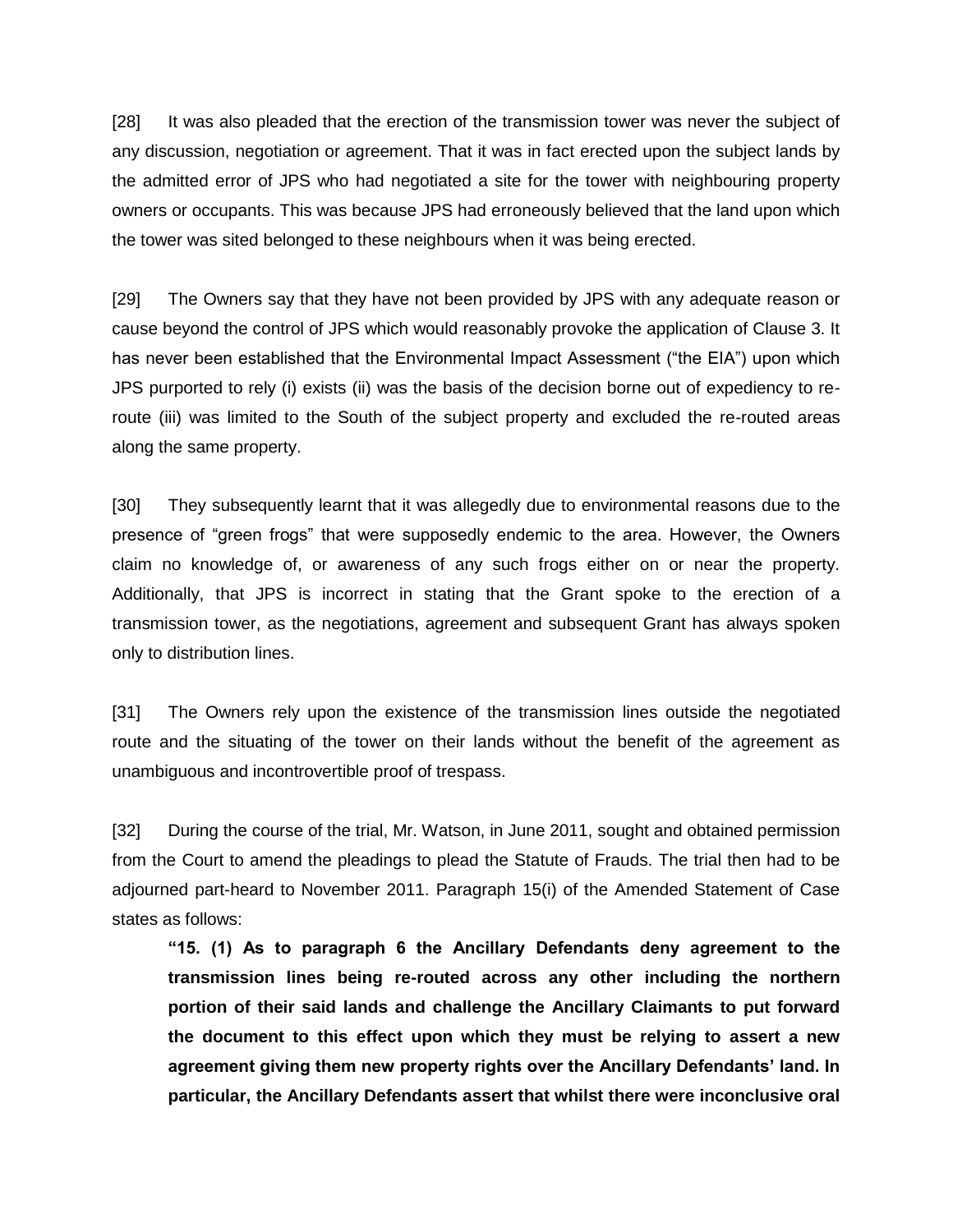**discussions relating to the possibility of altering the easement route these did not result in any promise or agreement to grant the route amendment or for the Ancillary Claimant to erect a tower on their land and further, and in any event, there is no note or memorandum in writing as required by the Statute of Frauds evidencing mutual agreement for the conveyance by the Ancillary Defendants to the Ancillary Claimant of the new or varied property rights intrinsic to the lawful deviation of the negotiated easement route or for the assumption or assertion by the Ancillary Claimant of any such new or varied property rights."**

### [33] At paragraphs 15 (ii), (iii) and (iv), the Owners plead:

- **"(ii) The Ancillary Defendants will say that they were put under a great deal of pressure from Ancillary Claimant's officers to have the Ancillary Defendants sign agreements ratifying the new proposed route which they claimed could not be altered as agreements were already in place for the relevant connecting towers.**
- **(iii) The Ancillary Defendants out-rightly rejected the new proposed route and stated all their objections regarding the disadvantages of installing the wire over the only inhabited section of their 71 acres of property. They considered the re-routing to be in the worst possible place on the property ruinous to the centre of their existing and planned activities and any proposed development or natural expansion of the property. The Ancillary Defendants also pointed to the agreement they had made with the Ancillary Claimants for placing the wire at the extreme rear of the property.**
- **(iv) The Ancillary Defendants refused to sign any of the proposed agreements pertaining to the re-routing of the wire and were shocked to discover that the Ancillary Claimants had proceeded with advanced work in locating and reaching agreement pertaining to the new site of the towers on either side of the property. (At that point in time Ancillary Defendants were not aware that tower 64N was located on their property as the diagrams presented by the Ancillary Claimants placed it on the neighbouring property).**

# **AMENDED COUNTERCLAIM TO ANCILLARY CLAIM FORM AND PARTICULARS OF CLAIM**

[34] The Owners have counterclaimed for damages in respect of the following: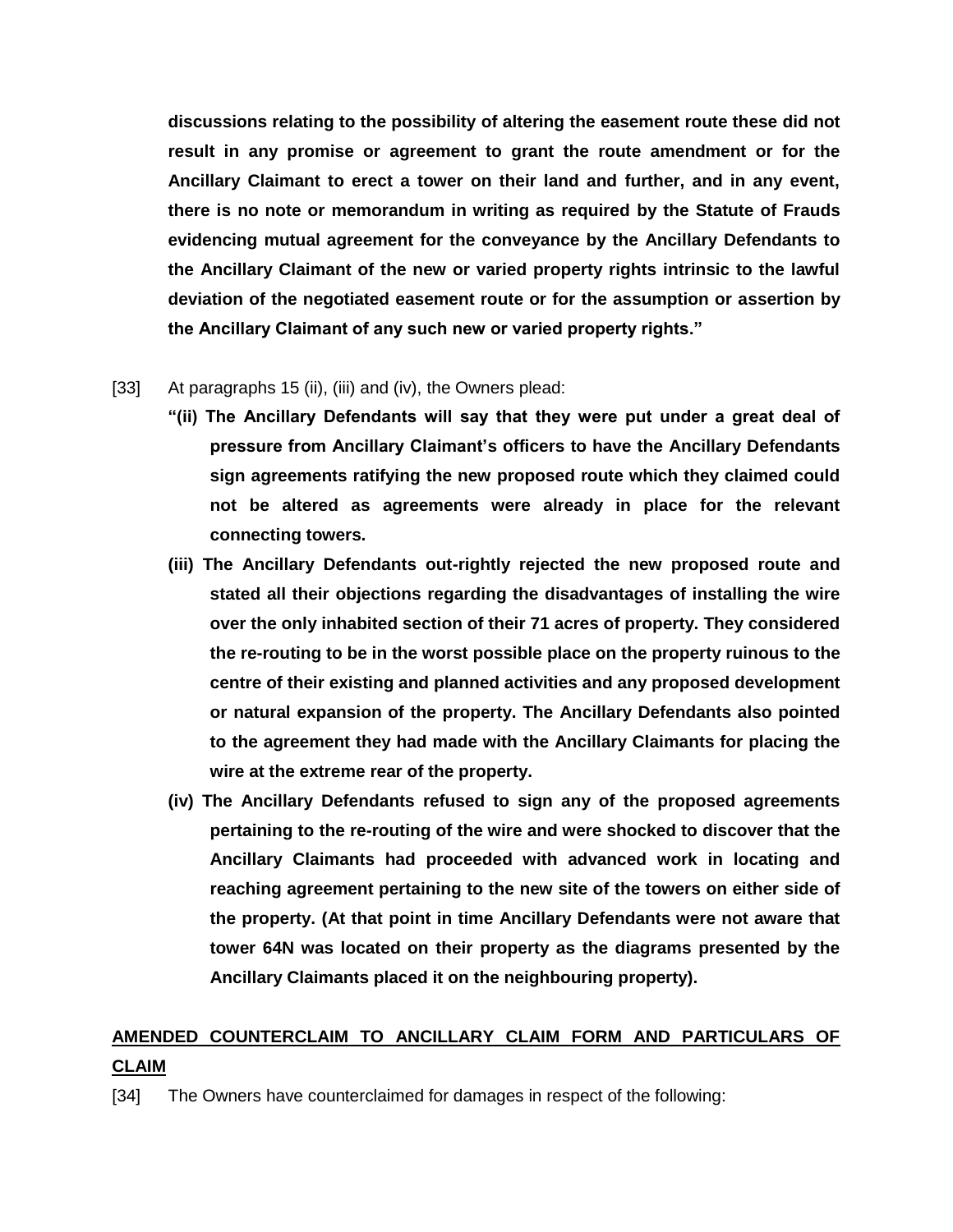- (a) Wrongful entry by JPS, their servants, or agents or invitees upon the Owners lands;
- (b) Breach of the contract of easement/Grant;
- (c) For waste to the Lands.

[35] The Owners further counterclaim for damages for the continuing trespass and/or alternatively for an order that JPS do knock down, dismantle and remove all towers, structures, cables, lines and things which it has unlawfully erected upon or strung across the aforesaid lands.

[36] The Counterclaim also seeks aggravated and exemplary damages. The complaint is that JPS is a monolithic quasi- public utility monopoly that has acted arrogantly and with contempt of the citizens' rights to have the offending lines removed as is contemplated by section 40 of the Act. This refusal, it is argued, has been without justification save for that of costs and that it is in these circumstances that the assault upon and egregious violation of the Owners' constitutionally guaranteed property rights has been aggravated to the extent that the Court's duty is to consider the merits of making an award for exemplary damages.

[37] In relation to the measure of damage and the report by Edwin Tulloch-Reid & Associates, it is pleaded at paragraphs 22, 23 and 24 of the Amended Defence, and repeated in the Counterclaim, as follows:

**"22. (i) With respect to paragraphs 7 and 8 of the Ancillary Particulars of Claim the Ancillary Defendants .... say that the Ancillary Claimants have not engaged genuinely in an effort to resolve the dispute as they initially dragged their feet in reliance on the position that a technical assessment which had been prepared by their team had been lost. The Ancillary Claimants then selected Messrs. D.C.Tavares-Finson Realty Company Limited to prepare a further updated assessment and declined to accept the findings and recommendations of that Report on the basis again that it was too costly and finally they instructed Messrs. Edwin Tulloch-Reid to produce a third Report which returned such an extremely low value of compensation as to be utterly unacceptable and calls into issue either the skills which the assessor brought to the matter or (which is more likely) deficiencies in the terms of reference supplied to him by the Ancillary Claimants.**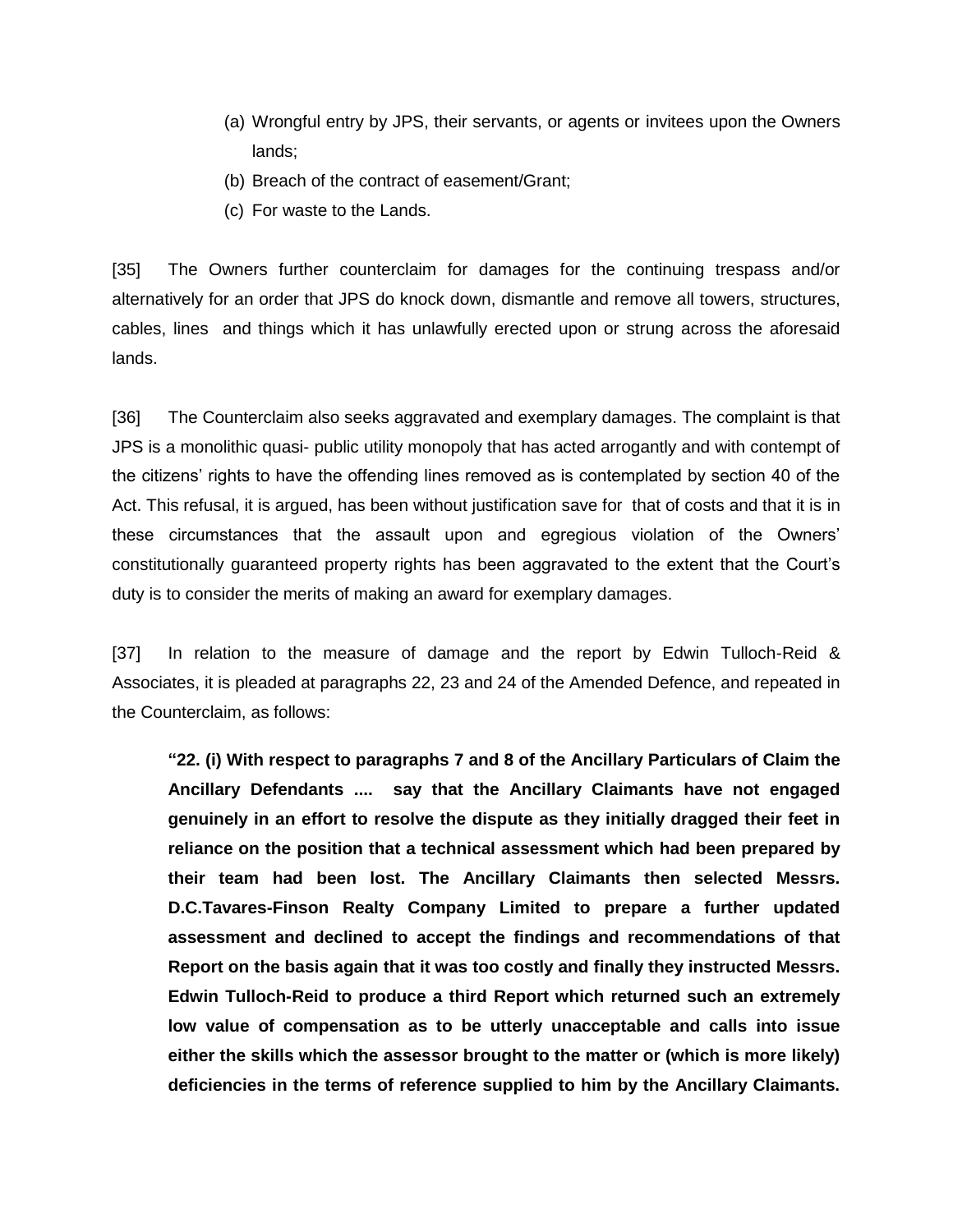**The appraisal prepared by Messrs. C.D. Alexander & Company Realty Limited has not been produced to the Ancillary Defendants on the basis that it had been mislaid and has formed no part in their negotiations with the Ancillary Claimants.**

**(ii) The Ancillary Claimants have not entered into genuine settlement negotiations as the report which was commissioned from Mr. Tulloch-Reid :-**

- **(a) Was not accepted;**
- **(b) Did not have the benefit of a shared terms of reference;**
- **(c) There was no formal visit to the property, and if there was, it was certainly not to the knowledge of the Ancillary Defendants who would have wanted to observe the scope of the appraisal.**

**23. The Ancillary Defendants who suffered a real loss of potential for development of their home and historical working sugar mill yard in a peaceful and serene environment had centred a possible compromise around a Valuation which took into account the following:**

- **(i) The cost of relocating their house and curtilages, including roads, garden and other buildings and graves to a different part of their property, the aesthetics and serenity of which is less violated by the supply lines and tower.**
- **(ii) Reasonable compensation for use of the property up to the date of payment of an easement figure and commencing from the commencement of the unlawful routing of the wires.**
- **(iii) Compensation for valuable lumber trees and tree crops destroyed or damaged during the process of cutting a swathe across their property.**
- **(iv) A current valuation of the swathe of land now inaccessible to them for other than limited use. This would be based on the devaluation in value of the Owners' Lands by the establishment of the transmission line in its current northern position of prominence.**
- **(v) Apology also sought.**

**24. The expectations of the Ancillary Defendants were based upon their vision for their property supported by recommendations of Messrs. D.C.Tavares-Finson Realty Company Limited which gave a more comprehensive value of the actual**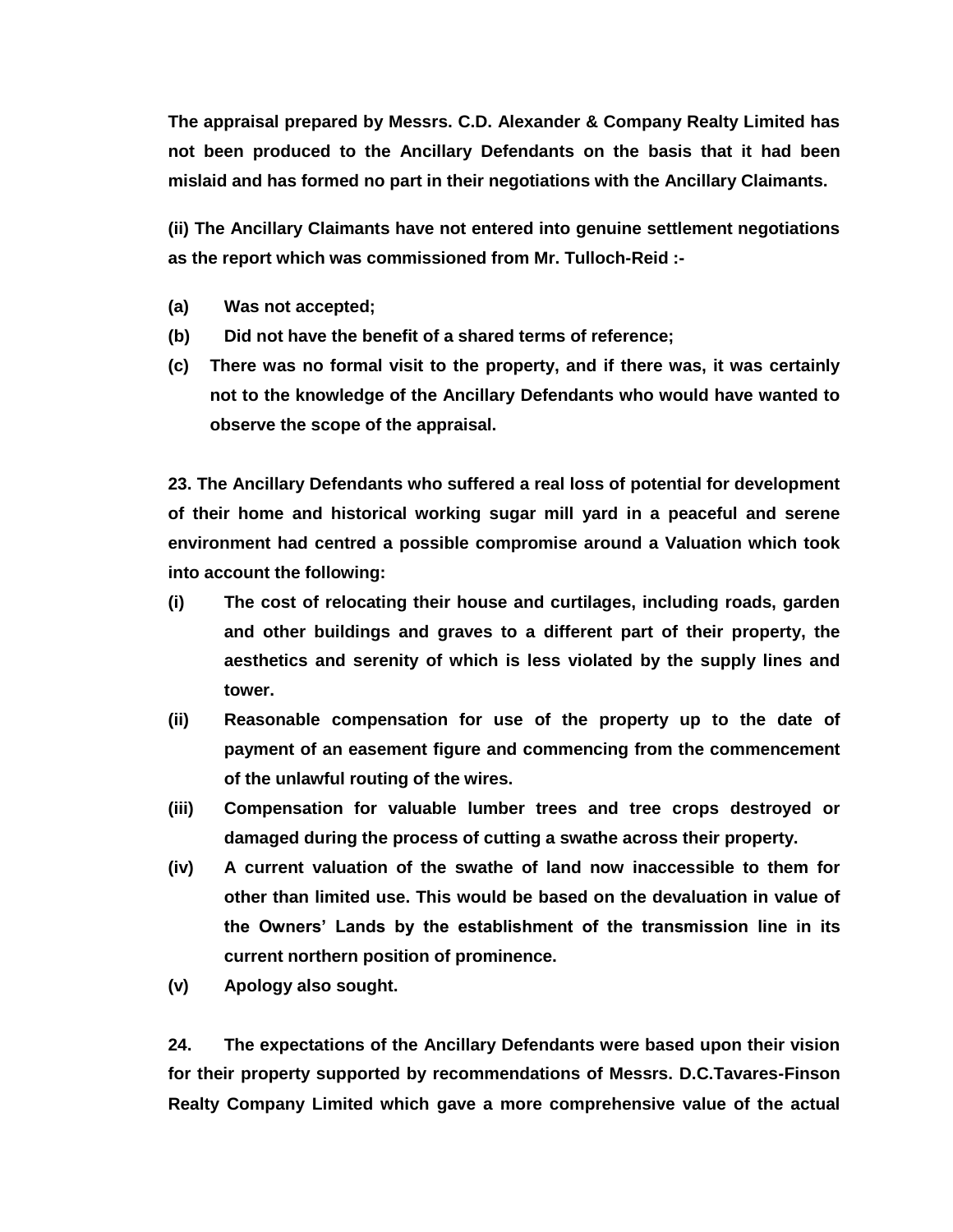**loss to the Ancillary Defendants than that provided by Mr. Tulloch-Reid whose report which was limited to item 4(iv) at paragraph 23 above."**

#### **JPS' REPLY AND DEFENCE TO COUNTERCLAIM**

[38] In the Reply and Defence to Counterclaim, JPS deny that the Owners are entitled to any of the relief sought and repeat the matters raised in the Ancillary Claim.

### **THE EVIDENCE**

[39] There were two witnesses called on behalf of JPS to give evidence. These were Mr. Michael Gordon, who was between 1991 to the year 2000 employed to JPS as an Easement Negotiator and thereafter an Easement Supervisor. Also, Mr. Lloyd Davis, a Chartered Valuation Surveyor and Partner at Allison Pitter & Co., Chartered (Valuation) Surveyors. Two Reports by Mr. Davis filed respectively on April 8 and November 8 2011 were admitted into evidence as Exhibits. The Owners called three Witnesses to give evidence. These were Ms. Clare, the  $2^{nd}$  Ancillary Defendant, her husband Joseph Richardson, and Mr. Mervyn Downs a Valuer attached to D.C.Tavares & Finson Realty Co Ltd. Three Reports by Mr. Downs, dated  $20<sup>th</sup>$  October 2010, 1<sup>st</sup> December 2010 and 11<sup>th</sup> April 2011 were also admitted into evidence as exhibits. A medical report was admitted which indicated that Mrs. Enid Campbell, the First Ancillary Defendant, was medically, mentally, and physically unfit, the inference therefore being that she was unable to attend court and give evidence. There were many exhibits in this case, including a number of letters issuing between Ms. Clare, the Owners' Attorneys-at-law and JPS and several of its personnel. In addition to an agreed bundle, it was agreed that most of the documents attached to the Witness Statements, would also be admitted as exhibits. I will refer to some of this correspondence and documentation later on in this Judgment.

#### **SOME ISSUES**

[40] The following are therefore some of the issues that arise in this rather complicated , convoluted and long-standing dispute:

- (a) Whether Jamaica Public Service Company Limited had a valid easement to traverse the land in question.
- (b) Whether the Owners had agreed, acquiesced in and/or waived any objection to the change in the route of the power lines.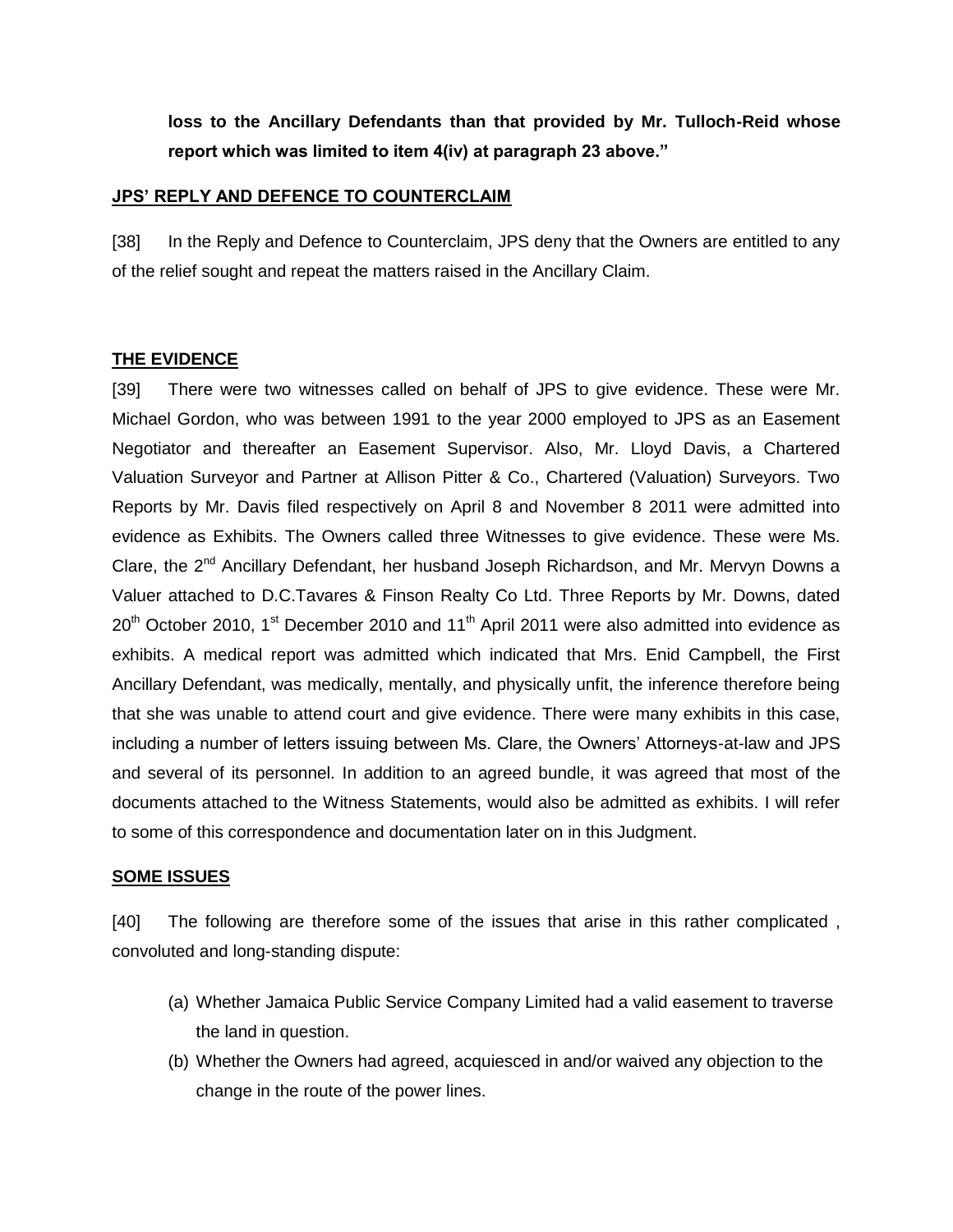- (c) Whether JPS had reasonable cause in 1994 to reject the Claimants' offer of \$3.5 Million.
- (d) If the issue at (a) or (b) above are decided against JPS, what is the appropriate measure and basis upon which to assess the quantum of damages to be awarded to the Owners.

# **ISSUE- WHETHER JPS HAD A VALID EASEMENT TO TRAVERSE THE LAND IN QUESTION**

[41] I agree with Counsel for JPS that the evidence does suggest that there was originally a valid and effectual contract of easement, the Grant, entered into between the parties on or about the  $29<sup>th</sup>$  of October 1992. I further agree that there is no question of the original easement offending the Statute of Frauds because (a) the Grant was a written agreement signed by those granting the easement, the Owners; (b) the consideration was accepted by the Owners; (c) there is a letter from JPS referencing the agreement and (d) the Grant contains a detailed description of the Lands and the easement states the consideration. Alternatively, although at common law the Easement ought to have been under seal, being a deed, an equitable easement will arise in accordance with the **Walsh v. Lonsdale** doctrine and the matters of partperformance and estoppel can be invoked to remedy the lack of seal.

[42] In my judgment, the existence of Clause 3 of the Grant provides for a change of route of the line and in order to change the route of the line from that set out in the original Plan 16072 A, no written variation of the contract of easement, or Grant, was required in order to satisfy the requirements of the Statute of Frauds. However, in order to be enforceable, the changed route would have to be defined, depicted or capable of identification so that the new easement corridor would be defined and clear. The new route is represented in Plan 16072 B. In his submissions for the first time, Mr. Watson argues that the easement ought to be registered. I agree with Mr. Batts that there is no such pleading in the Defence and Counterclaim. Further, equity does look on as done, that which ought to be done. Therefore, if the original route had been the one pursued, the court could have simply ordered it registered. As to the altered route, if JPS can establish that this new route was either agreed to, or acquiesced in, by the Owners, then in that situation also, equity may regard as done, that which ought to be done. The Court could then order the Grant registered with the new route, as depicted in Plan 16072 B. Like a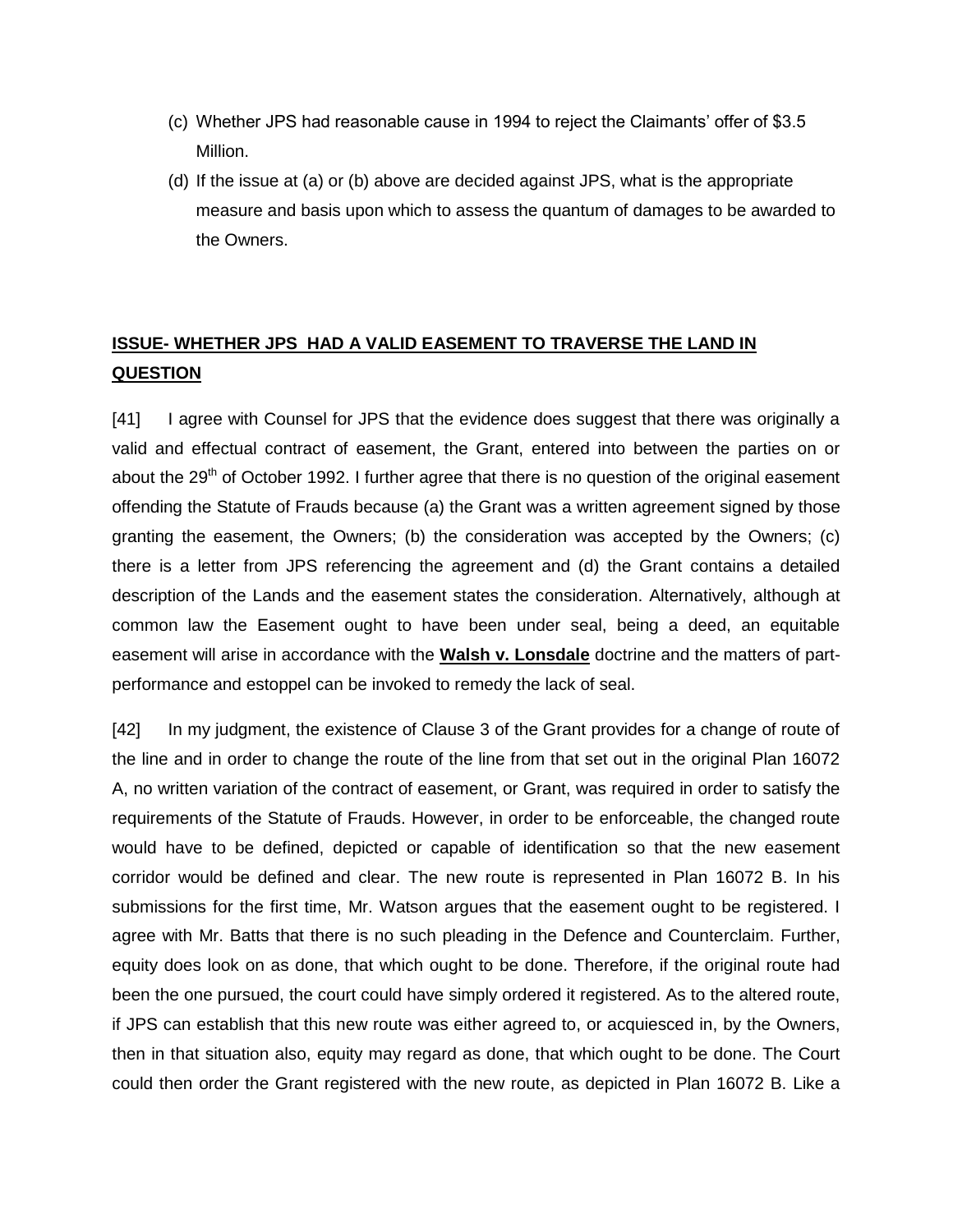number of other easements and hereditaments, utility and service easements do not have to be registered or noted on the registered title to be enforceable. However, an easement created in the manner of the Grant, which is by way of private agreement between the Owners and JPS, should be registered or noted on the Title (see sections 63 and 93 of the Registration of Titles Act) in order to bind subsequent owners of the property. In point of fact, section 41(2) of the Act, provides that a way-leave agreement in respect of registered land may be registered under the Registration of Titles Act as an encumbrance and the provisions of that Act shall have effect accordingly. That is not, however, relevant to the factual scenario in the present case. Indeed, in his written submissions at paragraphs 44-49, Mr. Watson points out that, the Owners' land is registered land and that section 63 of the Registration of Titles Act provides that "When land has been brought under the operation of this Act, no instrument until registered in manner herein provided shall be effectual to pass any estate or interest in such land". However, Counsel highlights that the fact that the easement was not registered is a point that has not been pursued because at the time of the undated Grant the land had not yet been brought under the operation of the Registration of Titles Act. He therefore makes the point, along with the fact that the Grant was not under seal or executed by an appropriate officer of the incorporated company JPS, mainly to demonstrate and "highlight the reckless lack of attention paid by JPSCO to the formalities of contracting". I agree with Mr. Watson that JPS certainly approached this matter in a very loose and sloppy manner and it is difficult to imagine that this utility company could treat the matter of easements, a fairly basic and plainly recurring aspect of its business, (indeed JPS even has an Easement Department), in such a casual and capricious manner.

[43] Whilst I agree with Counsel for JPS that environmental concerns could be something which made it, as clause 3 states, "expedient to alter the route of the transmission and/or distribution lines across the said land by reason of any cause beyond the control of the company", the issue remains whether JPS have committed a breach of contract because of the procedure adopted before or at the time of effecting the change of route. In my judgment, the question whether JPS did breach the contract of easement does arise. Clause 3 did not allow JPS to unilaterally alter the route. It clearly provided that the Owners and JPS were to mutually agree on a new location. If they were unable to agree upon a new location this was to be referred to arbitration. Under the agreement, it was not merely the question of compensation that was to be referred to arbitration, but also the question of the new route. Indeed, it seems to me, the issue of whether it had really become expedient to change the route by reason of a cause beyond the control of the company, could also arise for consideration in the arbitration. I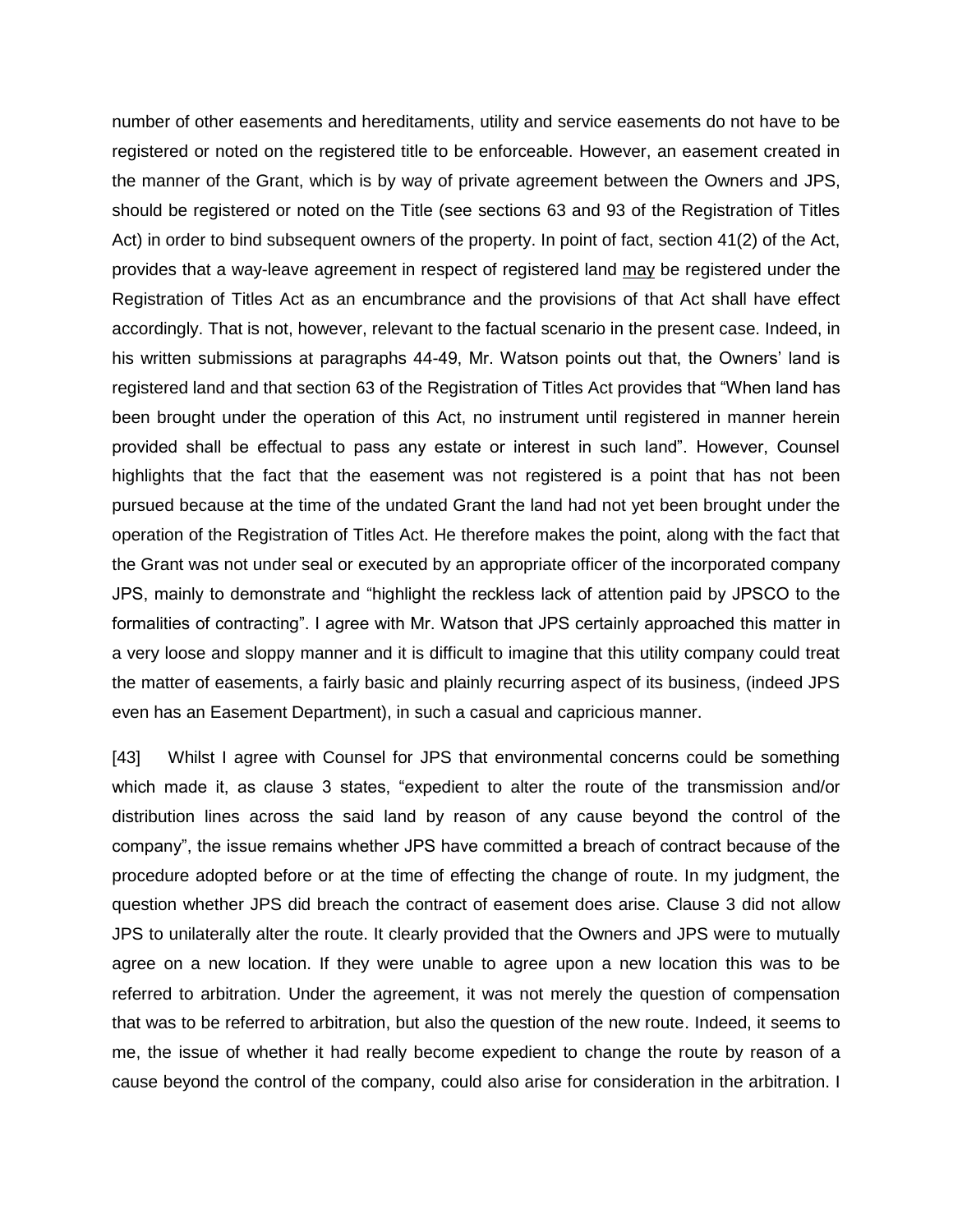will deal with the question of whether the Owners agreed, consented, acquiesced in and/or waived any objection to the change of route under the next heading as a separate issue.

[44] Whilst I appreciate the point argued by Mr. Watson that JPS has really made things more difficult for the Court by relying upon so many different bases, to justify their acts, i.e. (a) the contract in the Grant;(b) the Act or (c) Promissory estoppel, I do not think this undesirable circumstance goes so far as to be impermissible or require JPS, as he submitted, to elect one basis for its claim. However, in my judgment, the reliance upon section 36 is misplaced. First of all, it is quite clear that JPS started the work on the change of route before they discussed it with the Owners, and I so find. In his Witness Statement, which he signed on the  $6<sup>th</sup>$  of April 2011, Mr. Gordon states expressly, it seems to me, and by necessary implication, that at the time when the site visit with Ms. Clare took place, the work was already in progress- paragraph 7. It is to be noted that in paragraph 6 of his Witness Statement, Mr. Gordon does not say that the elderly Mrs. Campbell agreed to the change of route. He says that she "advised him to speak to her daughter". This is in direct contrast with the letter from JPS dated February 9 1995, where, under the signature of Mr. John Murray, he states that in August 1994 Mrs. Campbell had agreed to the relocation. Quite frankly, that letter's further reference to the site visit at which Ms. Clare was present, and also paragraph 7 of Mr. Gordon's Witness Statement, to the fact that "In fact whilst on the premises JPS sub-contractors were mixing and pouring concrete for the construction of the tower", rather than assisting JPS' case, does quite the contrary. It smacks of the high-handed behaviour complained about by the Owners and corroborates their assertion that by the time the change of route was being discussed with them the change of route was if not as much as, it was tantamount to being a fait accompli.

[45] Either in addition, or in the alternative, JPS relies on provisions of Act as giving JPS a statutory right to acquire an easement upon payment of compensation. Sub-sections 36(1) and (2) and section 42 provide as follows:

*36. (1) Subject to the provisions of this section and of section 37, the undertakers may lay, place or carry on, under, or over any land, except land used as a garden, park, or pleasure ground, or land being the curtilage of a dwellinghouse or other similar land in the immediate vicinity of any building, such supply lines, posts and apparatus as are necessary or convenient for the safe and efficient supply of electricity in accordance with the relevant licence, order or special Statute.*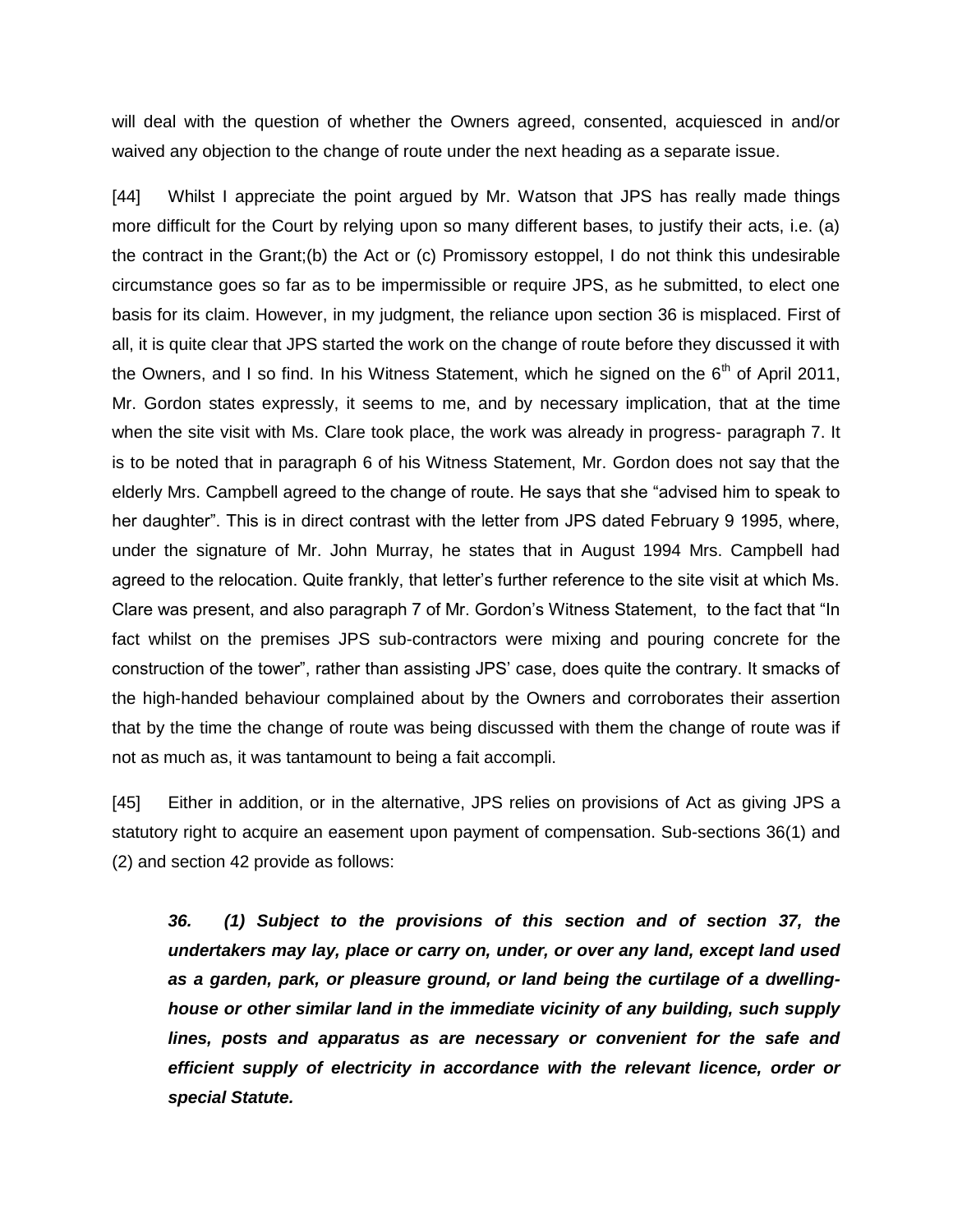*(2) There shall be paid by the undertakers to the owner of the land in question by way of compensation such sum as may be agreed between them or, in default of agreement, determined in accordance with section 42.*

*...*

*42. Where the undertakers and the owner of any land on which the undertakers have exercised any of the powers conferred by section 36,38 or 39 fail to agree as to the amount of compensation to be paid by the undertakers in respect of the exercise of the said powers, the question shall be referred to arbitration and the provisions of the Arbitration Act shall accordingly apply as if the arbitration were pursuant to a submission (as defined in that Act) agreeing to submit the question to a single arbitrator.* 

[46] Section 36 does give the undertaker JPS certain rights to lay lines but only in certain places upon an owner's land. Further, section 36 is subject to section 37. Section 37 states:

**" 37-(1) Not less than twenty-one days before entering on any land for the purpose of doing any work thereon by virtue of rights conferred by section 36 the undertakers shall give to the owner or occupier of the land notice in the prescribed form of the work proposed to be done on the land.**

**(2) Where the owner or occupier objects to the doing of the work specified in the notice he may refer the matter to the Minister and the provisions of section 44 shall accordingly apply.**

**(3) If no objection is made by the owner within the time prescribed, or having been made is withdrawn, the undertakers may enter on the land in question and do the work specified in the notice.**

(My emphasis).

[47] I wholeheartedly agree with Mr. Watson as pleaded in paragraphs 19 and 20(1) of the Amended Defence to Ancillary Claim that the only notice given to the Owners such as could satisfy the requirements of section 37 of the Act was given prior to and in reference to the agreement which was in fact negotiated and signed and never acted upon. Thus JPS' letters of  $4<sup>th</sup>$  August 1993 and 24<sup>th</sup> February 1994 to the Owners, referred to in JPS' written closing submissions at paragraph 9, do not assist in this regard. Further, I find that no notice, consultation, advice or attempt to secure the agreement of the Owners was given or done prior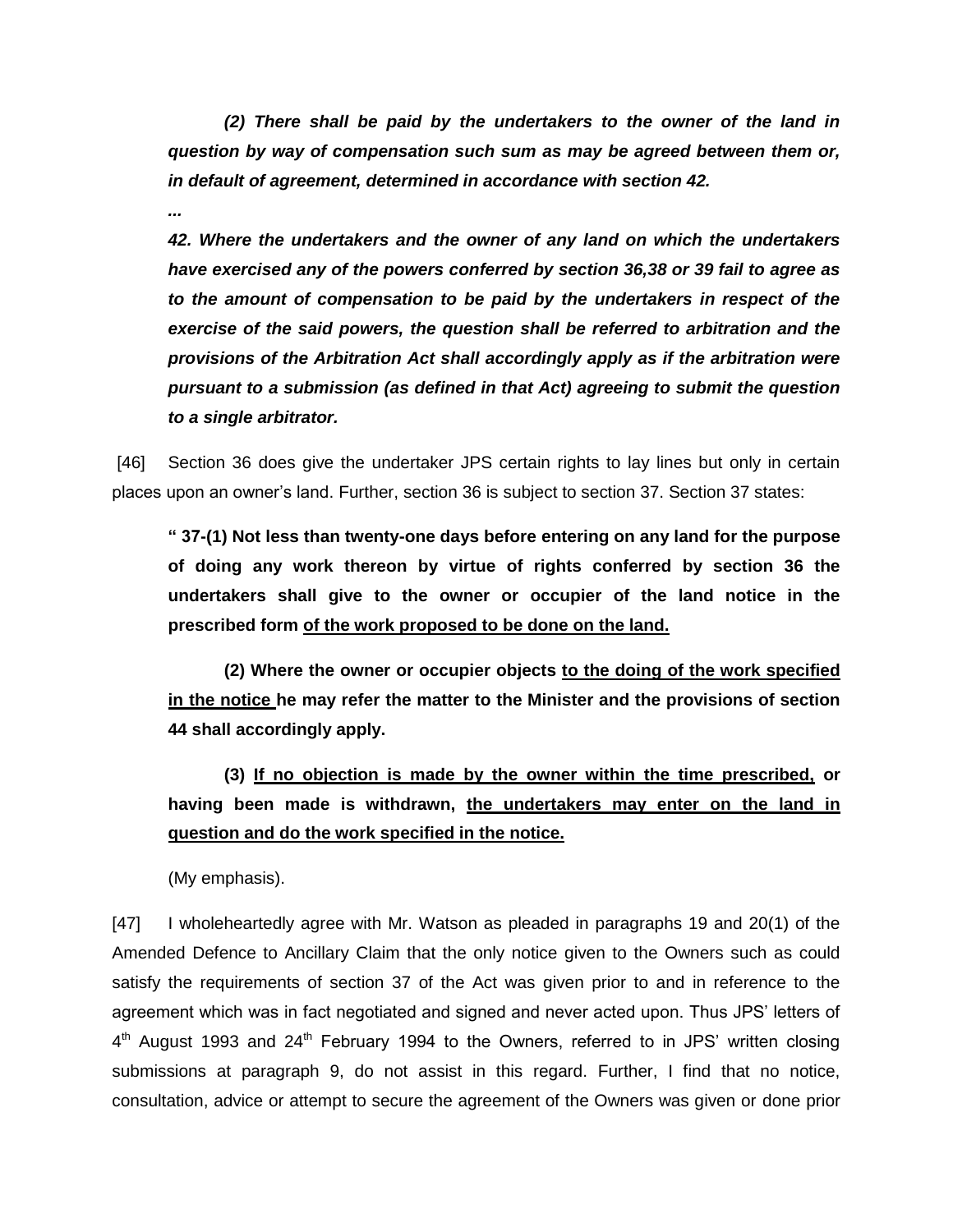to the commencement of the works, if not prior to the virtual completion, thereby depriving the Owners of the relief and right to object referred to in sections 37 and 44 of the Act. Indeed, it seems quite amazing that, JPS would commence the re-routing without producing a new plan to the Owners depicting the new route, and securing their agreement or, at the very least, comments. However, what is even more bizarre is that they should fail to give notice about building on the Owners' Lands what Mr. Watson in his pleading described as "a massively intrusive Tower" when previously this Tower had not at all been referred to on the original route as depicted on Plan 16072 and on the Plan provided with the re-routing, Plan 16072B, Tower 64N was shown as intended to be built upon a neighbour's land. This represented a gross error on JPS' part. In my judgment, for these reasons, JPS is not protected by section 36. In addition, according to Ms. Clare's letter to Mr. Gordon dated January 31 1995 JPS accessed the site where they built the steel tower via a non-right-of –way to the property. She complains that JPS personnel removed fencing in order to gain access to the site, thereby making her property vulnerable to praedial larceny.

[48] It is obvious that the Act does not contemplate JPS proceeding without notice as to the work proposed to be done on the land. It provides for the owner who objects, the right to refer the matter to the Minister, and pursuant to section 44 the Minister responsible for dealing with public utilities and licensing undertakers, shall appoint a Commission to inquire into and determine the referenced matter. (My emphasis) That is one very substantial right. It is obvious that JPS has no right to simply do what it plans to do and then say, "it's alright, we will compensate you." Indeed, by letter dated December 1, 1994, Ms. Clare did write to the then Minister in charge, the Minister of Public Utilities, Mining and Energy, seeking to have a Commission of Inquiry set up. Only problem is, that at that time, JPS had already embarked on the construction and erection of the new route, and indeed, seems to have fully constructed the tower by the time of Ms. Clare's letter to JPS dated January 31 1995. There is no evidence as to what the Minister did thereafter, but in any event, the new route was by then in essence compete or well on the way to completion.

[49] It is also tolerably clear that whilst the undertakers may proceed under section 36, if they have complied with the procedures set out, it is not an absolute, or indeed, a final right. Section 40 bestows on the owner the following rights. It provides:

**" 40-(1) Where a supply line has been laid or carried, or posts or apparatus have been erected, on, under or over any land by the undertakers under the provisions**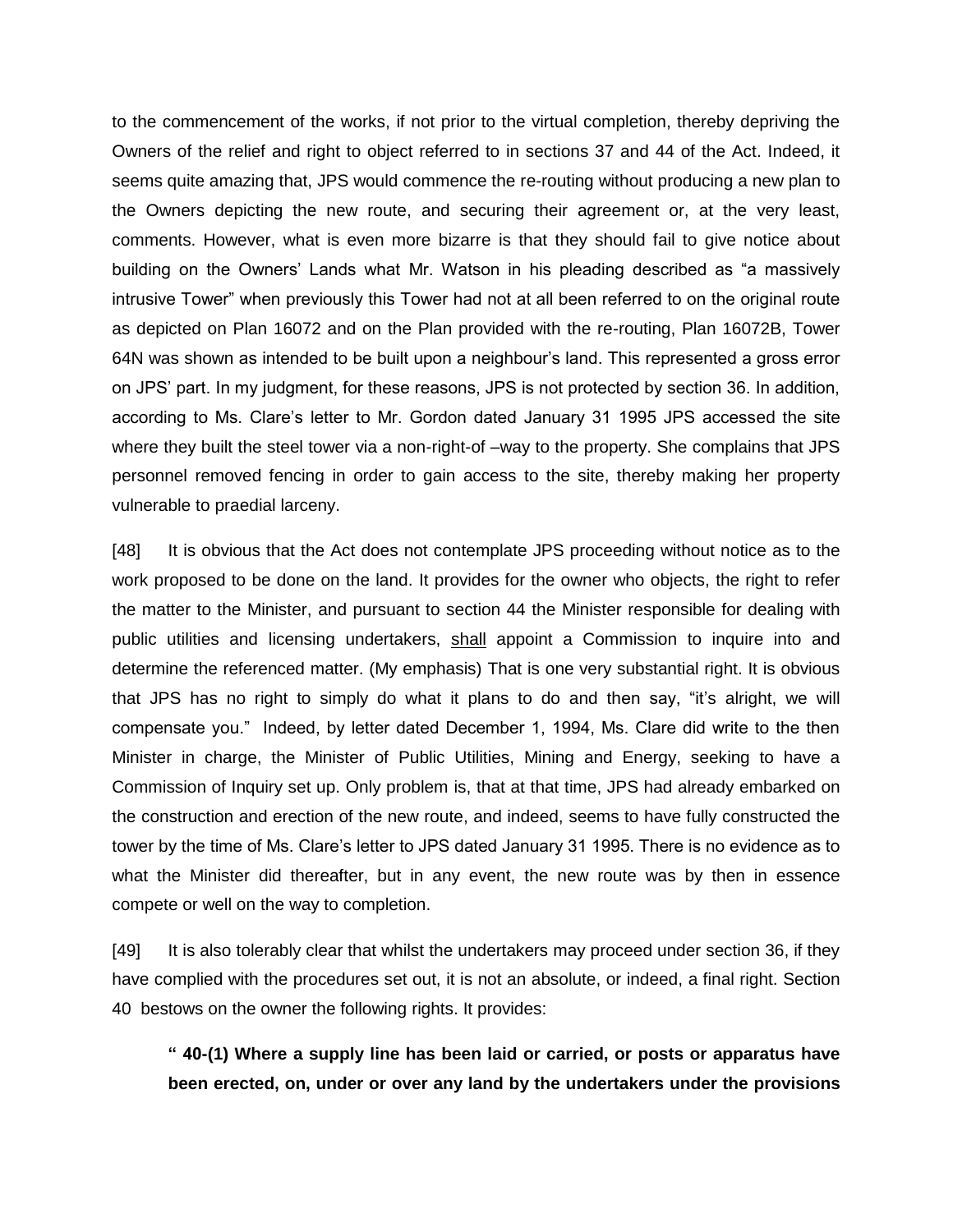**of section 36, or under or by virtue of any other provision of this Act and the owner or occupier of the land desires to use the land in such a manner as to make it necessary or convenient that the supply line, posts or apparatus should be removed to another part of the land or to a higher or lower level, or altered in form, he may require the undertakers to remove or alter the supply line, posts or apparatus accordingly.** 

 **(2) If the undertakers fail to comply with the requirement, the owner or occupier of the land, as the case may be, may refer the matter to the Minister and the provisions of section 44 shall accordingly apply.**

[50] Additionally, It is evident that the exercise of rights under section 36 is a different thing from the entry into an easement or a way-leave agreement. Section 41 provides that nothing in section 36 precludes JPS from entering into agreement with the owner to lay lines, posts or apparatus over the land. It seems to me that by agreement the owner of land and JPS could also enter into an agreement regarding placing apparatus within the curtilage, if the owner so desires. This is what section 41 provides:

**" 41.-Nothing in section 36, 37, 38, 39 or 40 shall-**

- **(a) Preclude the undertakers and the owner or occupier of any land from entering into an agreement for laying, placing or carrying on, under or over such land, and supply line, posts or apparatus (hereafter in this section referred to as a "wayleave agreement"); or**
- **(b) Affect any wayleave agreement subsisting on the 1st day of October, 1958.**
- **(2) Where a wayleave agreement is made in respect of land the title of which is registered under the Registration of Titles Act, the wayleave agreement may be registered in accordance with the provisions of that Act as an encumbrance affecting the registered title of the land, and the provisions of the said Act shall have effect accordingly.**

[51] Accordingly, in my judgment, in acting as they did in embarking on the new route without securing the agreement of the Owners, not just to compensation, but also the location of the new route, JPS acted in breach of the Grant, or contract of easement. It should be noted that whilst the Grant did speak to JPS having the right to construct and maintain an electrical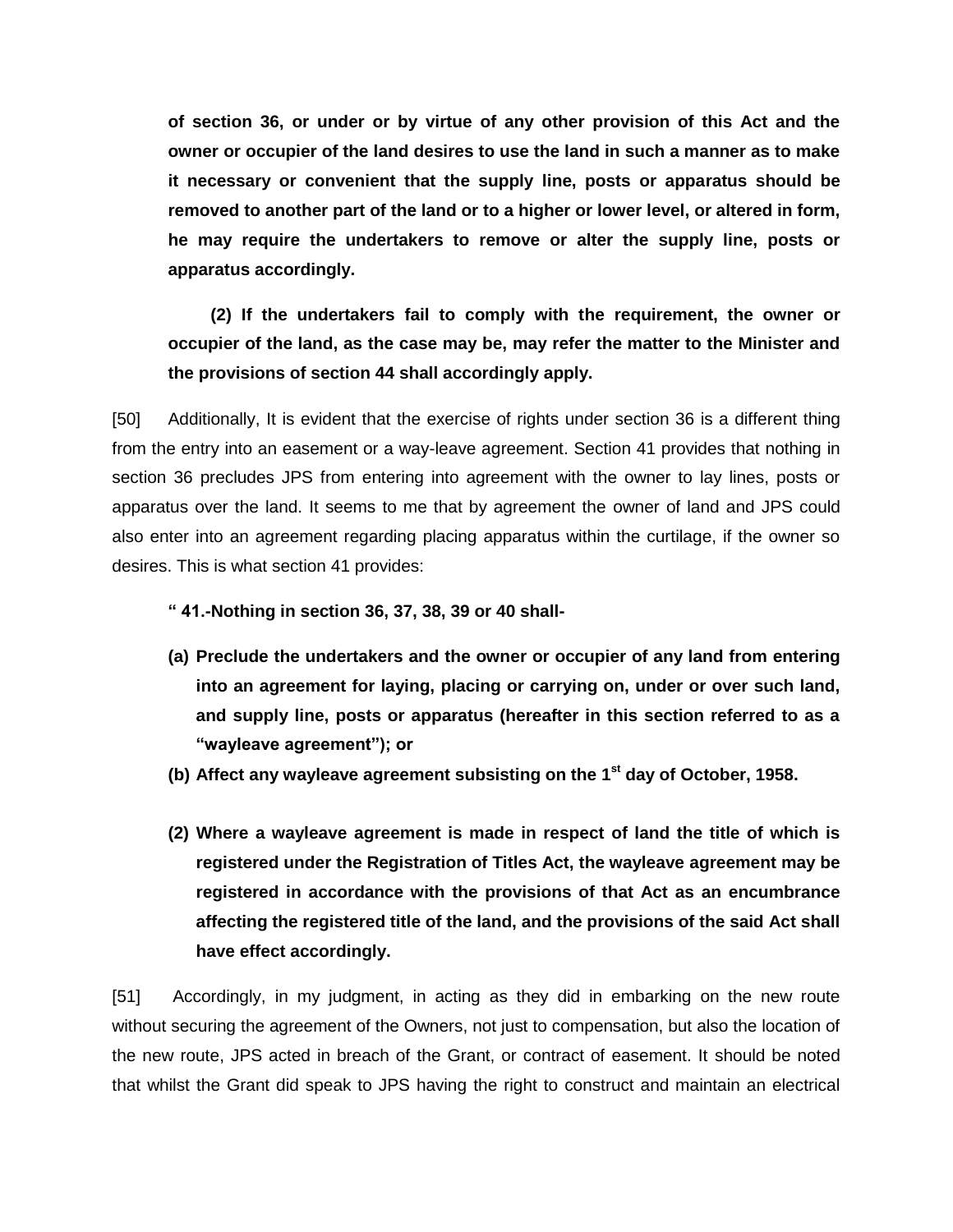transmission and/or distribution line of towers and /or poles, the original plan 16072 did not show any Tower being built on the Owners land. Indeed, the Tower was supposed to have been built on a neighbour's land, and JPS would have negotiated with that neighbour for an easement which included a Plan of that tower on the neighbour's land! It is clear, even looking at the several valuation reports exhibited in this case, that the value of the easement will be higher where a tower has to be erected on the citizen's land, as it occupies a greater area of land than transmission lines, and indeed, is obviously far more intrusive. Further, in seeking to enforce an easement in an area where none existed by agreement, JPS were guilty of trespass on the Owners' Land. An agreement that one can enter one portion of a person's property, or exercise rights over it, does not translate to an agreement for one to enter or exercise rights upon another portion of property. So for example, an occupier may invite visitors onto portions of his property but not onto others. In respect of the parts where there is no invitation, the person who would be classified as a visitor to the invited property, may become a trespasser in respect of the other. Additionally, in my judgment there is no basis for the operation of the doctrine of promissory estoppel. JPS did not receive, or act upon any promise from the Owners. They did not act to their detriment in reliance on the Owners. Rather, JPS acted at its own risk in proceeding headlong into the realms of trespass.

#### **CURTILAGE**

[52] I have already indicated that JPS cannot pray in aid section 36 of the Act since they have not followed or acted in accordance with the procedures set out in section 37. However, in addition, a number of arguments have been addressed by both sides to the question of whether or not the lines, posts and apparatus were placed within the curtilage of their dwelling house. Indeed, at paragraph 4 of the Amended Defence, the Owners describe the location as being on lands **"used as gardens being the curtilage of their dwelling house and being in the immediate vicinity of said dwelling house and appurtenant buildings including a boiling house and mill yard as the property is a historical sugar mill yard."**

[53] In my view, this is relevant to the issue of the level of diminution that has taken place to the value of the Owners' land, their loss of amenity and inconvenience and to the quantum of damages generally. This is because, it is clear that the Act did not contemplate the undertakers simply doing what they pleased, without securing the owner of the land's consent, albeit with compensation, in an area comprising curtilage of a dwelling house or other similar land in the immediate vicinity of any building.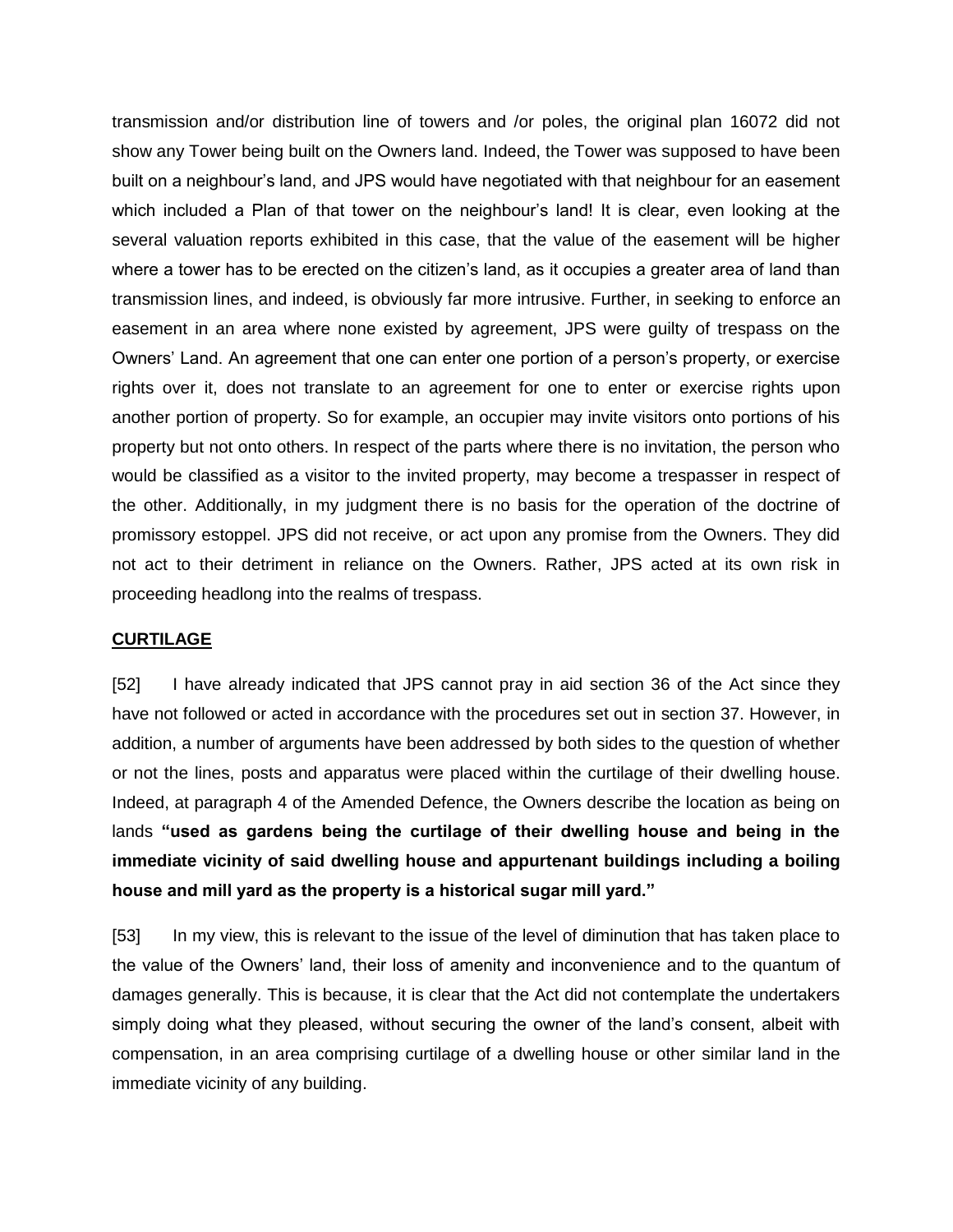[54] It was argued by Counsel for JPS that where there is no agreement for an easement the statute provides a framework for JPS to still use the land upon payment of compensation which is to be determined. The line, it was submitted, was not run across any garden, park or pleasure ground. However, the Owners contend that the lines had been erected within the curtilage of the dwelling house. Reference was made by Counsel for JPS to **Black's Law Dictionary**, 6<sup>th</sup> Edition, where "curtilage" is defined as :

# *... any lands, building immediately adjacent to a dwelling and usually it is enclosed by a fence or shrubs.*

[55] Counsel also referred to **Sinclair- Lockhart's Trustees v. Central Land Board** [1949- 51] 1 P.C.R. 195 "curtilage" is defined as :

> *Ground which is used for the comfortable enjoyment of a house or other building may be regarded in law as being within the curtilage of that house or building and thereby as an integral part of the same, although it has not been marked off or enclosed in any way.*

[56] Mr. Batts submitted that the authorities indicate that the curtilage is the area around the house which serves a necessary and useful purpose. JPS called as a witness Mr. Lloyd Davis, a Chartered Valuator, of Allison Pitter & Co. Mr. Davis expressed views that accord with the definition advanced by JPS. The other expert, on the other hand, called by the Claimants, Mr. Mervyn Down, gave an opinion which Counsel for JPS submit relied on an assumed distance from the house of 10 metres[approximately 30 feet]. However, Counsel submits that the nearest wire was approximately 76 feet from the house [paragraph 14(v) of Expert Report of Earl Spencer dated 5<sup>th</sup> November 2010]. For this reason and others, JPS submit that the wire was not within the curtilage of the house and therefore that Section 36(1) of the Act applies. It was further submitted that the running of the wire and the agreement of consideration is therefore fully within the statutory power of JPS.

[57] Mr. Watson referred to a number of cases and authorities in support of the Owner's contention that the lines are within the curtilage. Mr. Watson referred to **Black's Law Dictionary**, 6<sup>th</sup> Edition, at page 384, where, with regard to the word "Curtilage", it is stated: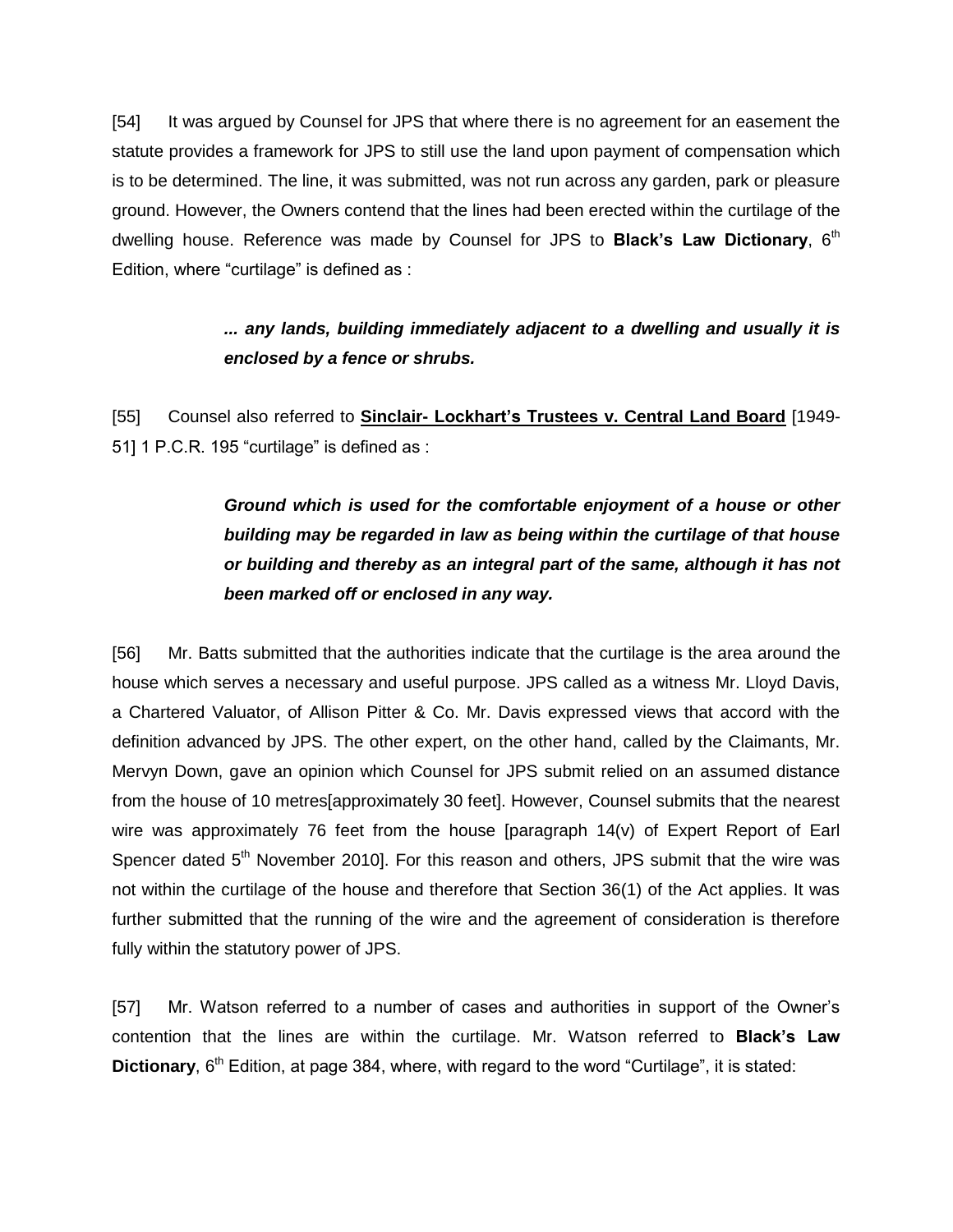**" A word derived from the latin cohors (a place around a yard) and the old French cortillage or courtillage which today has been corrupted into court-yard. Originally, it referred to the land and outbuildings immediately adjacent to a castle that were in turn surrounded by a high stone wall; today, its meaning has been extended to include any land or building immediately adjacent to a dwelling, and usually it is enclosed some way by a fence or shrubs....**

**For search and seizure purposes, includes those outbuildings which are directly and intimately connected with the habitation and in proximity thereto and the land or grounds surrounding the dwelling which are necessary and convenient and habitually used for family purposes and carrying on domestic employment."** 

[58] Of particular interest was the relatively more modern case of **Methuen-Campbell v. Walters** [1979] 1 All E.R. 606, where at page 621, having held that the test is not, amongst other matters, whether the enjoyment of one is advantageous or convenient or necessary for the full enjoyment of the other, Buckley L.J. stated:

**"In my judgment, for one corporeal hereditament to fall within the curtilage of another, the former must be so intimately associated with the latter as to lead to the conclusion that the former in truth forms part and parcel of the latter. There can be very few houses indeed that do not have associated with them at least some few square yards of land, constituting a yard or basement area or passageway or something of the kind, owned and enjoyed with the house, which on a reasonable view could only be regarded as part of the messuage and such small pieces of land would be held to fall within the curtilage of the messuage. This may extend to ancillary buildings, structures or areas such as outhouses, a garage, a driveway, a garden and so forth. How far it is appropriate to regard this identity as parts of one messuage or parcel of land as extending must depend on the character and the circumstances of the items under consideration. To the extent that it is reasonable to regard them as constituting one messuage or parcel of land, they will be properly regarded as all falling within one curtillage; they constitute an integral whole."** 

[59] Then also in **Skerrits of Nottingham Ltd. v. Secy of State** [2000] 1 All E.R. 511, it was held that the curtilage of a building need not always be small, nor was the notion of smallness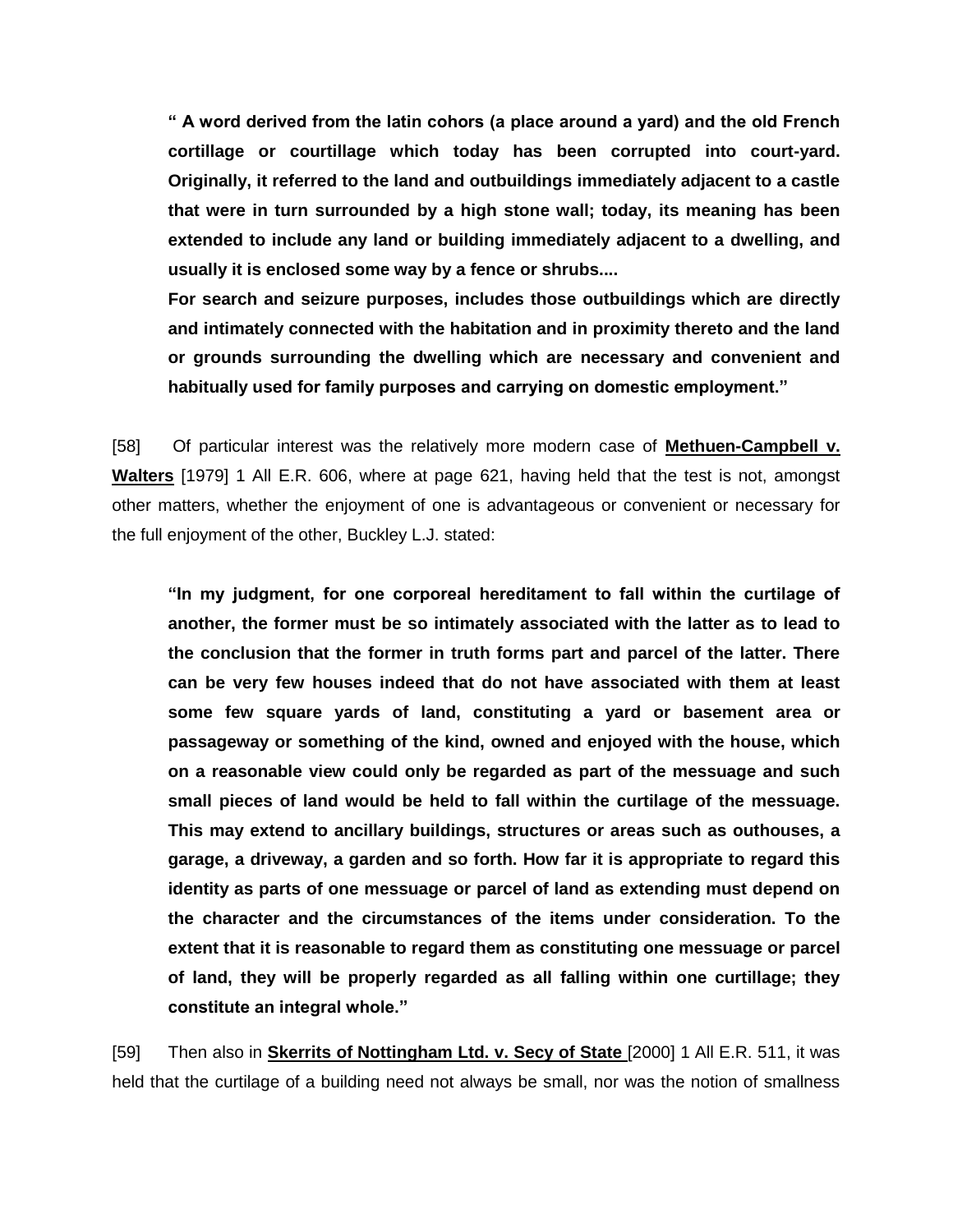inherent in the expression. It is a question of fact and degree. In **Skerrits** at page 516, Robert Walker L.J. discussed the case of **Attorney- General ex. Rel. Sutcliffe v. Calderdale Borough Council** ( 1982) 46 P.& C.R. 399 as being "concerned with listed buildings, section 54(9) of the Town and Country Planning Act....The issue was whether the listing of a large fivestorey mill building at Hebden Bridge extended to a crescent-shaped terrace of 15 cottages.... linked to the mill by a stone and brick bridge. This court held that the cottages were within the curtilage of the mill. Stephenson L.J....identified three relevant factors in determining whether a structure was within the curtilage of an existing building...:

' (1) the physical 'lay-out' of the listed building and the structure, (2) their ownership, past and present,(3) their use and function, past and present..."

[60] The Report of Mr. Earle Spencer, Commissioned Land Surveyor, in particular paragraph 14, is useful with regard to this question of the lay out. I find that the line does traverse over land being the curtilage of the Owners' dwelling house and being in the immediate vicinity of the dwelling house and appurtenant buildings including a boiling house and mill yard. Amongst the information set out in Mr. Spencer's Report which I find supportive of the Owners' position is the following:

14 (iv). That the centre of the transmission line measures 27.9 metres (91 feet) from the most northerly point of the main building.

(v)The distance of the southern set of wires from main building is approximately 23.2 metres (76 feet).

(vi)The main building is approximately 12.9 metres (42 feet) from the edge of the band of the width of the transmission line.

(vii) The full and actual span of the transmission line crosses the main entrance to the land, and is visibly close to the family graves, the more northerly line being 4.0 metres(13 feet) from the southern side of the graves, which means the graves lie within the 15.0m band

(x) ...it seems safe to accept the evidence of internal roads below and across the transmission line

(xii) The land nearer to the East of the property, within the vicinity of the farm building, but under, and to the North of the transmission line, being gentle terrain, seems fair to be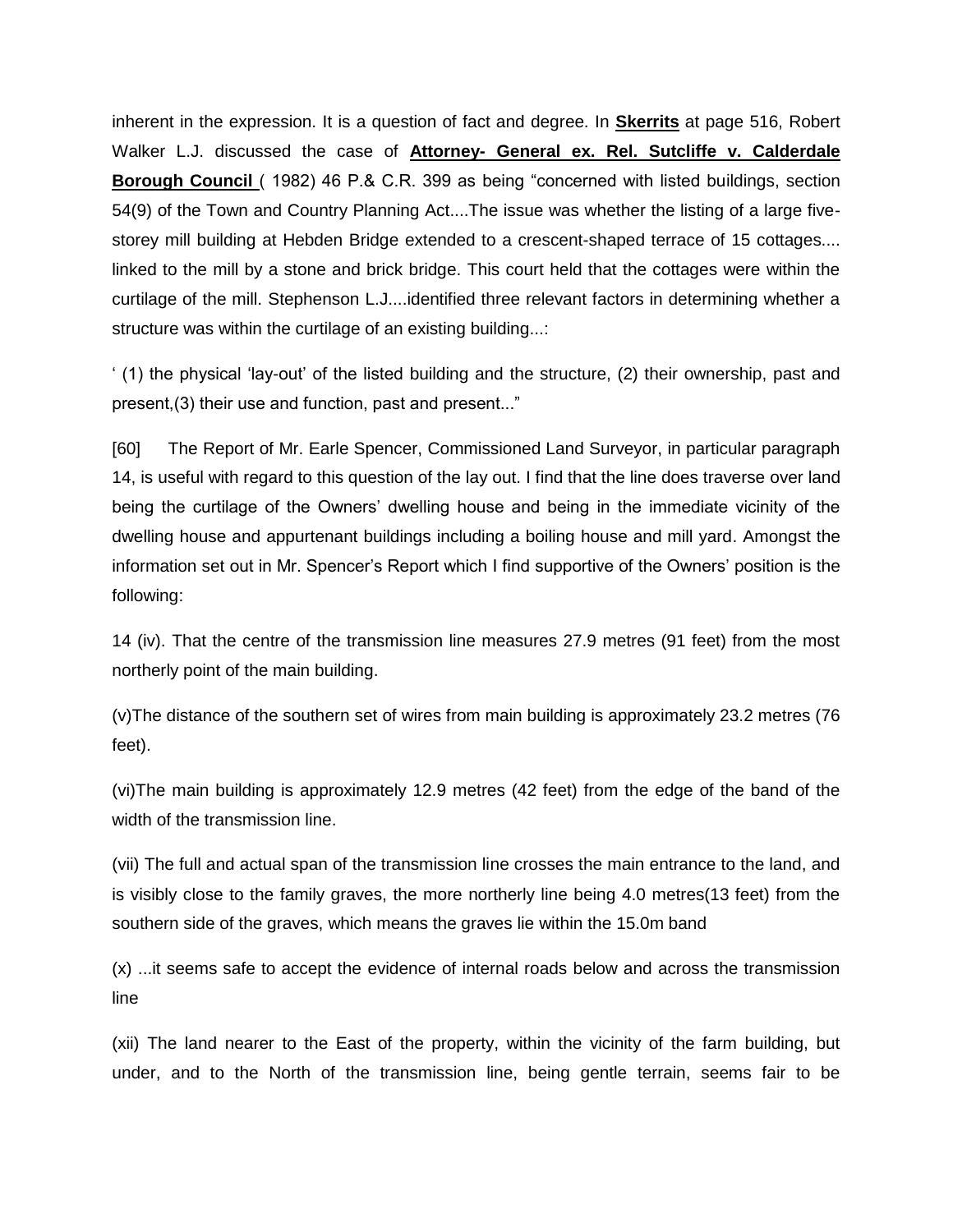considered as an area which would have been within the normal usage of the holders of the farmstead, were it in obvious regular operation.

# **WHETHER THE OWNERS HAD AGREED, CONSENTED, ACQUIESCED IN AND/OR WAIVED ANY OBJECTION TO THE CHANGE IN THE LOCATION OF THE LINE**

[61] The main relevance of this issue is as to whether the Owners would be entitled at this stage to obtain the perpetual mandatory injunction which they seek in the alternative in paragraph (4) of the Amended Counterclaim. Although in his written submissions on behalf of the Owners, Mr. Watson has emphasized that his instructions were to stress the fact that the mandatory injunctive relief claimed is the principal relief being sought by his clients, it is interesting to note that this claim comes after the claim for damages stated at paragraphs (2) and (3). Further, this is how the claim is pleaded:

**"4. The Ancillary Defendants further counterclaim for damages for the continuing trespass by the Ancillary Claimant in respect of the aforesaid lands and/or alternatively for an order that the Ancillary Claimant do knock down, , dismantle and remove all towers, structures, cables, lines and things which it has unlawfully erected upon or strung across the aforesaid lands.**

(My emphasis).

[62] This is somewhat of a peculiar issue. This is partially because of the twists and turns that the matter has gone through, and also the length of time that has elapsed between the original events in issue and this trial. The evidence from the parties on this point differs, for example, in relation to the site visit in September 1994. Mr. Gordon stated that the Owners did not object to the change in route and that they were mostly concerned about compensation. He referred to a conversation which he claims to have had with Joe Richardson, where Mr. Richardson said that they would accept enough money to buy two (2) coaster buses. Indeed, in his Witness Statement paragraph 25, Mr. Richardson states "A figure of \$3.5 Million was mentioned by myself at this meeting simply to illustrate the derisory nature of their suggested compensation - \$3.5 Million being mentioned at the time as the price of two new basic pick-up trucks, a minimum tangible unit of value which might be meaningful to all concerned....". However, it has been Ms. Clare's position and that of Mr. Richardson that they had no interest in compensation and did not under any circumstances want the route changed. At paragraphs 61, 62, and 63 of her Witness Statement Ms. Clare puts the matter in this way: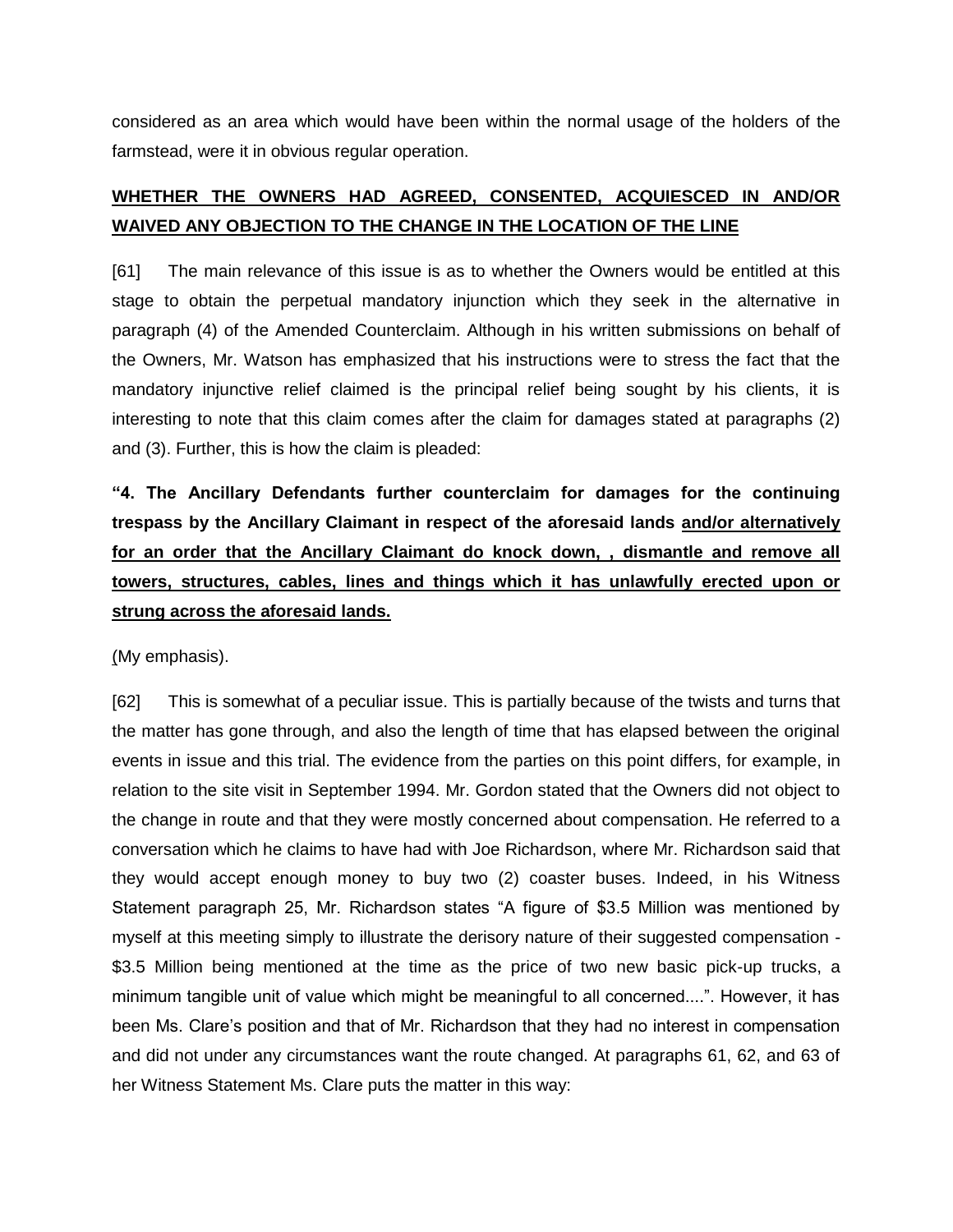## **"First Formal Correspondence to JPS re Trespassing & Compensation...**

**61. As requested, a letter dated November 30, 1994 was written by us addressed to JPS for the attention of Mr. Michael Gordon. It outlined our concerns and confirmed the current situation as it existed then.** 

**62. The letter reminded JPS that no further work should take place until a compensation of \$3.5 million was received as settlement of their damage. JPS was given 5 days from the date of the letter to respond, failing which legal action would be taken against them.**

**(It should be noted that this offer was subsequently withdrawn under legal and financial advice, since it was considered inadequate and had not been accepted by JPS....)**

**63) On receipt of the letter, Mr. Gordon called me and refuted one point-the matter of ceasing work whilst compensation was being negotiated (I recall being put on a speakerphone without being told). I reminded him that I had repeatedly refused to entertain such a request at the meeting we attended on November 28, 1994. I impressed upon him then that JPS should not enter my property nor carry out any further work thereon."**

[63] Ms. Clare's letter of November 30, 1994, which was an exhibit in the case, and which she claims outlined her concerns and confirmed the current situation as it existed then, reads in part as follows:

### **"Re: Encroachment on lands at Upper Rock Spring, Hanover**

**....I wish to confirm that the situation at present is as follows:**

- **1. That Jamaica Public Service now proposes to use a route to cross my land other than that which was discussed with and agreed by me.**
- **2. That the new proposed route is extremely inconvenient and distressing to me as it is too close to my house and also spoils the view from the house. The house was specially built in that position to take advantage of that natural and unspoilt view and I was assured before when the easement was signed that the line would not cause such a problem.**

**The entrance to my property is also directly in the line of this proposed route.**

**3. The view is also a centre point for our future plans to develop the lands as a tourist attraction and the existence of the line will cause us much loss of profit if we are unable to pursue our plans.**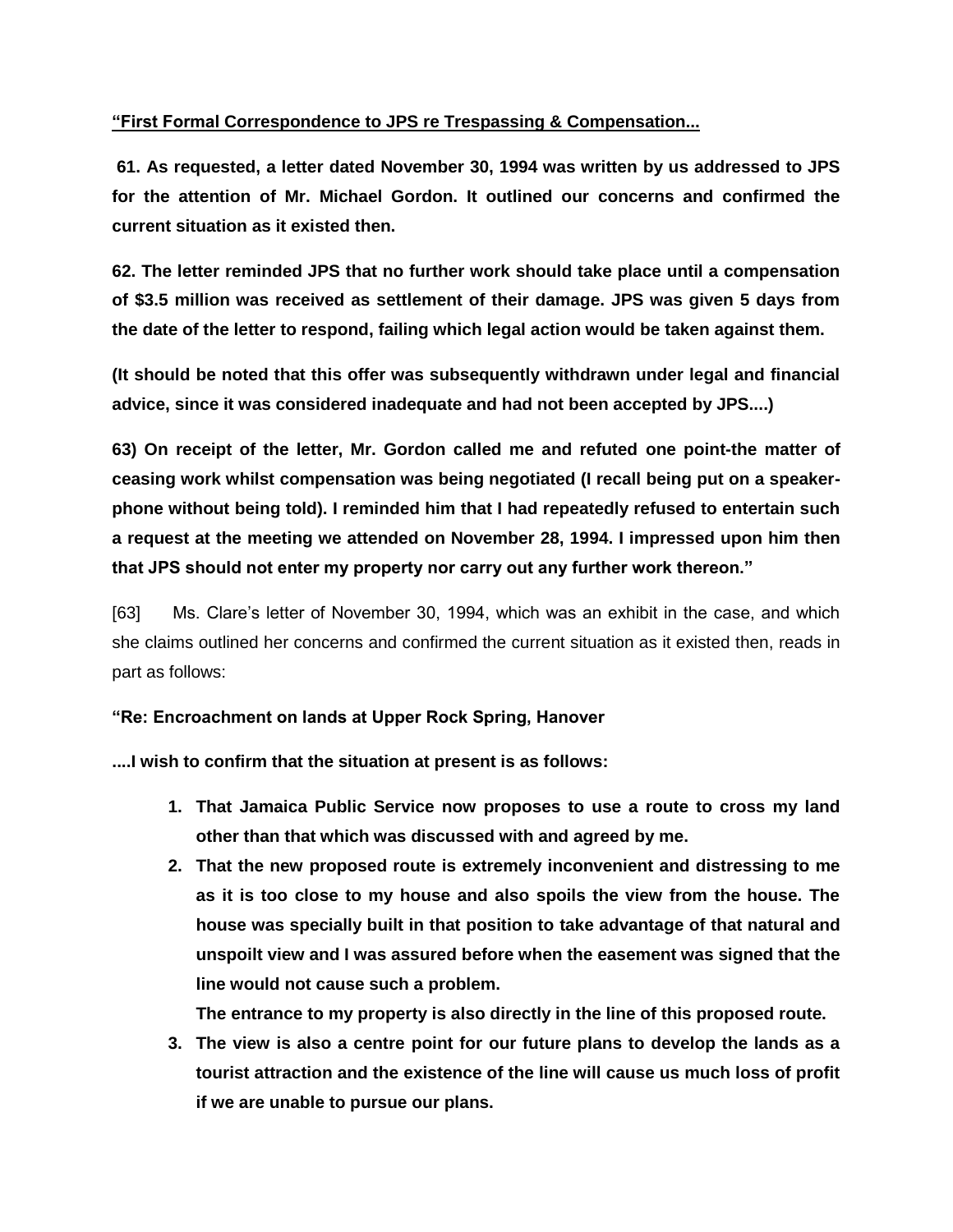**4. That construction of a steel tower has commenced on my property in accordance with this new route without my permission. Trees and other shrubs have also been cleared with a view to erecting the line in this new route. This has also been done without my previous knowledge and consent.**

**Your Mr. Gordon has informed me that:**

- **1. You are aware of the error made.**
- **2. The new route will involve cutting more trees etc. than the original route would have required.**
- **3. You will cease all work until the matter is sorted out.**
- **4. You are prepared to negotiate a quick settlement of the matter.**

**Based on the above I wish to state that I am prepared to allow you to proceed with the proposed route upon the payment to my co-owner and myself of compensation in the sum of Three and a Half million dollars.**

**In the meantime I must insist that no further work be carried out on my property. I am prepared, if necessary to commence legal action against you if we are not able to amicably settle the matter.**

**Your answer must be received by me by the 5th December, 1994."**

Mr. Gordon responded to Ms. Clare's letter by letter dated December 12, 1994 as follows:

**"Your letter of November 30, 1994, refers.**

**It must be noted that at no time during our discussions, myself or any other JPSCo. Personnel present, did we agree to cease all work on your property at Rock Spring.**

**What was agreed, is that while the work continues we will further discuss the amount to be paid for another easement which would resolve this matter.** 

**I must inform you that in order for us to arrive at a reasonable settlement, two (2) firms of Appraisers namely: C.D. Alexander & Co. And D.C.Tavares & Finson Co. Ltd. are being contracted to carry out valuation of the portion of your property over which our lines will pass and its impact (if any at all) on your concerns."**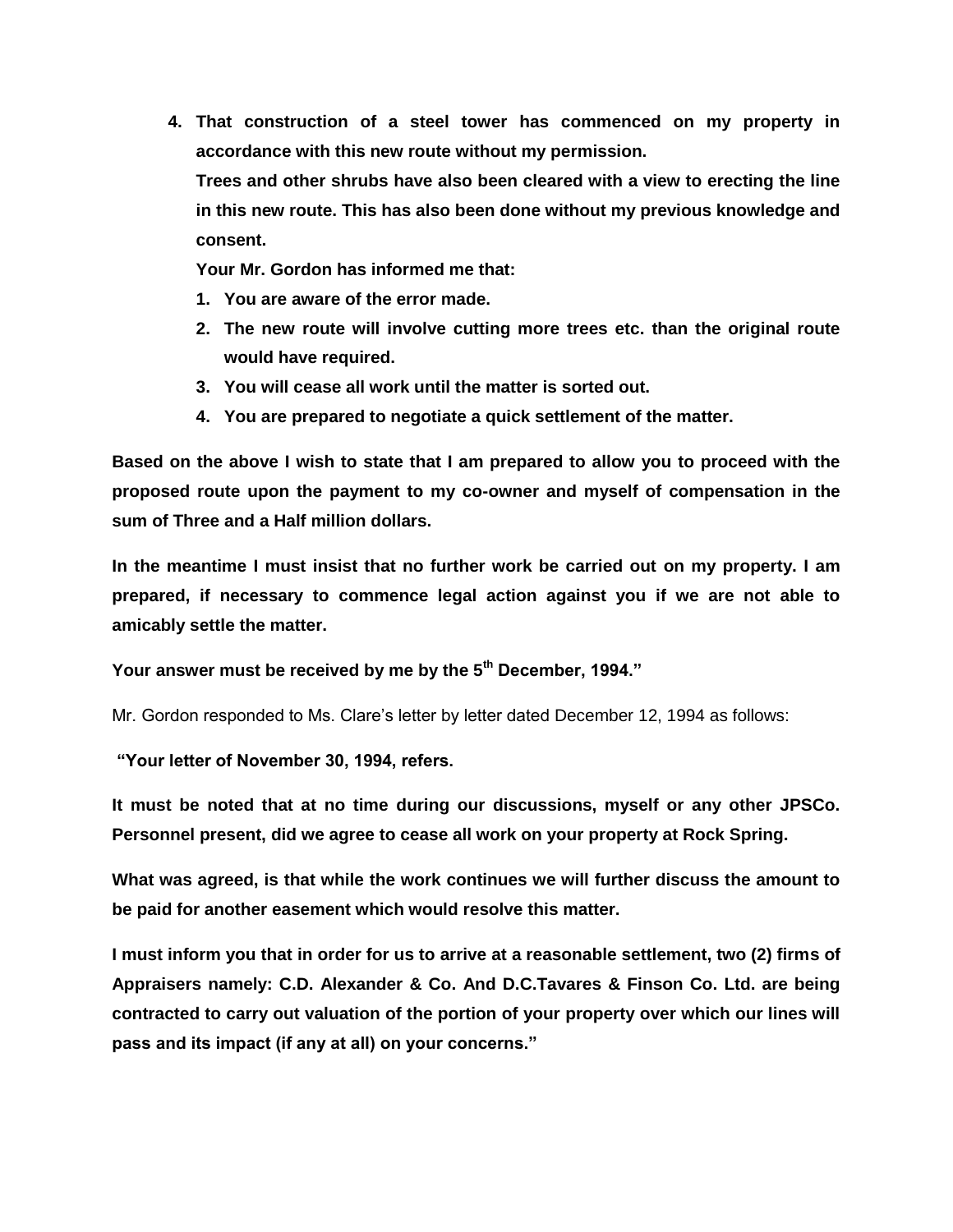[64] There is also other relevant correspondence. I must say that I thought Ms. Clare and Mr. Richardson far more credible than Mr. Gordon. I believe Ms. Clare when she says that initially she objected strenuously to the new proposed route. Mr. Gordon, in his evidence, made a number of telling responses. Firstly, at the time of the site meeting JPS was obviously pressing ahead with the work. Mr. Gordon in cross-examination, was asked whether it isn't the case that when JPS are re-negotiating easements, JPS requires these to be in writing? His response was "Ideally, yes, but there were continued negotiations with Ms. Clare re compensation." Mr. Gordon was asked whether he had told his superiors that he had successfully re-negotiated this re-routing. His answer was that he did not. He was then asked, what then, had he told his superiors in relation to the negotiations with Ms. Clare. His response was that he had told them everything pertaining to the case apart from cost was concluded. Mr. Gordon was asked whether, at the time of his letter of December 12, 1994, whether the Tower had been completed and the line strung? He said that he did not recall whether it was finished, but he knew it was an active worksite. However, Mr. Gordon also claims that he gave instructions for the work to stop, and that it had stopped "in part". The following interchange between Mr. Watson and Mr. Gordon during cross-examination immediately after is of interest:

#### **" Question: Did Ms. Clare agree to a resumption of the work?**

**Answer: As far as I understand it, my reply to her letter, December 12, 1994, stated that we had no such agreement, hence the second to last paragraph, leading up to us getting appraisals to work out the compensation.**

**Question: You pressed on, heedless of her position?**

**Answer: Not my take on it, not how I view it.** 

**Question: Did you agree to pay her \$3.5 M?**

**Answer: No**

**Question: You knew it was her price?**

**Answer: Yes.**

**..............**

**..............**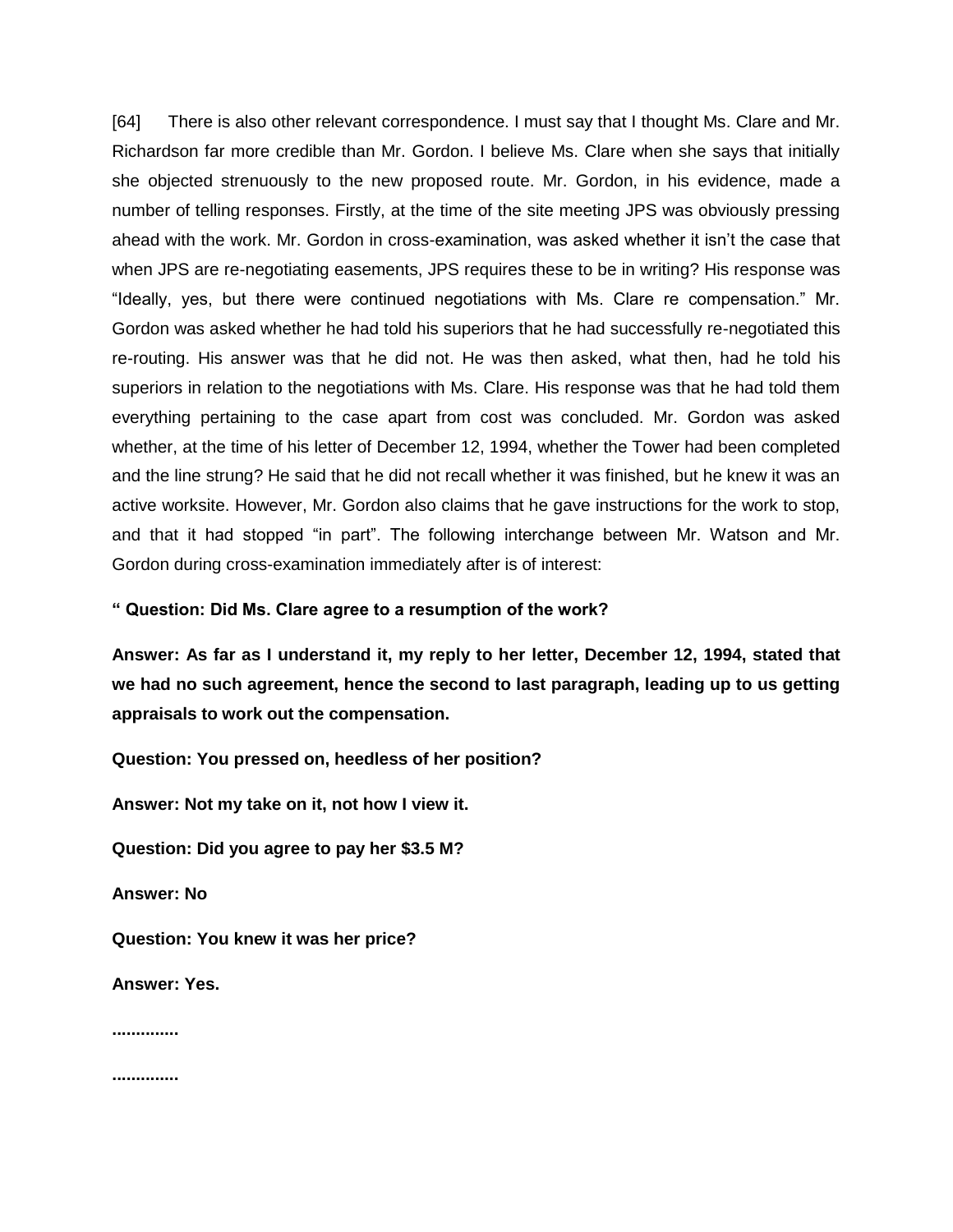**Question/Suggestion: You wanted a quick settlement to tidy up your mistake in allowing JPS to have gone so far without following JPS guidelines?**

**Answer: Let me tell you, I did not make a mistake and it was in everybody's interest to have the matter settled quickly, everybody, meaning everybody concerned. I gave a basis upon which we could arrive at a settlement. I wanted a basis upon which we could arrive at a settlement to satisfy my superiors when making an assessment. Ms. Clare's offer was not acceptable to me in that context.**

**Question/Suggestion: Ms. Clare was being pressured by you to arrive at an agreement?**

**Answer: The pressure was both ways.**

**Question/Suggestion: Your statement that you had an agreement re the easement without arriving at a price was fallacious?**

#### **Answer: All our discussions were an endeavour to arrive at a purchase price.**

[65] In my judgment, the Owners had not in fact initially agreed or acquiesced in the change of Route. In that regard, I accept the evidence of Ms. Clare and Mr. Richardson as to what transpired at the site visit in preference to the account given by Mr. Gordon. I did form the impression that Mr. Gordon was under pressure to get the Tower and transmission lines completed.

[66] However, the position and stance of the Owners did not remain static. Indeed, that seems understandable since I agree with Mr. Watson that the manner in which JPS approached the situation plainly was to present the Owners with pretty much a fait accompli. I accept that JPS does appear to have taken the Owners' consent for granted. This is where the pressure exerted by JPS came into play. I find it perplexing that Mr. Gordon could have given instructions for the work to stop, yet, strangely, the Tower and the lines got completed. In my judgment, the Owners ultimately resigned themselves to the fact that the JPS Towers and lines were already in place and after that, the focus definitely seems to have been on compensation. Although Ms. Clare at paragraph 85 of her Witness Statement claims that a Writ of Summons was filed in the Supreme Court to protect the position, there does seem to be a prolonged period of time that the Owners allowed to elapse before seeking to have the Towers and transmission lines taken down or removed. As Mr. Batts stated at paragraph 17 of JPS' written submissions, it was not until 2009 that an application was made for an injunction, years after the erection of the Tower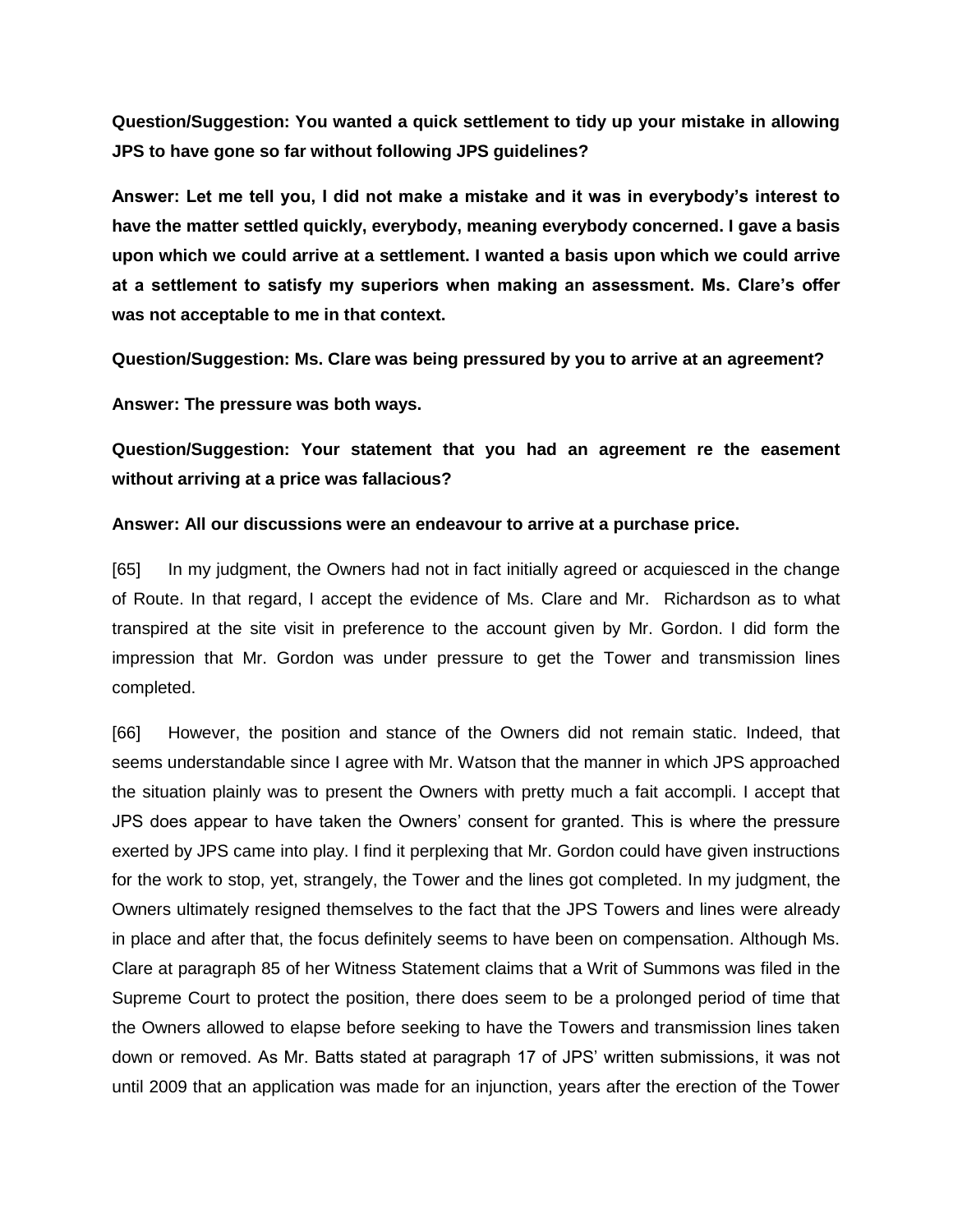and installation of line took place. I accept that prior to that, the Owners had agreed with JPS about Valuations to assess the compensation. In paragraphs 85 and 86 of her Witness Statement, as an example of the ultimate acceptance, Ms. Clare admits that between 1996 and 1999 there was a period of inactivity. Further, I agree with Counsel for JPS that Ms. Clare's evidence about how concerned she was from the very inception about health risks associated with high tension wires wasn't very credible. When cross-examined about the fact that none of her letters written in 1994 or 1995 by herself or her lawyers referred to the health risks, she proffered the explanation that this was because she did not plan to live on the premises. When asked whether she had no regard for the health of others, Ms. Clare stated that no one was intended to live there. I agree that this directly contradicts her own Witness Statement as well as the evidence of Mr. Richardson, which is that they all intended to live on the property.- Witness Statement of Ms. Clare, paragraphs 3, 12 (ii) and (vii) of the summary and paragraph 2(i) of her Supplemental Witness Statement and Witness Statement of Mr. Richardson, paragraphs 16, 32 and 33. However, I think this has more to do with, and goes more towards assessing the Owners' credibility and sincerity in terms of how the presence of the power lines adversely affect them, as opposed to whether or not the consented to the new route.

[67] Consent or acquiescence under pressure or in the face of a fait accompli is really no consent at all. As stated sagely by Millett L.J. in **Jaggard v. Sawyer** [1995] 2 All E.R. 189, at page 209 d-g:

**"In considering whether the grant of an injunction would be oppressive to the defendant, all the circumstances of the case have to be considered. At one extreme, the defendant may have acted openly and in good faith and in ignorance of the Plaintiff's rights, and thereby placed himself in a position where the grant of an injunction would either force him to yield to the plaintiff's extortionate demands or expose him to substantial loss. At the other extreme, the defendant may have acted with his eyes open and in full knowledge that he was invading the plaintiff's rights, and hurried on his work in the hope that by presenting the court with a fait accompli he could compel the plaintiff to accept monetary compensation. Most cases, like the present, fall somewhere in between.**

**In the present case, the defendants acted openly and in good faith and in the not unreasonable belief that they were entitled to make use of Ashleigh Avenue for access to the house that they were building. At the same time, they had been warned by the plaintiff and her solicitors that Ashleigh Avenue was a private road, that they were not**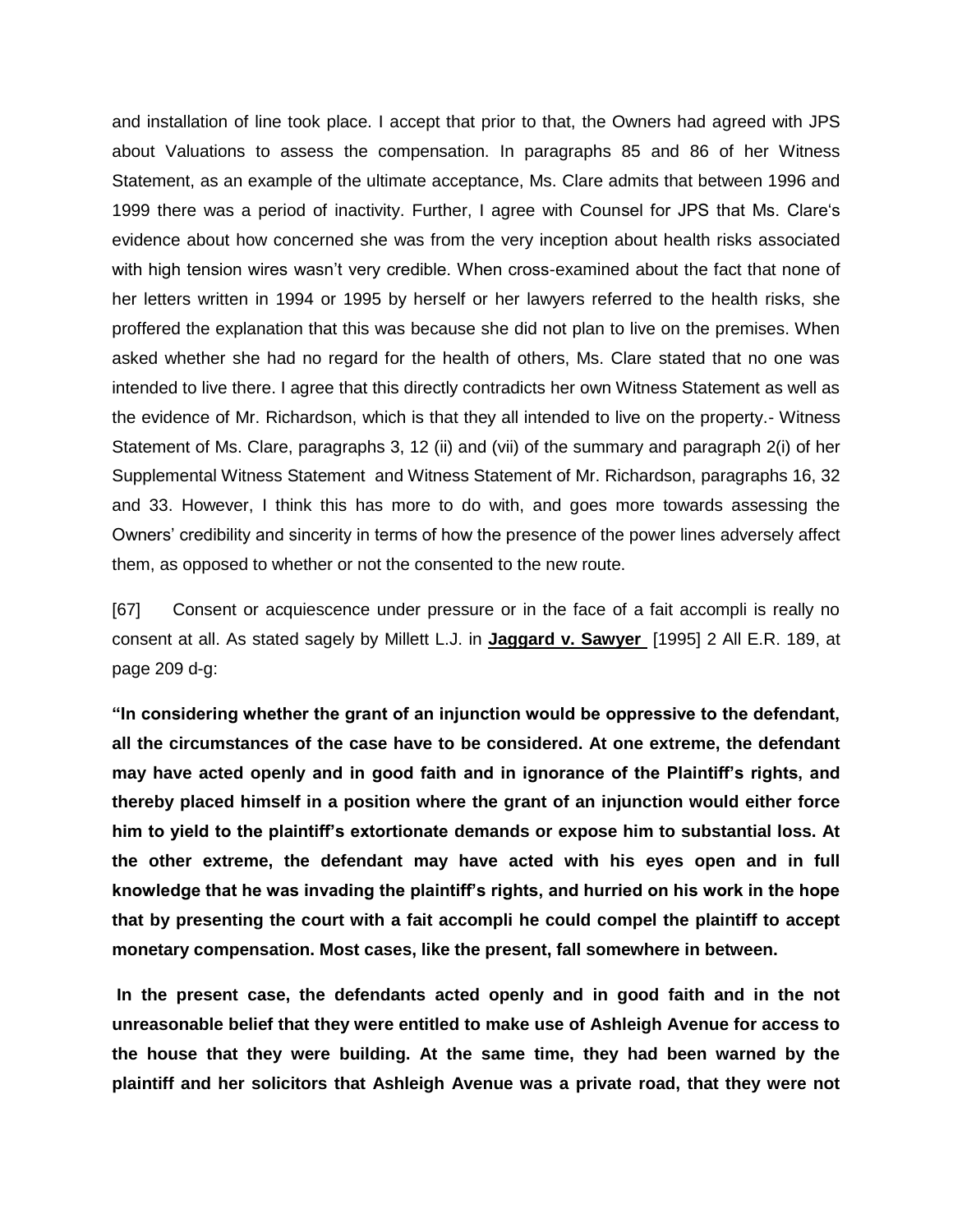**entitled to use it for access to the new house and that it would be a breach of covenant for them to use the garden of No. 5 to gain access to No. 5A. They went ahead, not with their eyes open, but at their own risk. On the other hand, the plaintiff did not seek interlocutory relief at a time when she would almost certainly have obtained it. She should not be criticised for that, but it follows that she also took a risk, viz that by the time her case came for trial the court would be presented with a fait accompli..."** 

[68] In my judgment, the Owners really ultimately agreed to accept compensation only after being presented with the new route already being embarked upon by JPS. They only agreed to waive their rights, or acquiesce in JPS implementing, maintaining and operating the new route on a conditional basis. That basis was that JPS should compensate them reasonably. The Owners have really been somewhat dilatory and in their efforts to have the matter adjudicated, allowing many years to pass before actively pursuing the matter through the courts. In my judgment, this simply means that the Court would not exercise its discretion to grant injunctive relief. In **Halsbury's Laws of England,** 4th Edition, Reissue, Volume 12(1) , under the subject "Damages", at paragraph 1123, under the heading **" The jurisdiction to award damages in addition to or in substitution for an injunction"** it is stated :

**"Acquiescence may be an entire bar to all equitable relief or a ground inducing the court to award equitable damages. Thus the plaintiff's failure to seek interim relief may well induce the court to refuse an injunction and award damages."** 

[69] Also of relevance on this point is the decision of the Judicial Committee of the Privy Council in **Pell Frischmann Engineering Ltd. v. Bow Valley Iran Ltd. et al** [2009] UKPC Case ref. 45, at paragraph 54. In my judgment, the Owners in this case should be left to their remedy in damages. However, this remedy would be damages in lieu of an injunction, and hence equitable relief, and not relief at common law. This is because I think that the Owners did strenuously oppose the re-routing. However, the manner in which JPS approached the situation forced them to consider other options such as compensation. I do not think that the Owners ought to suffer because they took notice of, the pleading and insistence by JPS. Nor should the fact that they were influenced by JPS stressing their need to complete the project and their characterization of the Owners' objections as being against the national interest-see paragraphs 18-22 of Ms. Clare's Witness Statement, operate against them.

> **(c)Whether JPS had reasonable cause in 1994 to reject the Claimants' offer of \$3.5 Million.**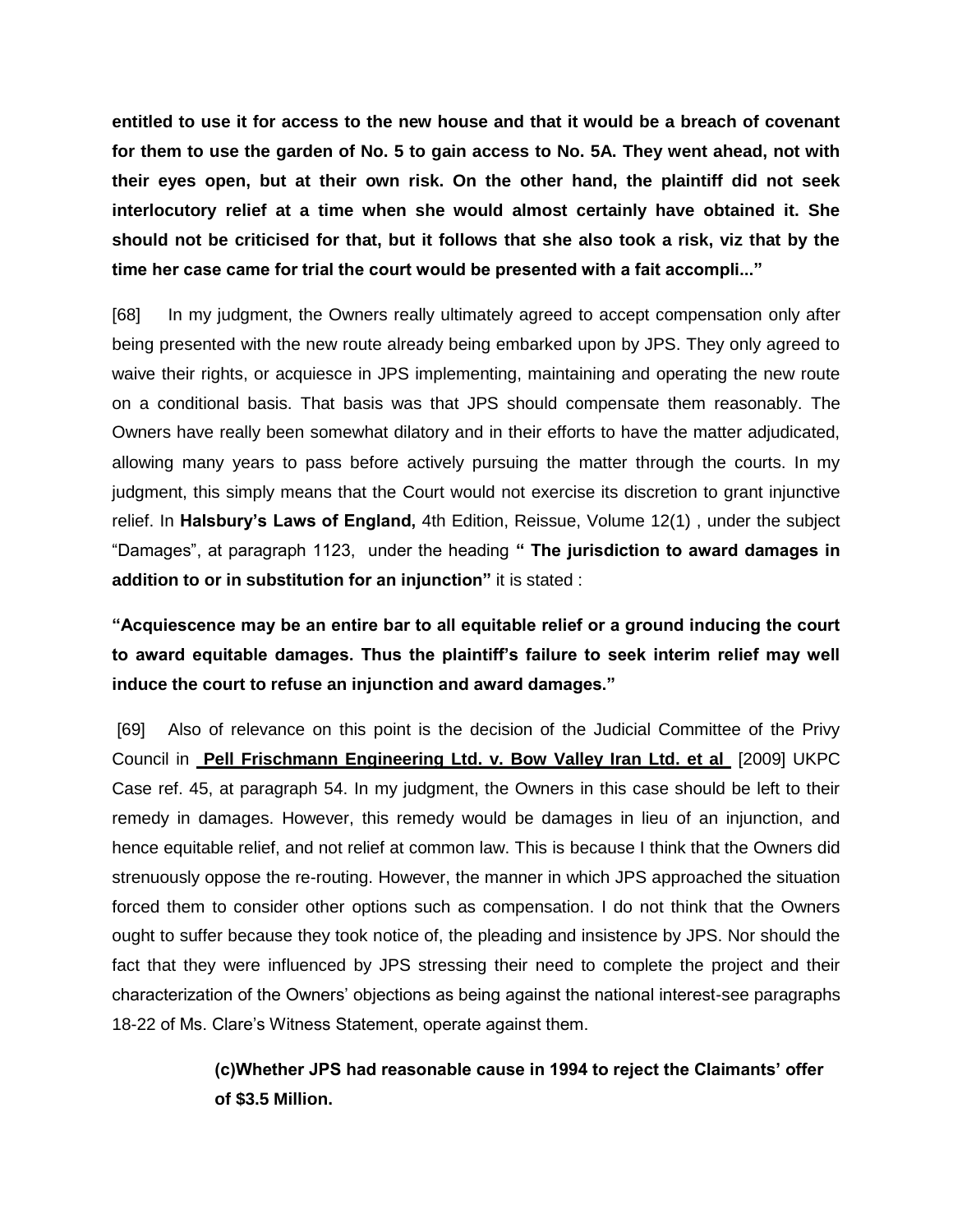[70] It does appear as if neither party really made much of an effort to initiate the procedure provided for in the Grant for arbitration or in section 42 of the Act to determine the compensation. The Valuation Report by C.D Alexander & Co. date of inspection, January 1995, assessed fair compensation as \$257,000.00. This Report was exhibited to the Witness Statement of Mr. Gordon. However, this measure appears to have been premised upon some sort of rental value based upon the area occupied by the land where the proposed easement would be, including where tower and lines would run. This Report does seem to me to have been more a measure of what a reasonable cost for an easement along these lines would have been. It does not seem to have addressed the question of any diminution in value of the property. On the other hand, given the fact that in March 2011, many years after the initial issue had arisen, Allison Pitter & Co., retained by JPS, was assessing the diminution in value at between \$1,000,000.00 to \$1,100,000.00, and D.C.Tavares & Finson, retained by the Owners in October 2010 assessed the diminution in value at between \$2,200,000.00 to \$5,500,000.00, it does seem that the figure of \$3.5 Million proposed by Ms. Clare in her letter of November 30 1994, may well have been a little high if diminution in value were the only basis of compensation to which the Owners should be entitled. However, it seems to me that JPS was approaching the matter simply as if they were pricing a mutually agreed route, which this clearly was not. In my view, JPS did not take a reasonable approach in dealing with the figure of \$3.5 Million put on the table by the Owners. Indeed, Mr. Gordon was only prepared to offer \$100,000.00, or at any rate, started the negotiations ball rolling, at a compensation range which was in my view clearly inadequate.

# **(d)If the issue at (a) or (b) above are decided against JPS, what is the appropriate measure and basis upon which to assess the quantum of damages to be awarded to the Owners.**

[71] I have in fact decided issue (a) against JPS and thus the question is, having decided that the Owners are not entitled to injunctive relief, and that damages should be awarded in their favour, what should be the measure of damages.

The way-leave cases provide some guidance on this issue. In my judgment, although JPS has been guilty of a breach of the contract of easement, the grant, the loss here really falls to be treated on the basis of trespass to land. This is because the loss and damage occasioned to the Owners arises outside of the subject of the contract. One of the contracting parties, JPS, has wrongfully, and in breach of the Grant, sought to unilaterally vary the contract. In so doing, JPS'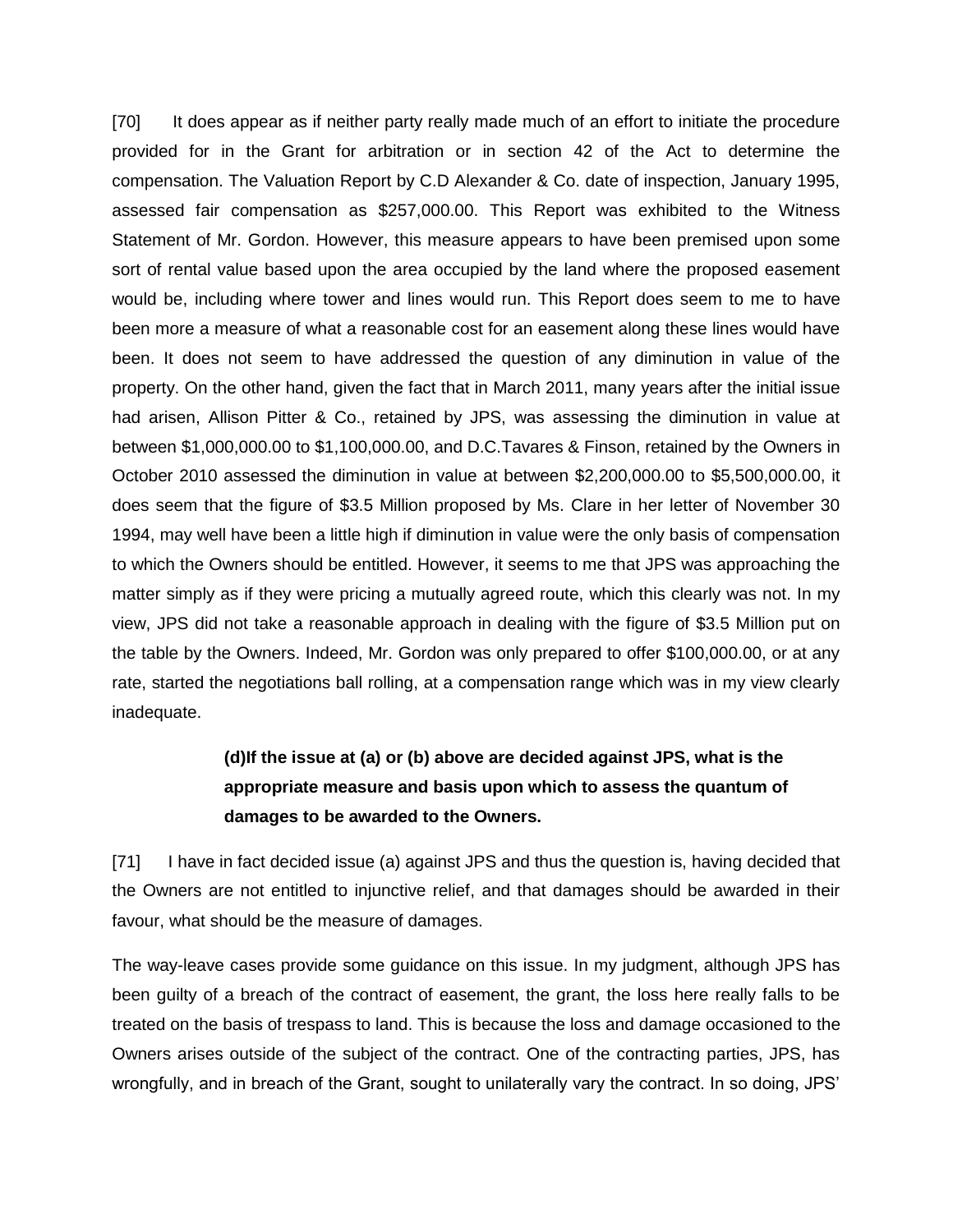actions are unauthorised by the Grant and they have committed trespass to the Owners' land. Hence, the loss here is to be calculated on a tortious measure of damages. Many cases have been cited to me by both sides, and it would be impossible, and indeed, unnecessary for me to refer to all of them. However, I found the cases of **Stoke-on-Trent City Council v. W.& J. Wass Ltd.** [1988] 1 W.L.R. 1406, cited by Counsel for JPS, particularly useful, as well as **Jaggard v. Sawyer and another** [1995] 2 All E.R. 189, which was cited by both sides. Both cases consider **Wrotham Park Estate Co. Ltd. v. Parkside Homes Ltd.** [1974] 2 All E.R. 321 upon which Mr. Watson relied quite heavily. I have decided that the **Wrotham Park** principles are not the ones to be applied here. Rather, it is the principle in the way-leave cases, in particular the approach taken in **Whitwham v. Westminster Brymbo Coal and Coke Co.** [1896] 2 Ch. 538, that is applicable. This is because the factual scenario in this case, albeit it does involve the court considering what it should assess as damages in lieu of a permanent mandatory injunction, as was considered in **Wrotham Park**, is closer to the way leave cases and trespass to land than the breach of restrictive covenant which was under consideration in **Wrotham Park**.

[72] In **Stoke-on-Trent**, at page 1410 G-1411E, and 1412D, Nourse L.J., sitting in the English Court of Appeal summarizes thus:

**"The general rule is that a successful plaintiff in an action in tort recovers damages equivalent to the loss which he has suffered, no more and no less. If he has suffered no loss, the most he can recover are nominal damages. A second general rule is that where the plaintiff has suffered loss to his property or some proprietary right, he recovers damages equivalent to the diminution in value of the property or right. The authorities establish that both these rules are subject to exceptions. These must be closely examined, in order to see whether a further exception ought to be made in this case.**

**The first and best established exception is in trespass to land. It originated in the wayleave cases, where the defendant trespassed by carrying coals along an underground way through the plaintiff's mine. Although the value of his land had not been diminished by the trespass, the plaintiff recovered damages equivalent to what he would have received if he had been paid for a way-leave: see** *Martin v. Porter* **(1839) 5 M. & W. 351;**  *Jegon v. Vivian* **(1871) L.R. 6 Ch. App. 770. The principle of those cases was applied in**  *Whitwham v. Westminster Brymbo Coal and Coke Co. Ltd.* **[ 1896] 2Ch. 538, where for six years the defendants had trespassed by tipping refuse from their colliery onto part of the**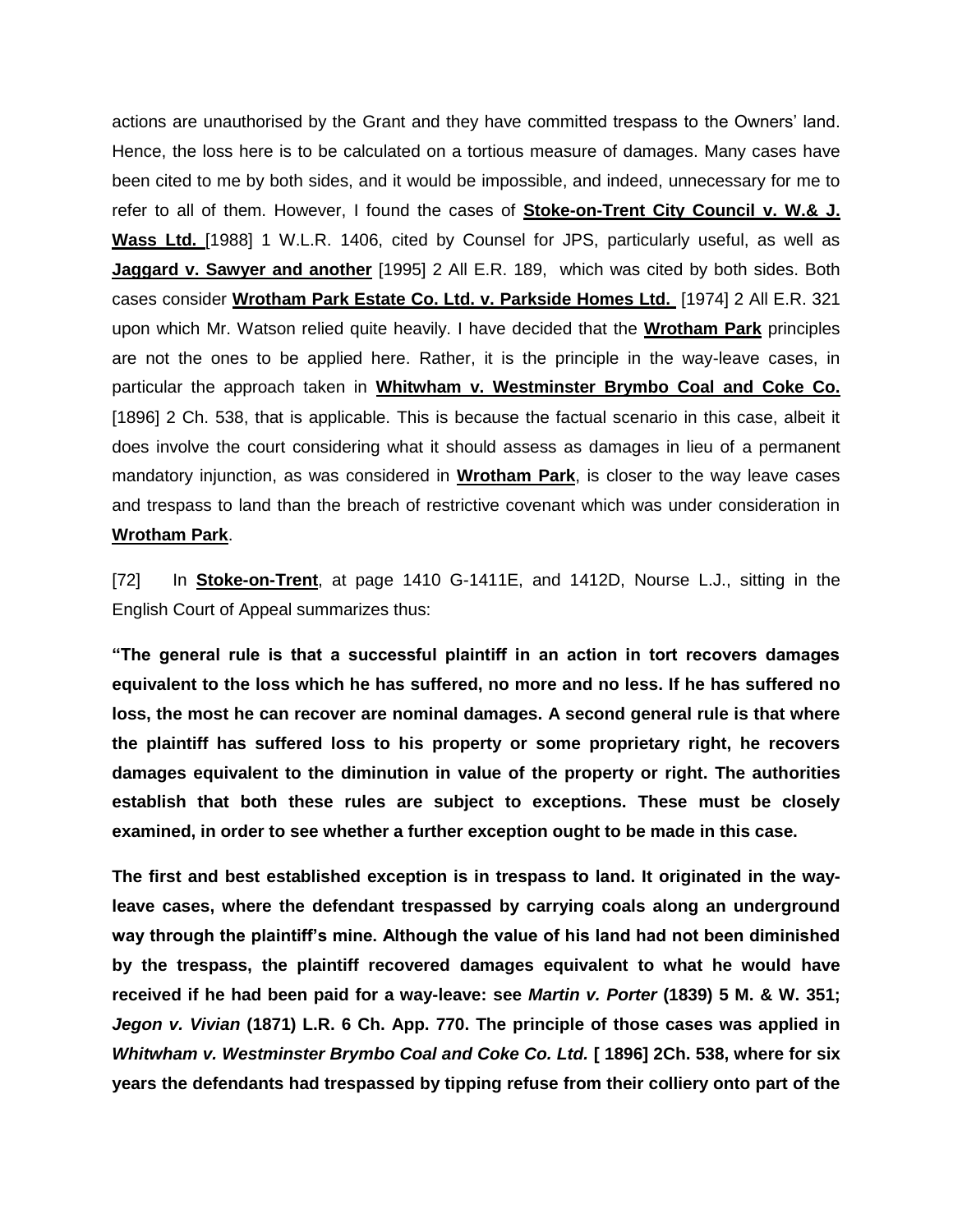**plaintiff's land. The official referee found that the defendants had thereby rendered the whole of the land valueless for any but tipping purposes and he assessed its diminution in value at £200. But the plaintiffs contended that the proper measure was the reasonable value to the defendants of the land for tipping purposes and the official referee found that on that footing the damages were £963. It was held by Chitty J. and this court that as to that part of the land which had been used for tipping the defendants must pay on the footing of the value of the land to them for tipping purposes, but without interest; and as to the rest of the land that they ought to pay on the diminished value of the land to the plaintiffs. That decision was applied by Lord Denning M.R. , sitting as a judge of the Queen's Bench Division in** *Penarth Dock Engineering Co. Ltd. v. Pounds* **[1963] 1 Lloyd's Rep. 359 and by this court in** *Swordheath Properties Ltd. v. Tabet* **[1979] 1 W.L.R. 285. In the latter case it was held that a defendant who had occupied residential premises as a trespasser was liable to pay damages calculated by reference to the ordinary letting value of the premises even where there was no evidence that the plaintiff could or would have let the premises to someone else. With the partial exception of** *Whitwham's* **case, all those were cases where the plaintiff had suffered no loss.**

**The second exception is in detinue.....**

(1412D)**....... The third exception is in infringement of patents....."**

Then at page 1412 H-1413C and 1413 F-1414B, his Lordship stated:

**"To these exceptions to the general rules in tort must be added the decision of Brightman J. In** *Wrotham Park Estate Co. Ltd. v. Parkside Homes Ltd. .....* **In that case the first defendants had erected houses and constructed roads in breach of a restrictive covenant which was binding on them and other defendants who had purchased houses from them. The writ was issued shortly after building works were begun, but the plaintiffs did not seek an interlocutory injunction to restrain them. By the date of the trial the works had been finished, the purchases completed and the purchasers had moved in. The plaintiffs sought a mandatory injunction for the demolition of the buildings. Brightman J. held that there was jurisdiction to grant such an injunction, against the first defendants in respect of the roads and against the defendant purchasers in respect of the houses. But he declined to do so. He then considered what damages should be awarded in substitution for injunctions under the Chancery Amendment Act 1858 (Lord Cairn's Act). Notwithstanding the fact that there had been no diminution in the value of**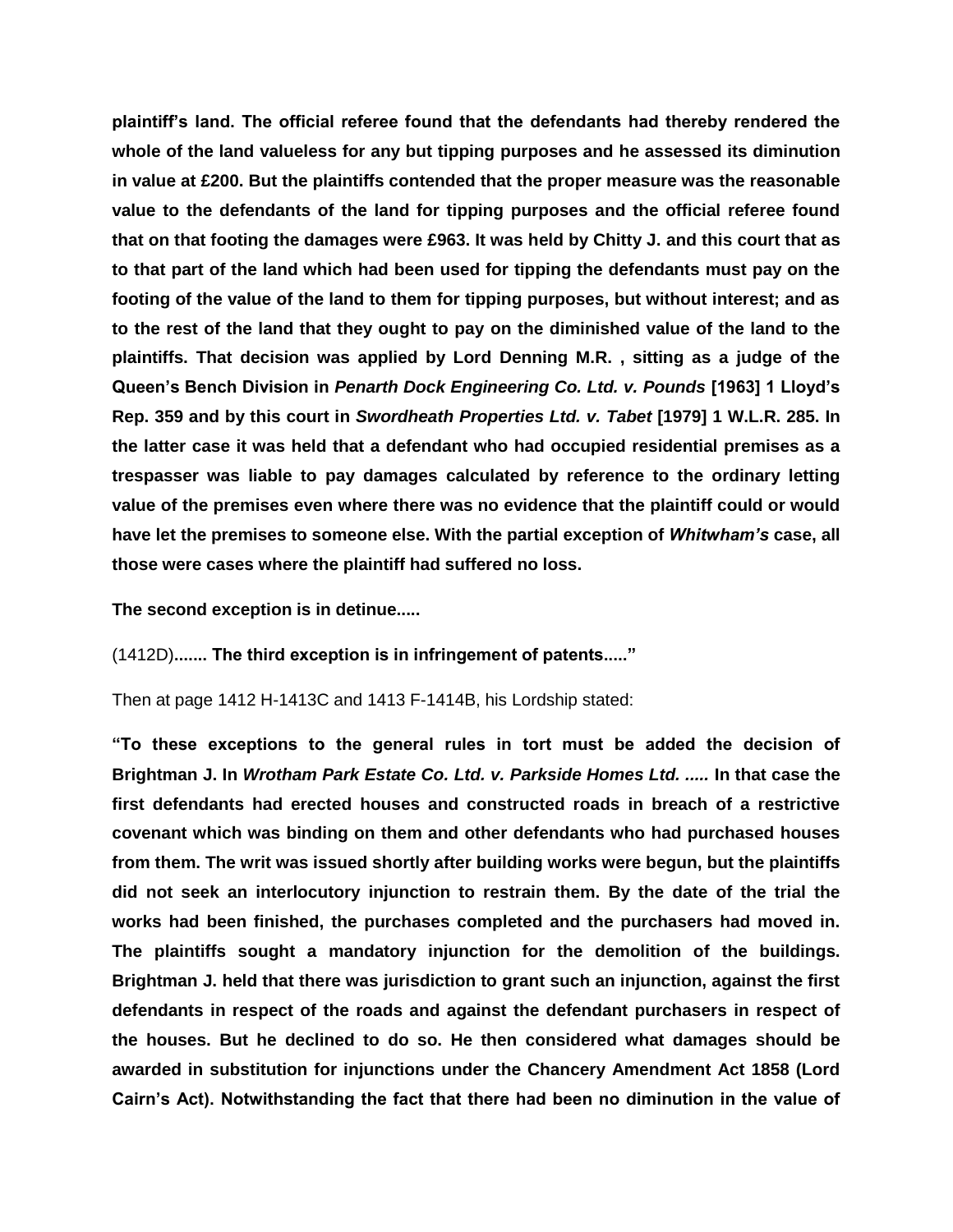**the plaintiff's land to which the benefit of the covenant was annexed, and founding himself on the trespass, detinue and patent infringement cases, he awarded the plaintiffs damages equivalent to the sum which they might reasonably have demanded as a quid pro quo for relaxing the covenant had the first defendants applied to them for relaxation.....**

#### ( 1413F)

**That was a case (**Wrotham) **where the plaintiffs had suffered no loss.**

**The same approach to the assessment of damages awarded in lieu of a final injunction was adopted by Graham J. In** *Bracewell v. Appleby* **[1975] Ch. 408 (where the burden of an easement was wrongfully increased) and by Millet J. in** *Carr-Saunders v. Dick McNeil Associates Ltd.* **[1986] 1 W.L.R. 922 (where a right to light was wrongfully obstructed). In each of those cases the plaintiff's case lay in nuisance, of which tort damage is an essential ingredient. Indeed, it is clear that in each case the plaintiff had suffered loss and was therefore entitled to substantial damages.** 

**As I understand these authorities, their broad effect is this. In cases of trespass to land and patent infringement and in some cases of detinue and nuisance the court will award damages in accordance with what Nicholls L.J. has aptly termed "the user principle". On an analogous principle, in a case where there was a breach of a restrictive covenant the court has, in lieu of a permanent mandatory injunction to restore the breach, awarded damages equivalent to the sum which the plaintiffs might reasonably have demanded for a relaxation of the covenant. But it is only in the last-mentioned case and in the trespass cases that damages have been awarded in accordance with either principle without proof of loss to the plaintiff. In all other cases, the plaintiff having established his loss, the real question has not been whether substantial damages should be awarded at all, but whether they should be assessed in accordance with the user principle or by reference to the diminution in value of the property or right. In other words, these other cases are exceptions to the second, but not to the first, of the general rules stated above."**

[73] The importance of the decision in **Whitwham** in my view is that it recognises that in the circumstances of that case compensation arises under two heads. This is because the landowners have been injured in two ways. Firstly, they have had the value of their land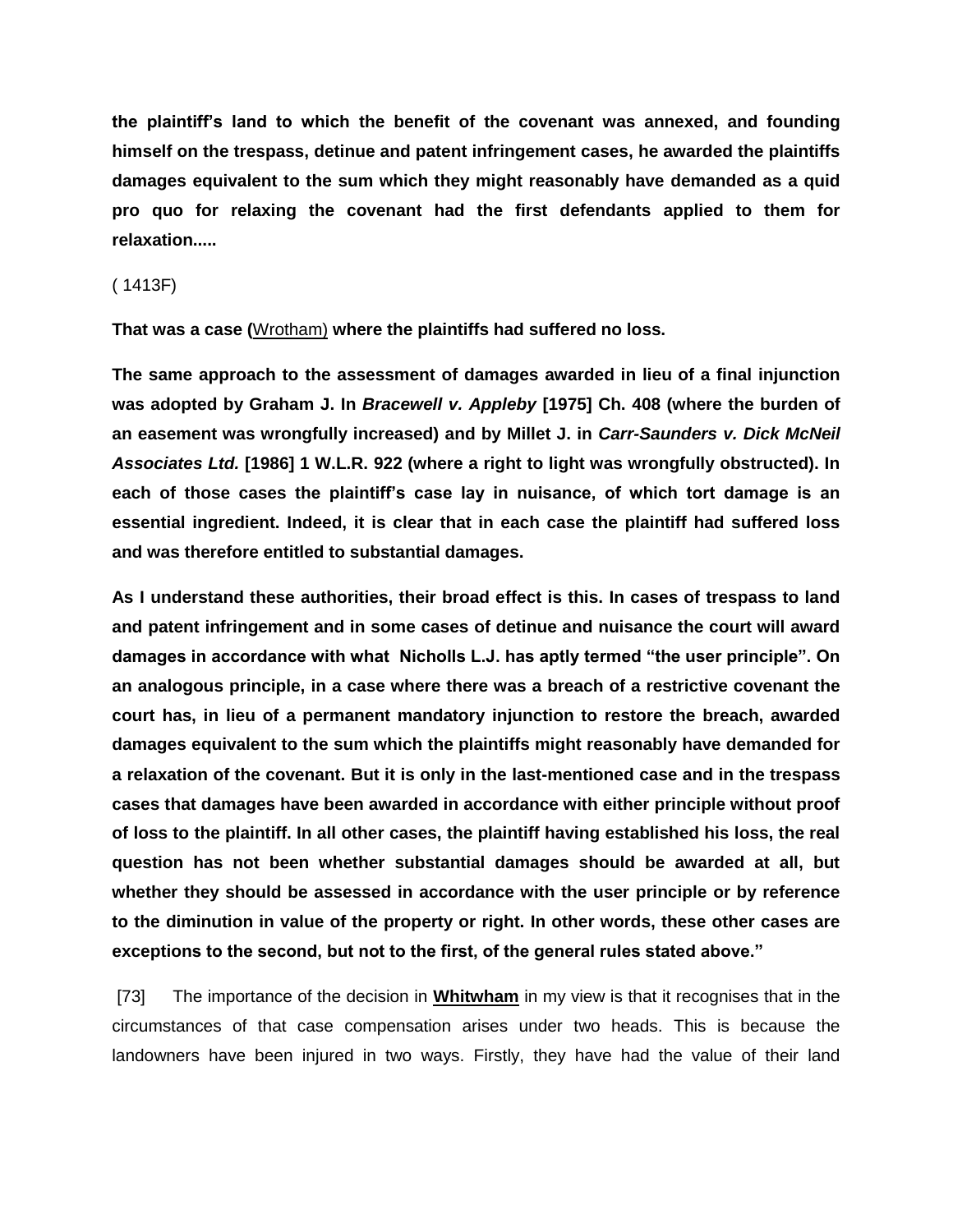diminished. Secondly, they have lost the use of their land, and the defendants have had it for their own benefit. –per Lindley L.J. page 541.

[74] However, it is important to note that in the instant case, there has, as Mr. Batts and Mrs. Silvera submitted, been no evidence presented such as to apply the user principle. There has not been any evidence proferred as to what is the benefit/value to JPS as regards the purpose to which the land was put. To that extent, therefore, i.e. a want of evidence, those tort cases applying the user principle, and those cases applying **Wrotham Park** , and the more recent cases such as the decision of the Judicial Committee of the Privy Council in **Pell Frishchmann Engineering Ltd. v. Bowvalley Iran Ltd. et al** (2009) U.K.P.C. Case Ref. 45, are of no real assistance. In the latter, at paragraph 49 of the judgment delivered by Lord Walker, it was stated:

**"Several of the recent cases have explored the nature of the hypothetical negotiation called for in the assessment of** *Wrotham Park* **damages. It is a negotiation between a willing buyer (the contract-breaker) and a willing seller (the party claiming damages) in which the subject-matter of the negotiation is the release of the relevant contractual obligation. Both parties are to be assumed to act reasonably. The fact that one or both parties would in practice have refused to make a deal is therefore to be ignored:**  *Wrotham Park* **at p. 815,** *Jaggard* **at pp 2882-283."** 

[75] No evidence has been presented upon which one could flesh out what such a hypothetical negotiation would reasonably have yielded. No evidence has been presented as to the value/benefit of the land for the purpose JPS used it for.

[76] Mr. Watson, in his submissions, has referred to paragraph 12 of Mr. Gordon's Witness Statement, where Mr. Gordon says that the reconstruction and relocating of the towers and equipment would cost an estimated U.S.\$ 6.9 Million. Counsel sought to argue that ( paragraphs 217, 218, 221 and 223 in particular), that applying, **Wrotham Park** , "it is clear that the Ancillary Defendant would have negotiated from the perspective that JPSCO hopes to gain by saving the cost of relocation of its lines and it would have been prepared to pay a premium price in order to keep them." Mr. Watson submits that the Court should make an award of US \$6.9 Million or a premium calculated with reference to that amount. One of the suggestions is to use a 20 % premium, which would be in the region of US\$1.38 Million. I am of the view that this premise is faulty. The cost of relocation cannot equate to the value/benefit to JPS of using the land. This is a completely different piece of information.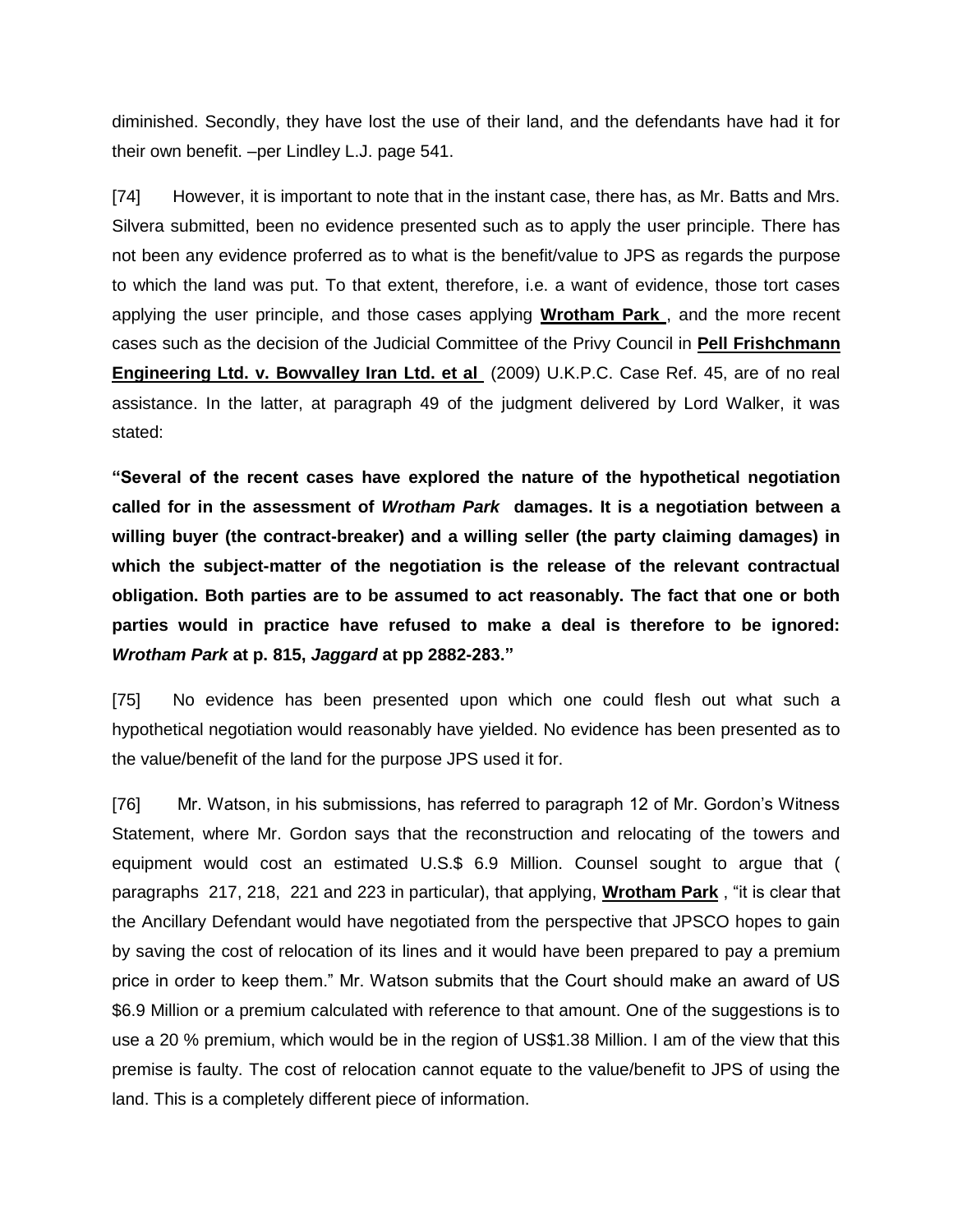[77] Further, this case has a unique twist. This is not a case where the Owners were never going to have transmission lines traversing their land. Indeed, they had agreed to such an occurrence under the Grant. Thus, JPS would have been using some portion of the Owners' land to obtain value/benefit even if they had stuck to the original route. The use of the altered route area therefore does not amount to exploitation in the same degree, as would have otherwise been the case had they trespassed in circumstances where there had never been an easement agreement. This seems to me to be all the more reason why the cost of relocation cannot assist as to the proper measure of damages.

[78] I found it interesting to observe how very differently all of the valuators and assessors have approached the matter. I will set out the main ones below in summary:

- (a) Valuation by C.D.Alexander January 1995, on basis of rental value, Fair Compensation \$257,000.00.
- (b) "Letter of Opinion" by DC Tavares Finson October 2004, Reduction in value of property-\$1,500,000.00-\$2,500,000.00. Cost to relocate the residence on another portion of the property-\$11,600,000.00
- (c) Valuation by Edwin Tulloch-Reid & Associates- dated February 2008

## **" PURPOSE OF VALUATION**

# **To determine the value of easement and the amount of compensation payable for the procurement of easement over the subject property by the Jamaica Public Service Company Limited"**

Value of Corridor including Tower Site ( after adjusting for Owner's continued use of land falling within the easement corridor--------------------------------\$ 175,000.00

### Assessment of Compensation

### Compensation includes

- i) value of land on which Tower #66A is located \$ 50,000.00
- ii) corridor (100 feet wide) over which the transmission lines run \$ 375,000.00 iii) diminution in the value of the dwelling house
- with curtilage (approximately 1 acre) due to the relative proximity of the transmission lines, that is,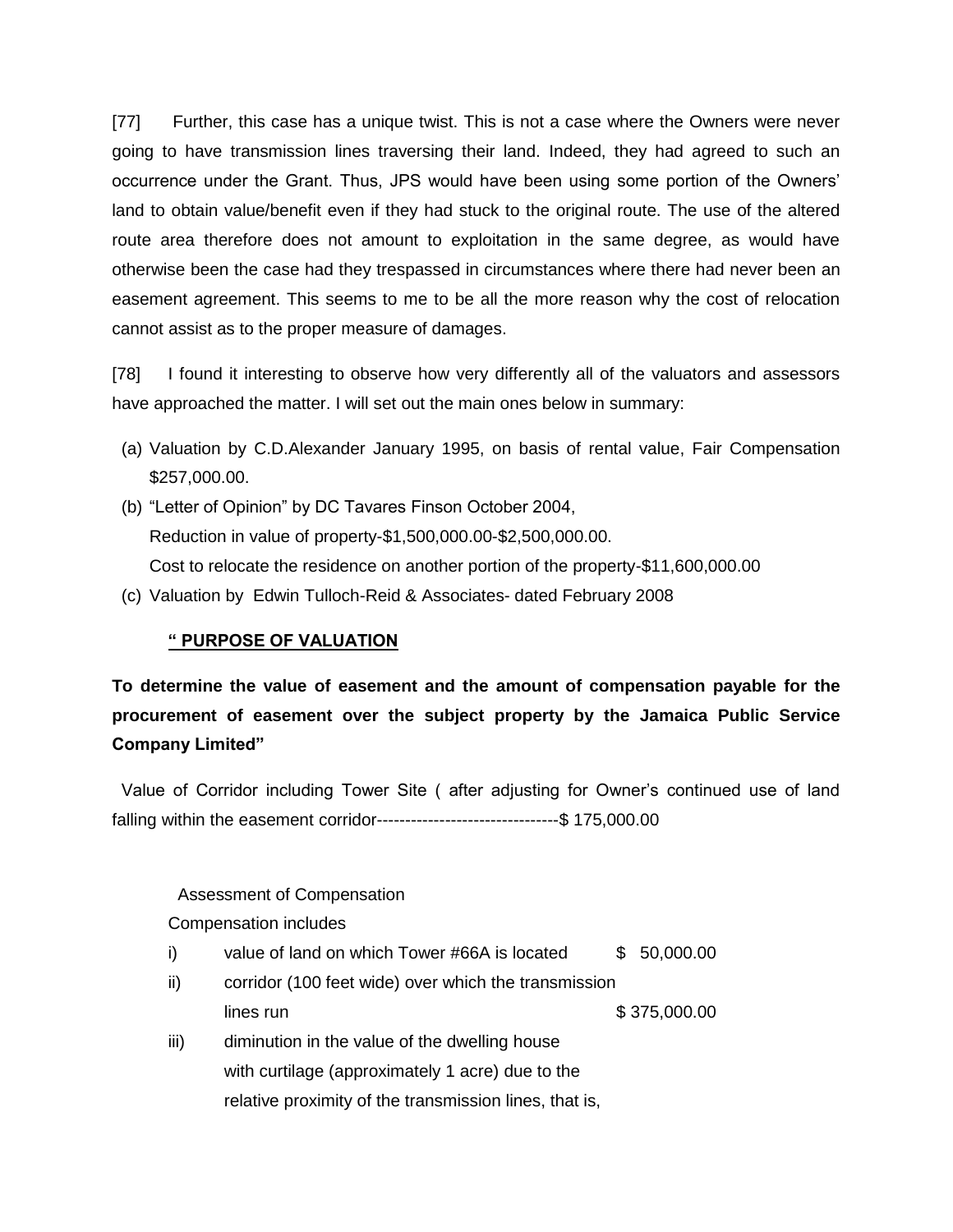value of dwelling house 'before & after' procurement of easement for the transmission lines; assume a value for house with curtilage of \$7.5 M before easement  $$ 1,125,000.00$ **Total \$1,550,000.00**

(d) Reports of D.C Tavares & Finson October and December 2010 Without high tension wires passing very close to residence-Value of property- \$15,000,000.00-\$16,000,000.00 High tension wire has direct influence on overall value of Property, therefore current market value- \$10,500,000.00- \$12,800,000.00 **Reduction/Diminution in Value \$2,200,000.00-\$5,500,000.00**

# **Replacement cost to relocate dwelling house On another portion of the property \$20,000,000.00**

- (e) D.C.Tavares Finson Letter 11<sup>th</sup> April 2011-
- (f) Compensation based on value of rental/lease of Tower in perpetuity Drawing analogy to cell phone rentals Computation of Accumulated Rental for Tower from 1994 to 2011, including interest **\$29,229,345.00** Present value of Tower Rental in Perpetuity **\$ 25,500,000**
- (g) Reports of Allison Pitter and Co. March and June 2011

In the March Report, Mr. Lloyd Davis had stated the probable diminution in value to be **\$1,000,000.00-\$1,100,000.00.** However, Mr. Davis had not stated the market value of the property on the assumption that the easement did not exist. In the Report or Addendum, or letter of June 2011, Mr. Davis states that his company's assessment of the value of the property on the assumption that the easement did not exist is \$15,000,000.00- \$15,500,000.00. In its current state, with the easement, expected market Price would be in the order of \$14,000,000.00-\$14,400,000.00.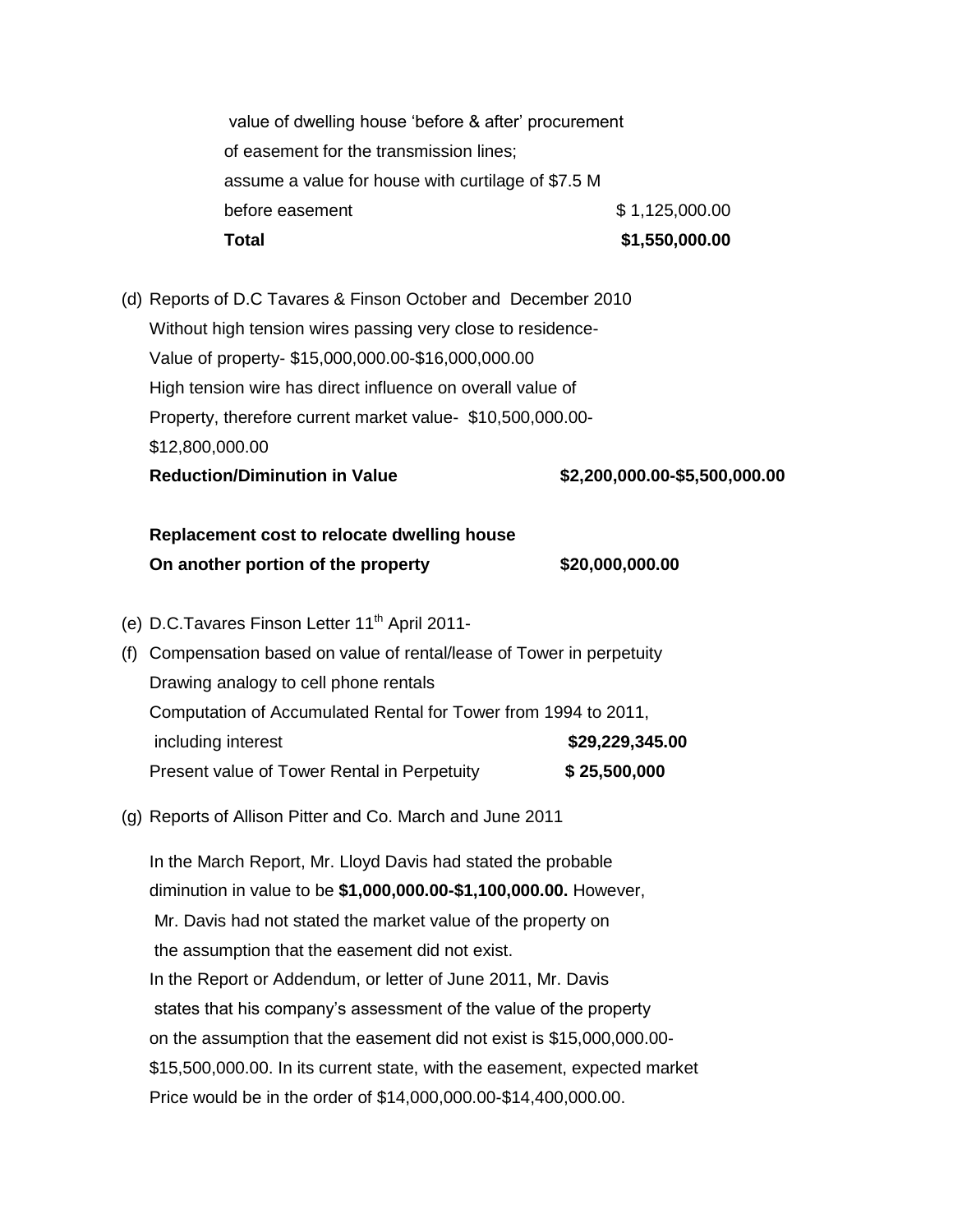[79] In the letter dated June 2011, Mr. Davis states as follows with regard to the findings of D.C Tavares Finson & Co :

**" The findings of the Valuer from D.C.Tavares Finson & Co. appear to concur substantively with ours in terms of the inventory, physical characteristics and the subject of the material negative effects of the easement, that is, its presence in proximity to the house. However, it is our considered opinion that having observed this, the level of depreciation should not apply evenly across the whole land. Hence, it is our opinion that of the One Million One Hundred Thousand dollars (\$1,100,000.00) diminution in value of the property some Eight Hundred and Fifty to Nine Hundred Thousand Dollars (\$850,000-\$900,000) applies to the house and assumed curtilage and the other approximately Two Hundred Thousand Dollars (\$200,000) would apply to the remainder of the property.** 

**With respect to the calculations of rents for the Tower Site, even though we consider the imput of rental values somewhat high given the comparison with Cell Sites which are rented on shorter terms, we hold that this approach is inappropriate given that the easement grants permission or licence to perform certain acts including the construction of Towers. Hence to assume a rent for the Tower site would be double counting."**

[80] In my judgment, the approach taken by Allison Pitter & Co. is to be preferred to that taken by D.C.Tavares Finson & Co. for a number of reasons, save that I am of the view that the latter Report's conclusion that the line was within the curtilage was correct:

- (a) It does seem logical that the level of depreciation and diminution in value would be higher relative to the house and curtilage rather than across the whole land evenly.
- (b) Tavares Finson took into account ;
	- (I) Health fear factors;
	- (II) Closeness of wires to the house;
	- (III) Projected earnings from an aborted ecotourism project.

[81] The issue of health appears to have been based upon mostly speculative considerations. Even if Tavares Finson is correct and that, real risk-factor or not, there is a negative impact on saleability of the property it would appear they treated it as too significant a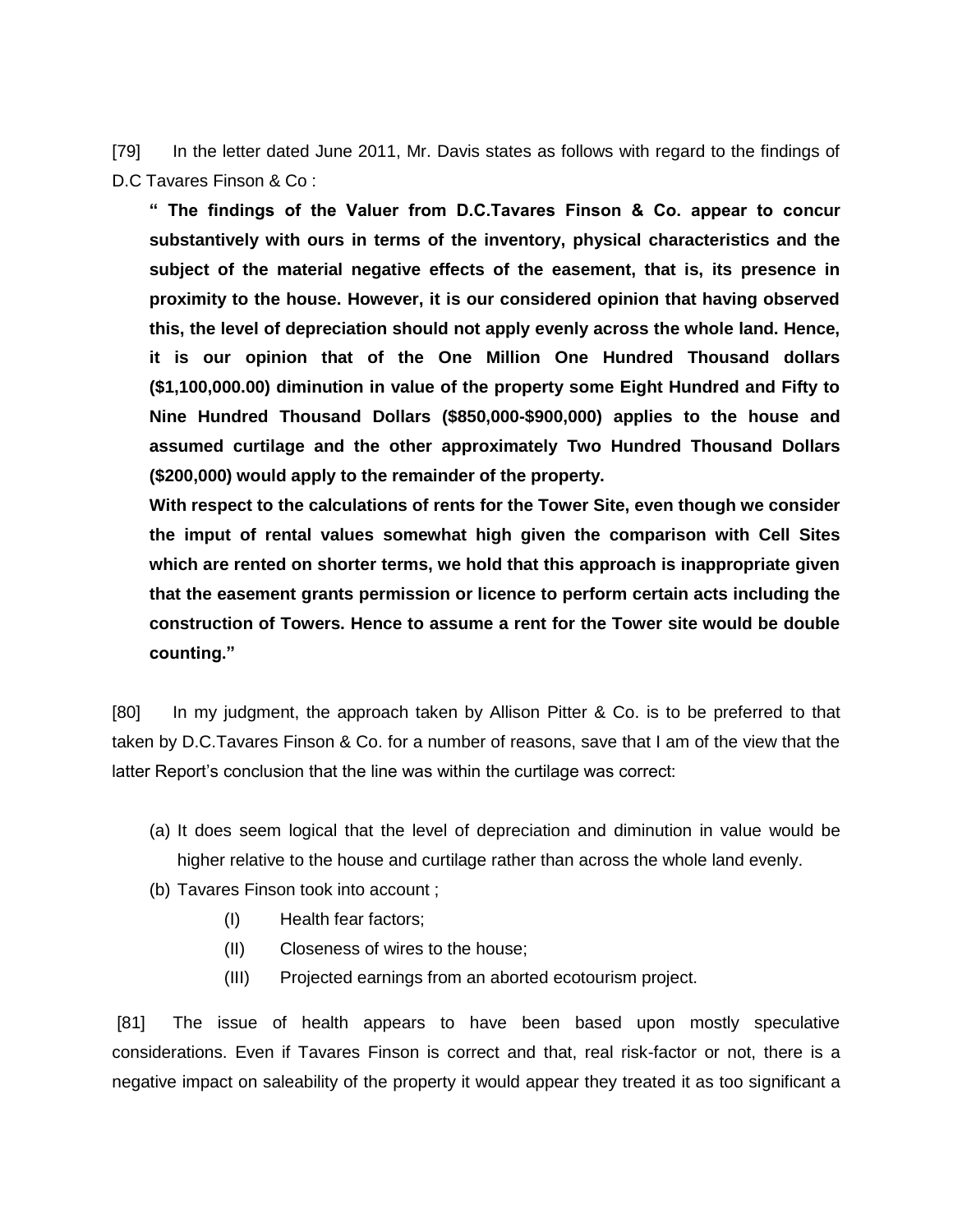factor in reducing the value of the property. At page 5 of the Report, it is stated: "What, in our opinion, has a significant influence on the overall value of the property, is the present location of the tower/line, right beside the dwelling. This, in our opinion has had a very negative effect on the desirability of the property and the fact that the power lines run just a few metres away effect on the desirability of the property and the fact that the power lines run just a few metres away are not only an aesthetic problem but also a health hazard, whether perceived or actual."

[82] It would appear that Mr. Downs' report was predicated on an erroneous estimate of the distance from the house. In cross examination Mr. Downs admitted that his report estimated the distance at 10 metres (approximately 30 feet) from the house, when in fact, the closest distance to the house, as ascertained by the very detailed report of Mr. Earle Spencer, Commissioned Land Surveyor, dated November 2010, is that the nearest set of wires to the building are 23.2(approximately 76 ft.) away. On the other hand, I do accept that in fact the line does fall within the curtilage.

[83] Mr. Downs also increased his assessment of compensation payable to take into account the Clares' ecotourism project. I am prepared to accept Ms. Clare and Mr. Richardson's evidence that this project was a reality, and indeed, that, as stated in paragraph 12(h) and 15 of the Amended Counterclaim to Ancillary Claim, the Owners presented a detailed business plan including a five year financial projection to JPS. Further, that JPS admitted to having misplaced this Business Plan, which is quite outrageous. However, I agree with JPS' submissions that the Owners have failed to prove that the new route for the wires reasonably or on a balance of probabilities caused the abandonment of this project. It is significant that the evidence from all parties, including the expert called on behalf of the Owners, Mr. Downs, is that the presence of the wires does not affect the ability to cultivate gardens and reap fruit. Nor does it impact the operation and presence of the Mill. I accept that the lines for the most part traverse the grave site, family plot, and the gully and the least desirable portion of the property of 71 acres-Allison Pitter Report. Mr. Downs agreed in cross-examination that the line traverses the most undesirable portion of the property and that the presence of the graves would have a depressing effect on the market value of the property. The visitors who signed the visitor's book, which was an exhibit, clearly enjoyed the Owners' property. They mainly spoke of the fruits, the gardens and the hospitality. None of them, as Mr. Batts and Mrs. Silvera pointed out in their written submissions, spoke of the view of the sea. Thus, these visitors' ability to enjoy the property has not been proven to have been destroyed or diminished. There has been no independent expert opinion for example, from a tourism consultant or project appraiser to say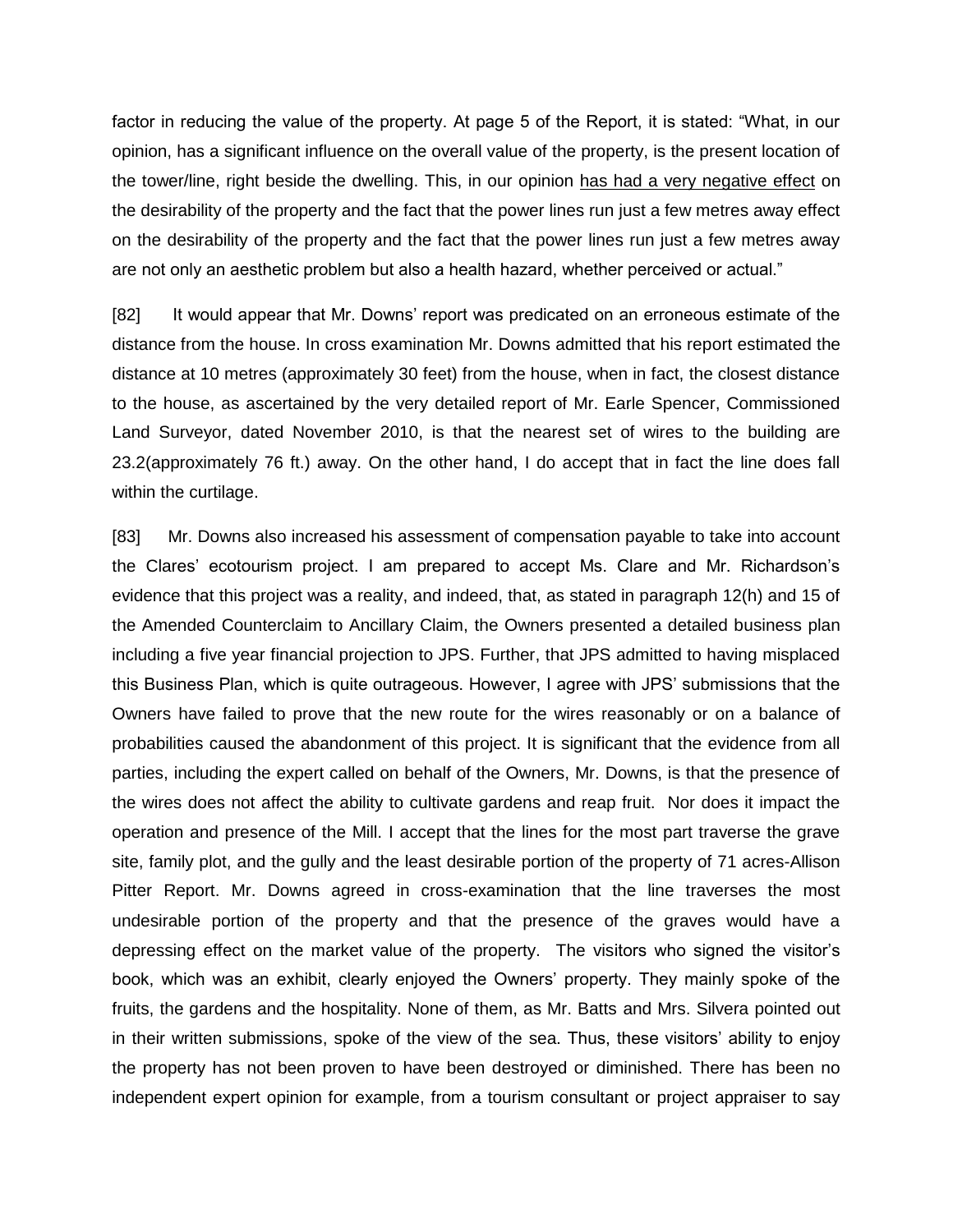that they advised the Owners not to proceed with the venture due to the presence of the lines. Nor, importantly, was there evidence as to the feasibility of such a project. I accept Mr. Davis' evidence that there are a number of similar properties in the area and that over time and in Jamaica, a number of eco-tourism projects have been tried and failed. It is not as if the evidence shows that this project has been tried and failed, and nor has there been any effort to mitigate by establishing the alleged proposed cabins elsewhere on this large property. I agree with Counsel for JPS that the ecotourism venture is too remote and has not been established.

[84] The assessment basis of the cost of relocation of the house is to my mind completely inapplicable. I accept as logical and convincing, Mr. Davis' evidence in amplification on this issue. Mr. Davis stated that what one is seeking to determine is the compensation for a loss suffered. It therefore seems to him that the correct approach is to try and establish what is the diminution in the value of land arising from presence of those lines. As a result, he would not support the idea of a relocation because that is a separate matter altogether unless it could be established that the residence is no longer suitable to be used as a residence or its use has been so impaired that in order to justify compensation the occupier would have to move. In any event, in those situations one would have to value the structure that exists in order to achieve compensation.

[85] With respect to the calculations of rents for the Tower Site carried out by Mr. Downs, I agree with, and accept Mr. Davis' view that this approach is inappropriate given that the easement grants permission or licence to perform certain acts including the construction of Towers. Hence to assume a rent for the Tower site would be double counting. It also cannot be forgotten that in fact the Owners had in fact contracted with JPS for an easement. And the Grant referred to JPS' power to erect Towers, albeit the Plan 16072 did not have any indication of a Tower on the Owners' land.

[86] In their submissions, JPS' Attorneys argued(at paragraph 34 of their written submissions) that in assessing what is a reasonable sum to compensate the Owners that assessment should be at the date when they lost their rights which was at 1994 or 1995 when it was valued at \$257,000.00. From this, they submit, is to be subtracted the \$21,000.00 already paid. However, in my judgment, the correct value to be used is not that at the date of loss, but the date of judgment, or in any event, as close as possible thereto, which in this case is the assessment of diminution based on a value of \$15,000,000.00-\$15,500,000.00 in March 2011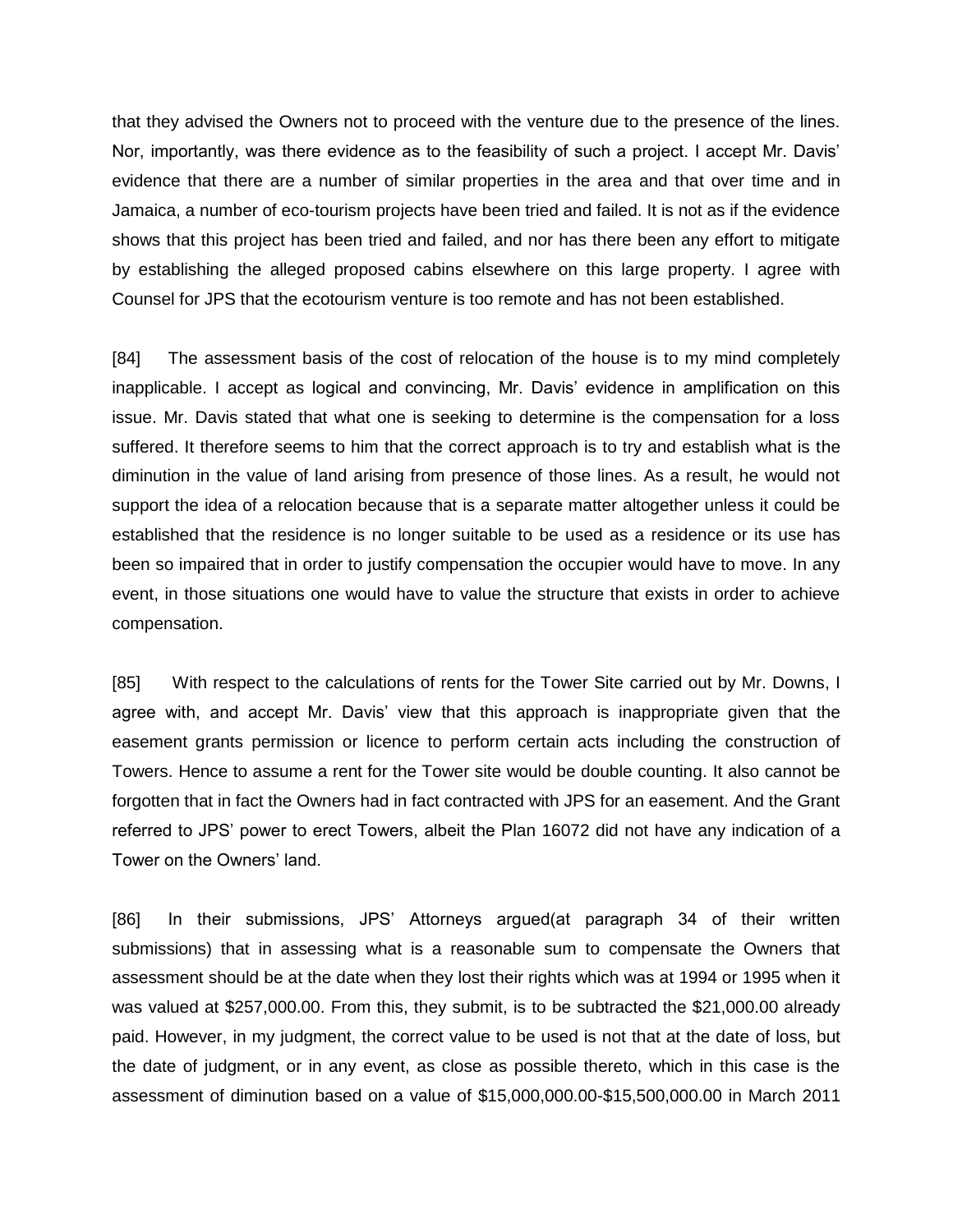by Allison Pitter & Co, with which D. Tavares Finson & Co. more or less agreed. This is because here, the Court is granting damages in lieu of a perpetual mandatory injunction. Therefore damages under this Court's equitable jurisdiction may take account of the future as well as the past since the court can assess damages as at the date when a mandatory permanent injunction could have been ordered –see **Jaggard v. Sawyer** [1995] 2 All E.R. 189, at 211 and **Wroth v. Tyler** [1973] 1 All E.R. 897, therein referred to.

[87] In my judgment, the approach taken by Edwin Tulloch-Reid and Associates has much to recommend as a base for assessing compensation, save for the calculation of diminution in value of the property only being applied to the dwelling house and curtilage of approximately one acre which was assumed as being only \$7.5 Million in 2008. It is not clear to me exactly how that one acre value would relate to the total value of the property assesses by Allison Pitter & Co. and by Tavares Finson & Co. of \$15M-\$15.5M in 2011 and 2010 respectively.

[88] The reason that I think that the Edwin Tulloch-Reid and Associates approach is to be recommended is because, not only have they assessed the diminution in value of the rest of the land, but they have also assessed the value of the easement. In this case, as stated before, there is no evidence that has been presented in relation to the benefit or value of the land to JPS for the purpose for which it is being used. I also, take into account, as JPS' Attorneys point out, that this is a case in which, the Owners had contracted with JPS for an easement. That situation is distinguishable to my mind from one where JPS had simply barged in on land and trespassed upon it. In this case, even if there had been no breach of the agreement for an easement, the Owners would still have had premises with lines running across it. In the pricing of the Grant of easement, and the Owners agreeing to the \$21,000.00, it seems clear that that sum was not predicated on any percentage of profit of JPS. In **Whitwham**, in addition to awarding damages for the diminution in value of the rest of the land, the court was able to award on the basis of the value of the piece of land the use of which was lost to the Owners on the basis of the benefit or value to the trespasser. Here, as appropriately assessed by Edwin Tulloch-Reid and Associates, what falls to be valued is the value of the easement corridor, plus the diminution in value of the rest of the land. If a higher value is taken for the purposes of calculating the diminution, or if the diminution factor is applied across the property, (but not evenly, as recommended by Allison Pitter, and accepted by this court as the correct approach), and further, it is taken into account that the line traverses the curtilage of the dwelling house and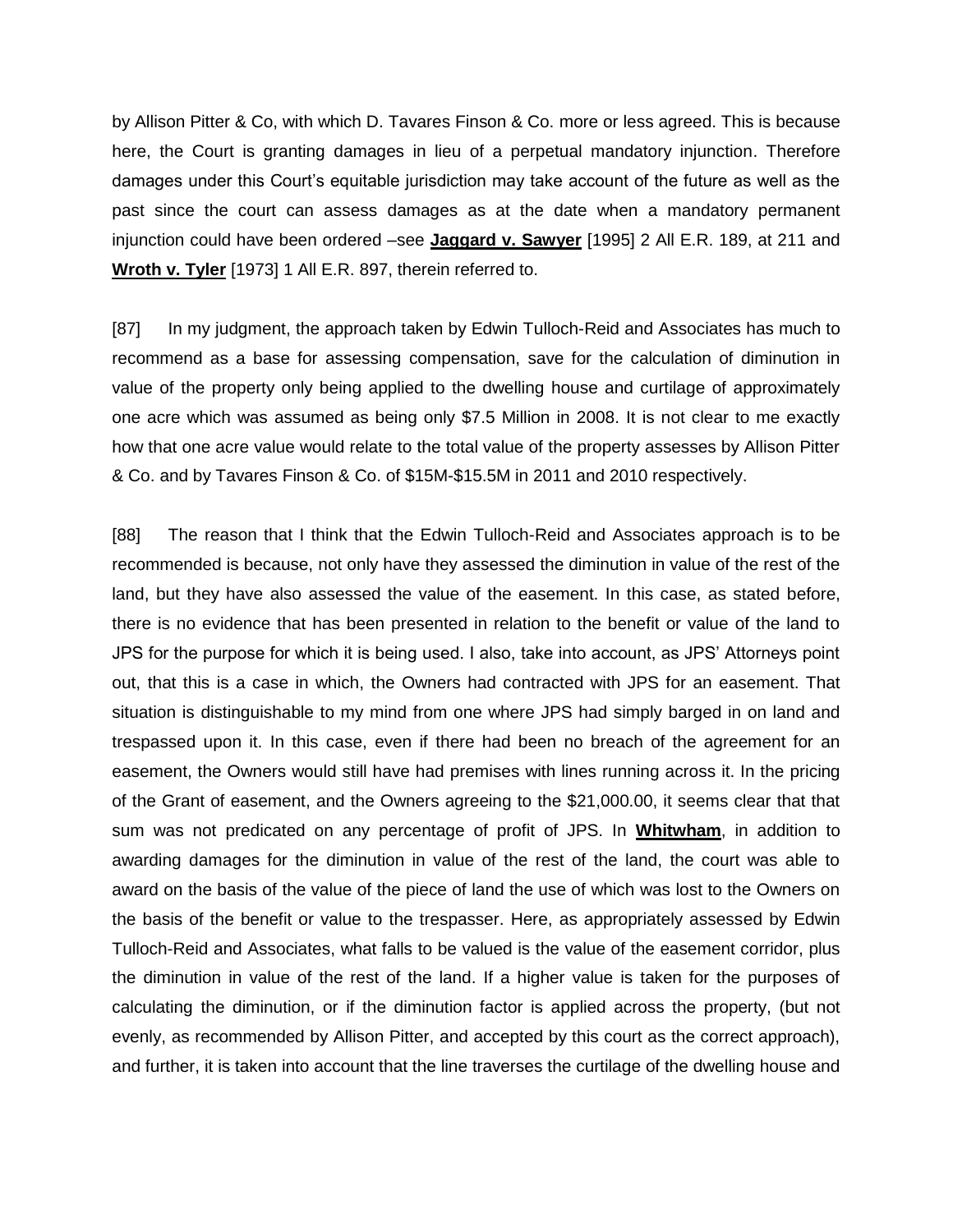appurtenant buildings, then a compensation figure closer to the lower to mid- range of the assessment by Tavares Finson & Co would be approached.

[89] In my judgment, damages for trespass to land should be assessed in favour of the Owners the Ancillary defendants on their Counterclaim to Ancillary Claim in the sum of Three Million Seven Hundred and fifty dollars, including damage to crops and trees, subject to deduction of the sum of \$21,000.00 already paid in respect of the Grant.

[90] The Owners have also sought aggravated and exemplary damages awards from the Court. It is clear, that if damages were being awarded for breach of contract there could be no award of aggravated damages- see paragraph 1112 of **Halsbury's Laws of England**, 4<sup>th</sup> Edition Re-Issue, Volume 12(1)-Damages. However, aggravated damages can be ordered in actions for trespass to land. At paragraph 1114 of the **Halsbury's**, it is stated:

**"Aggravated damages in tort. In actions in tort, where the damages are at large, the court may take into account the defendant's motives, conduct and manner of committing the tort, and, where these have aggravated the plaintiff's damage by injuring his proper feelings of dignity and pride, aggravated damages may be awarded. The defendant may have acted with malevolence or spite or behaved in a high-handed , malicious, insulting or aggressive manner. ....**

**Aggravated damages are designed to compensate the plaintiff for his wounded feelings; they must be distinguished from exemplary damages which are punitive in nature and which may be awarded only in a limited category of cases...."**

[91] In my judgment, JPS has aggravated the Owners' damage. They have committed this trespass by proceeding about the re-routing of the transmission lines in a bizarre, slip-shod, unprofessional, high-handed, reckless, and aggressive manner. The conduct of this utility company has been abusive of the rights of the Owners and completely irresponsible in at least the following ways:

- (a) It has approached the question of contractual relations and agreement in a capricious and reckless manner.
- (b) JPS made the preposterous mistake of concluding that where they proposed to build or did build the imposing steel Tower was on a neighbour's land when instead it was in fact located on the Owners' Land.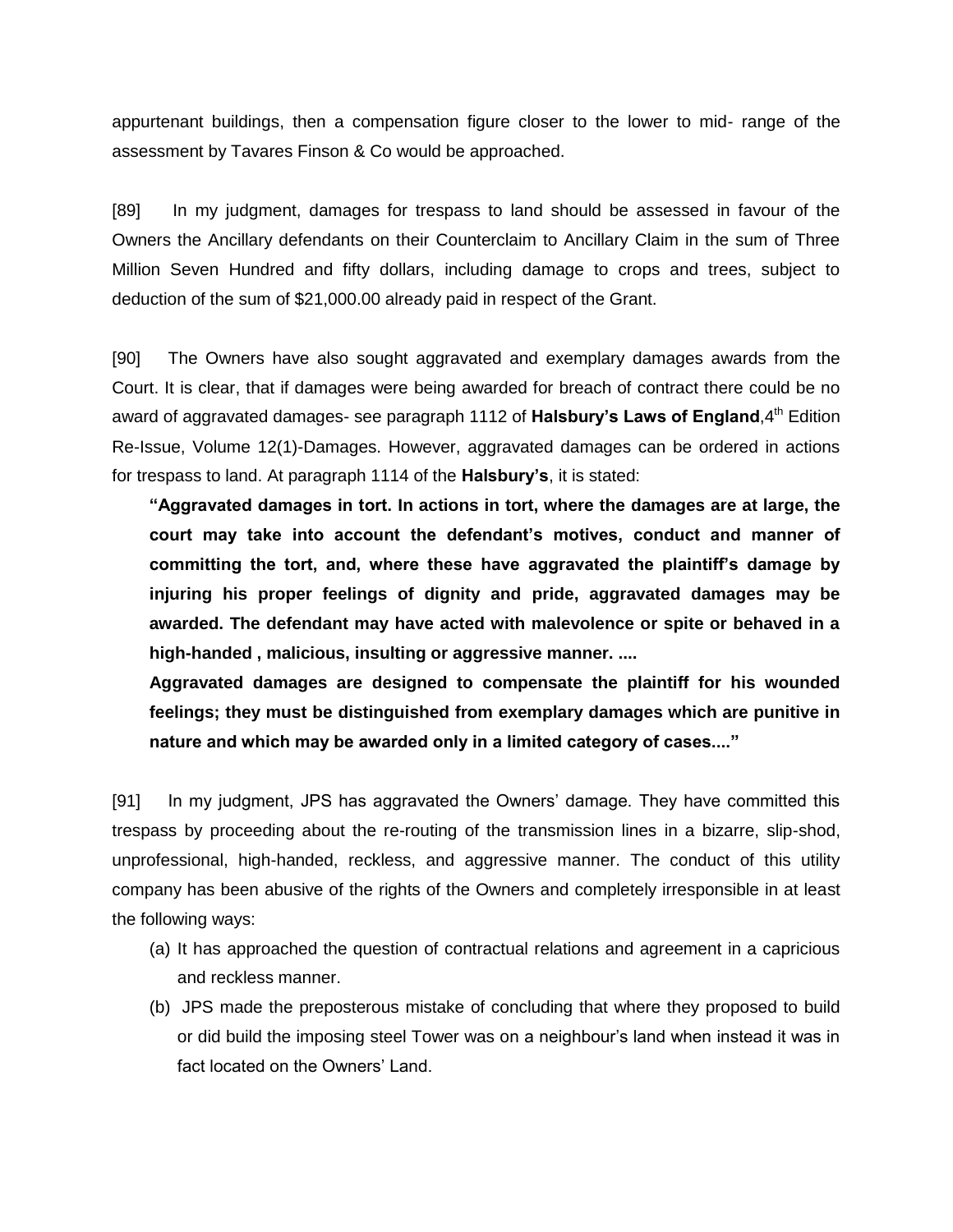- (c) JPS commenced and/ or rushed on with the new Route without securing the agreement of the Owners so as to finish the erection for its own financial gain and purposes.
- (d) JPS personnel gave the owners no proper notice before embarking on an alternate route.
- (e) They tore down fences and erected the steel tower through areas which were not rights of way, or authorised access ways.
- (f) To this date JPS have never produced to the Owners the alleged Environmental Impact Assessment ("EIA") upon which JPS purported to act by necessity and because of expediency.
- (g) They have inexplicably lost/misplaced many documents pertaining to this case, including Valuation Reports, the Owners' Business Plan and the EIA.

[92] Such behaviour on the part of JPS must have caused the Owners stress, worry, distress and anxiety. Further, in addition to the direct damage to the Owners' property, as JPS' Counsel indicate in their written submissions, it is admitted that the lines are visible from the Owners' dwelling house. Indeed, although in Allison Pitter's Report it is stated that the line is not negatively impacting the land in any substantive way so far as its use as agricultural land is concerned, the Report goes on to state that the line's " presence is most apparent from the immediate curtilage of the house." It is obvious that this is extremely distressing to Ms. Clare and her husband. Indeed, I accept Ms. Clare's evidence that in the initial negotiations carried out on behalf of JPS by Mr. Kassim, it was made clear that the line was not to be visible from the house. Indeed, JPS did not call Mr. Kassim as a witness. By the time of trial he was no longer employed to JPS. Mr. Gordon, who was himself no longer employed to JPS at the time of giving evidence admitted in cross-examination that he was not there when Mr. Kassim negotiated the original Grant. Further, that he was unable to contradict Ms. Clare's evidence that it was verbally agreed between herself and Mr. Kassim that the lines and apparatus should present no visible obstruction to her view, and should not be seen from the house. Under this head of inconvenience and distress I am of the view that the Owners are entitled to considerably more than the figure of \$100,000.00 suggested by Counsel for JPS as damages under this head. I think that this aspect of the matter can be covered under the head of aggravated damages.

[93] In addition, I am of the view that the whole trespass and adverse effect on the aesthetics of the property, and the tarnishing of the view from the dwelling house by virtue of the lines,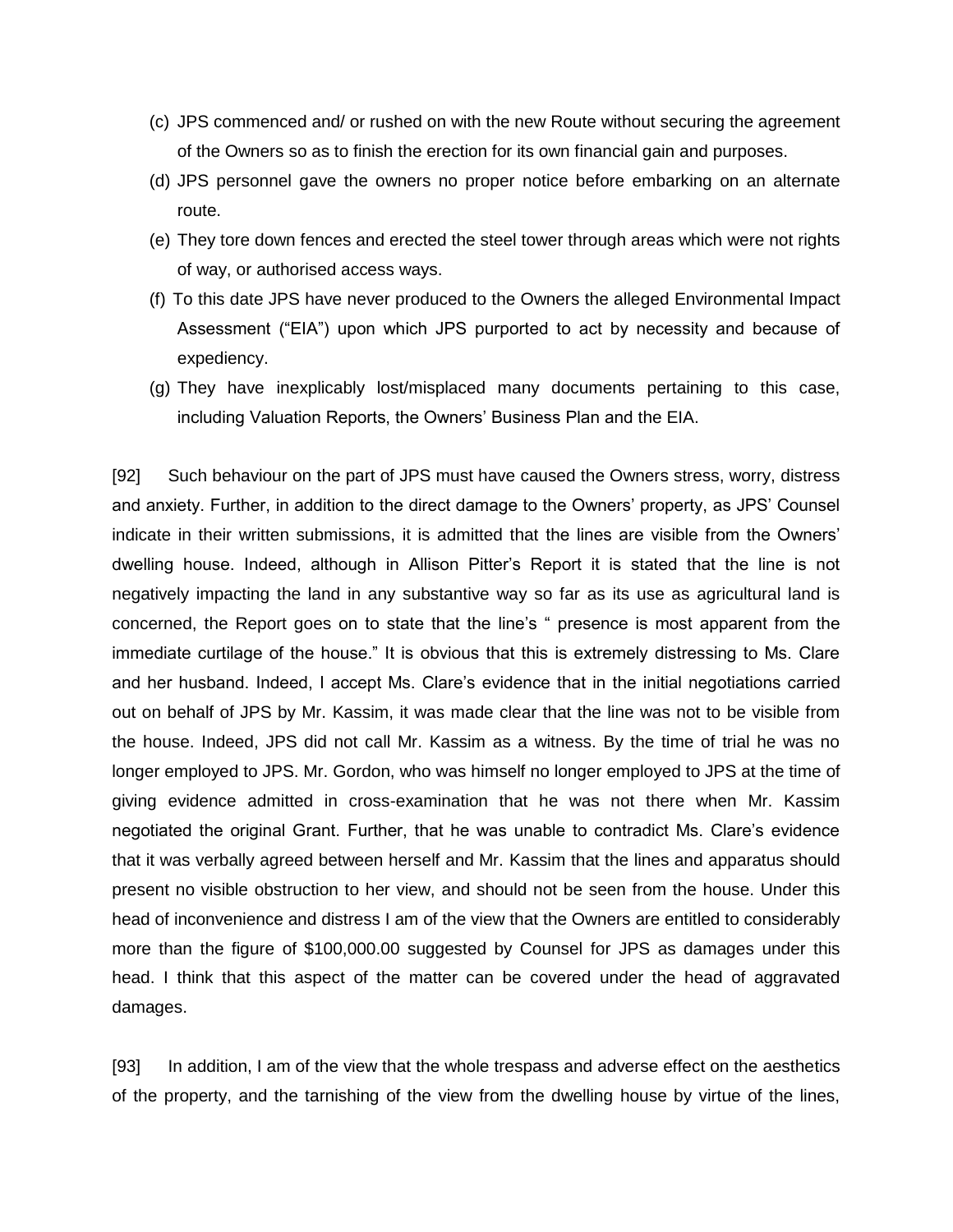must be seen against the backdrop of this being the Owners' ancestral home. There is plainly great sentimental value attached to the property. Indeed, as Ms. Clare repeatedly points out in her Witness Statement, and which has not been disputed by JPS, her grandfather Dougal Campbell worked long and hard to make the property what it was; a farm with history, with various plants and trees in a relatively unspoilt setting. Ms. Clare even alludes to the fact that her grandfather in his Will expressed the desire that the property not be sold after his death. JPS must contend with the circumstances and characteristics of the Owners and their unique attachment to the property as they exist.

[94] The Owners are in my view entitled to a substantial award for aggravated damages. In my judgment, aggravated damages can properly do what the law needs to do as discussed in **Rooks v. Barnard** [1964] 1 All E.R. 367, and in this case it would not be appropriate to award exemplary damages. As JPS was clearly setting about its actions motivated by profit-making concerns and purposes, my view as to the appropriateness of exemplary damages may well have been different were it not for the existence of the original Grant of Easement freely and voluntarily entered into by the Owners.

## **APPLICATION TO ADDUCE EVIDENCE AFTER DRAFT JUDGMENT HANDED DOWN**

[95] On the  $8<sup>th</sup>$  of February 2013 I handed down a draft judgment in favour of the Owners, the Ancillary Defendants. Copies of the draft were distributed to the Attorneys-at-Law for the respective parties for the limited purposes of considering the wording of some of the orders, what was then specifically paragraph 95(5) and 95(6), now paragraph 110(5) and (6), and also for the purpose of correcting or pointing out any obvious typographical and/or grammatical or drafting errors.

[96] Some time after I had handed down Judgment in draft on the  $8<sup>th</sup>$  February 2013, Mr. Watson indicated that he wished to make an application to adduce further evidence. The application was formally filed on the  $21<sup>st</sup>$  of February 2013 and seeks "..... an order granting the Ancillary Defendants leave to adduce evidence limited to the assessment of damages in relation to damage or destruction of trees and crops by the Ancillary Claimant its servants agents in the course of erecting transmission lines and pylons over or upon the Ancillary Defendants lands at part of Rock Spring in the Parish of Hanover registered at Volume 1347 Folio 872 of the Register Book of Titles."

[97] The stated grounds of this very unusual application are as follows: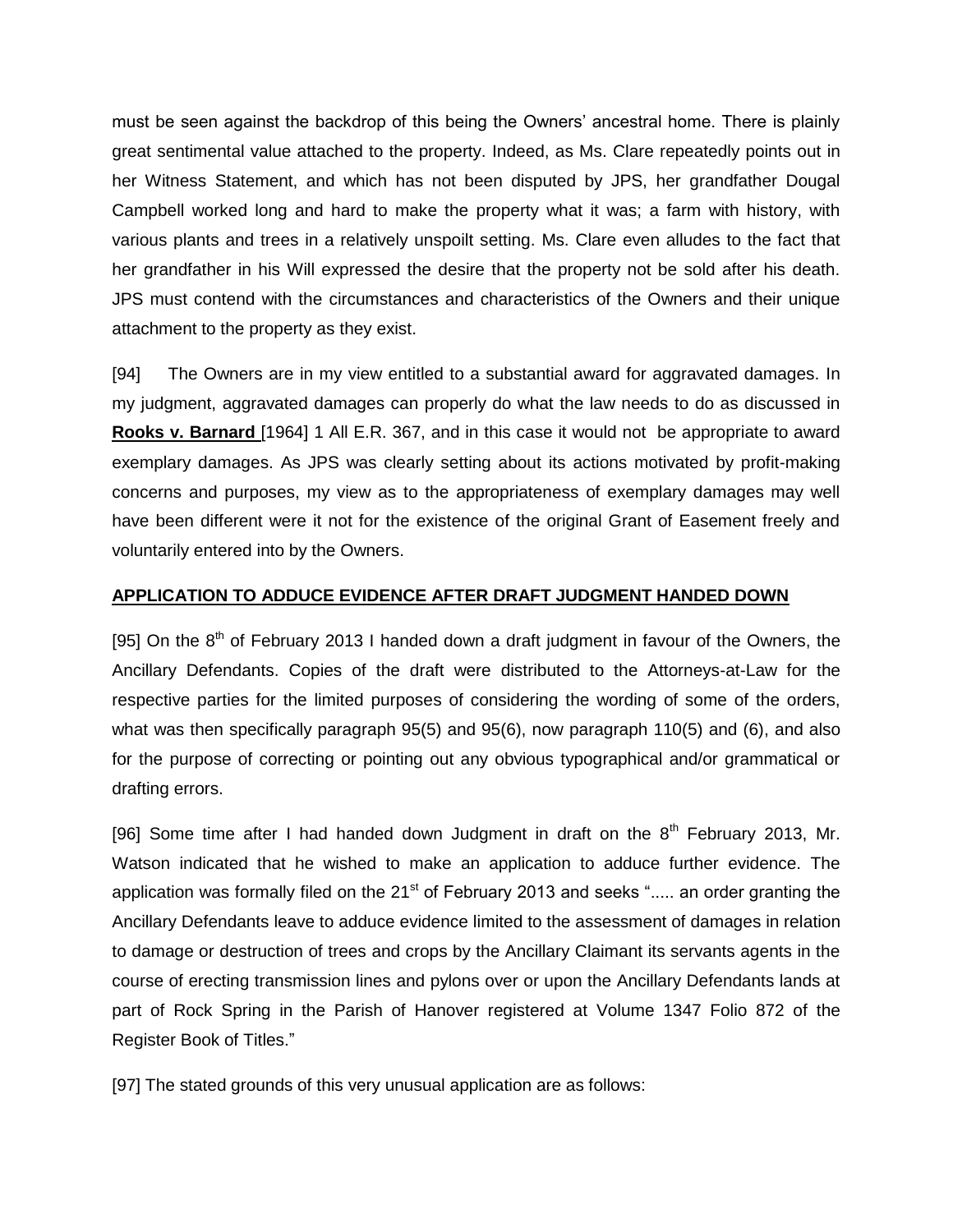" i) The question of damages flowing from the construction of the said pylons and transmission lines across the Ancillary Defendants said property was always pleaded by both parties and loss to the Ancillary Defendants can be taken as given and admitted.

ii) The quantum of loss flowing from such admission of liability has never been established before the Court as no evidence has been given in this respect by either party.

iii) The Ancillary Claimant has pleaded loss of \$750.00 which was denied by the Ancillary Defendants in their Defence and issue was clearly joined by the parties.

iv) There can be no prejudice to the Ancillary Claimant if this head of damages were to be assessed at this time which could not be compensated for by an award of costs, particularly as this is not a head of claim to which they could claim to be taken by surprise.

v) If damages under this head are not assessed there is a real danger that the Ancillary Defendants will be deprived of damages and that no evidence was presented under this head.

vi)The quantum of particulars of the Ancillary Defendants claim for damages was contained in a schedule to correspondence between the parties which was not admitted in evidence amongst a bundle of correspondence between the parties exchanged in the course of negotiations and by the oversight of the Ancillary Defendants it was not introduced in the viva voce evidence of the 2<sup>nd</sup> Ancillary Defendant who had prepared the schedule."

[98] The application was supported by an Affidavit by Marcia Clare sworn to on the 15<sup>th</sup> March 2013. Ms. Clare's affidavit, amongst other matters, states the following:

"5. It has been a feature of this case that no evidence was led by either party as to the value of the trees and crops damaged.

6.On the part of my mother and myself, this was an oversight. The oversight occurred in circumstances where during the course of negotiations which spanned over a decade I had compiled a schedule of the trees and crops which were damaged by the contractors, agents or servants of Jamaica Public Service Company Limited and sent it to them.

........

8. The correspondence comprising these negotiations were omitted from the relevant documents admitted in evidence by the oversight of both parties.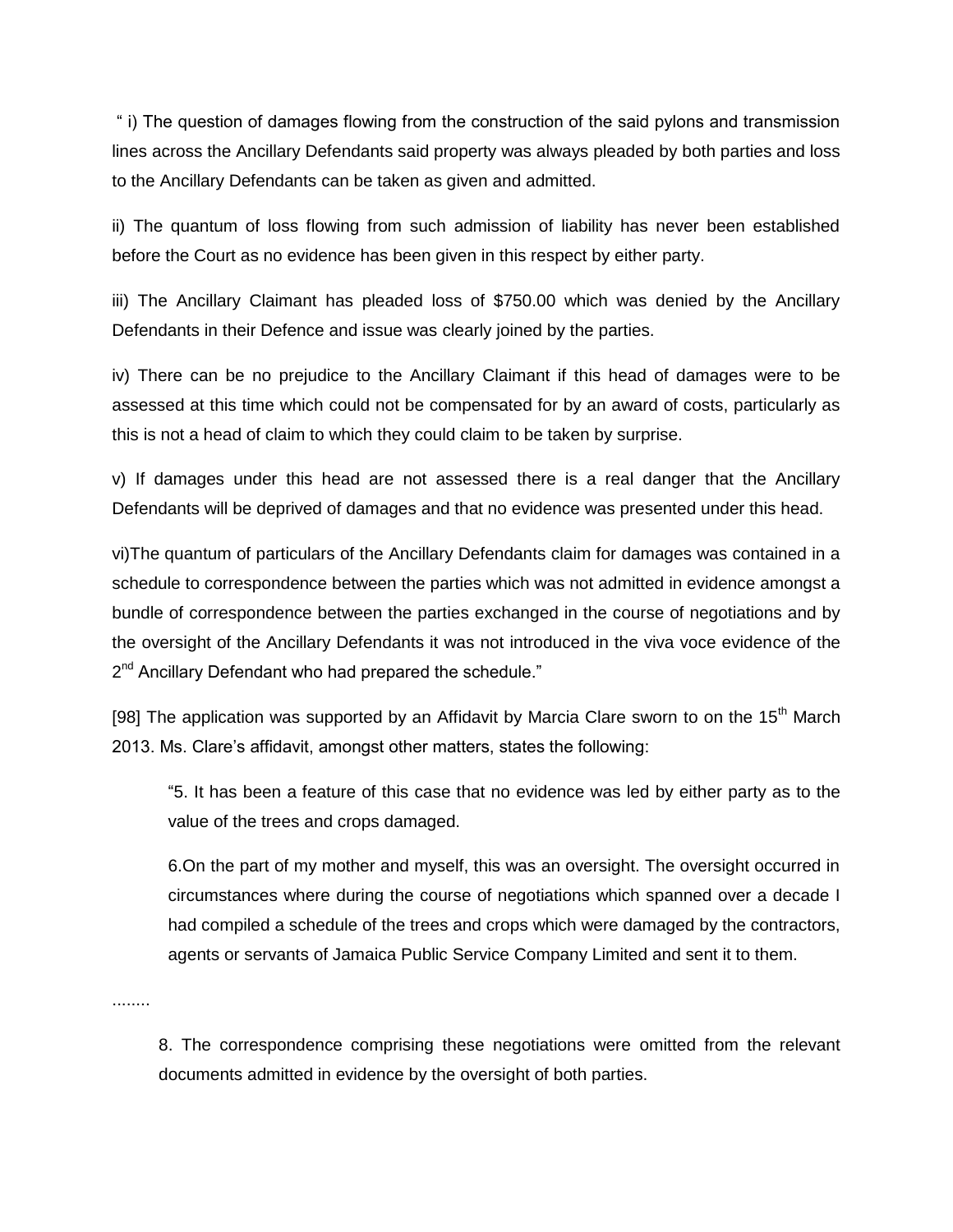9. My Attorney-at-Law had indicated that he intended to put in evidence of damages generally through me at the close of Trial during what he indicated would be an assessment of damages. Unfortunately, the aspect of damages was not reserved for assessment as anticipated and the parties were required to make closing submissions earlier than he had planned."

[99] I really do not wish to spend a lot of time on the point, but I must say that I find it regrettable that anyone involved in this trial could have participated in it or alternatively have left with the impression that there would be some other date and time for assessing damages. The matter was fixed for trial once and for all, and that was supposed to be that, just like any other case set for trial. It is unfortunate that one could have felt that there would be room for coming back to prove damages regarding trees and crops when every effort was made by the Owners to prove and have assessed, other aspects of the claim, for example the value of trespass to the land. There would be no logical basis for carving out a special later date for the assessment of damage to trees and crops. It simply was not so. Whilst Mr. Watson indicates that in citing the **Wrotham Park** principles, this indicated that the issue of assessment of damages would be reserved, I do not agree. In any event, Mr. Watson concedes that he at no time made a formal application for any issue of assessment to be reserved. In addition, Mrs. Silvera agrees that the matter was simply fixed for trial with finality and has also been taken by surprise by the assertion that a further assessment of damages was contemplated. What is more, I have also already indicated that I am of the view that the **Wrotham Park** principles are inapplicable here. The possibility of my ruling this way was an obvious outcome and therefore all evidence relevant to the claims should have been led at the trial.

[100] Mr. Watson cited a number of authorities, including **Re Suffield & Watts, Ex parte Brown & Others** [1886-1890] All E.R. 276, and the decision of Anderson J. in **Caribbean Outlets Limited et al v. Mas Investments et al** consolidated with C.L.2002/M181, judgment delivered in or about November 2004, and cases therein referred to. Counsel made thorough submissions as to why his clients should be allowed to reopen their case for this limited purpose.

[101]The application was roundly opposed by Mrs. Gentles-Silvera on behalf of JPS. In comprehensive written submissions, Mrs. Silvera conceded that until an order is drawn up and sealed (perfected) a trial judge has jurisdiction to permit pleadings to be amended, to hear further evidence and to reconsider or review the judgment already given. This jurisdiction must be cautiously exercised and only in exceptional cases as it is in the interest of the public and the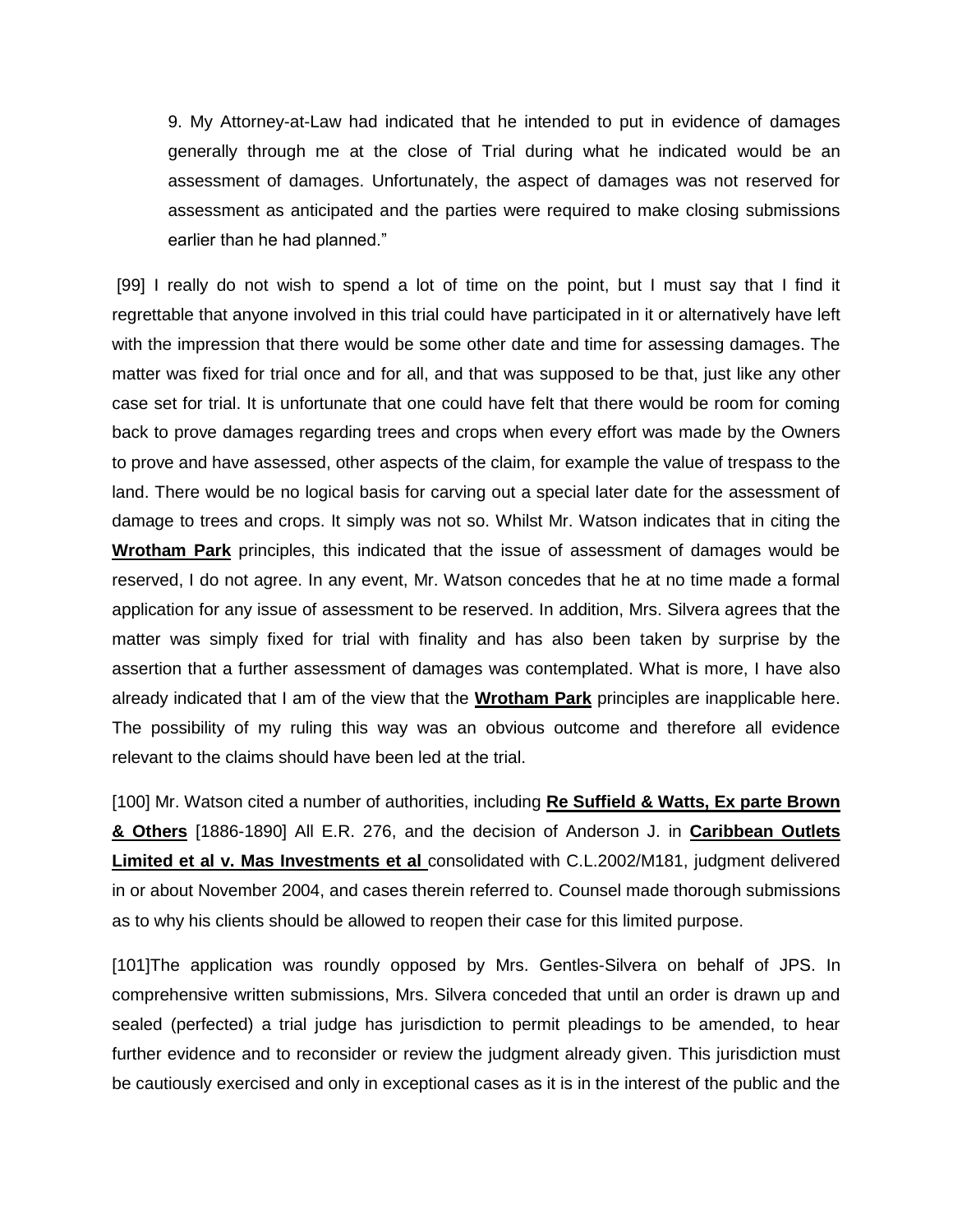interest of litigants that there should be a reasonable degree of finality in litigation. Counsel referred to a number of cases, including **Stewart v. Engel** [2000] 1 W.L.R. 2268, **Fisher v. Cadman** [ 2005] EWHC 2424; and **Navitaire Inc. v. Easyjet Airline Company Limited.** [2005] EWHC 282.

[102] In **Navitaire** it was held that the kind of factors to be taken into account when deciding whether or not to exercise the discretion to permit further evidence to be adduced after judgment are the same as those to be considered in an application to admit further evidence on appeal as established in the well-known case of **Ladd v. Marshall** [1954] 1 W.L.R. 1489. Only exceptionally should the court be prepared to accede to an application where the applicant cannot satisfy the conditions spelt out in **Ladd. V. Marshall**. In **Navitaire** reference was made to **Townsend v. Achilleas** ( unreported: 1 July 2000) and **Charlesworth v. Relay Roads Ltd.** [2000] 1 W.L.R. 230, where it was pointed out that in exceptional circumstances there might be a good case for the cautious application of a slightly more flexible test than when approached on appeal because the trial judge would have seen the witnesses and be in a better position to look at the evidence as a whole closer to the trial.

[103] In **Ladd v. Marshall**, Lord Denning M.R. stated at page 1491:

**"To justify the reception of fresh evidence or a new trial, three conditions must be fulfilled: first, it must be shown that the evidence could not have been obtained with reasonable diligence for use at the trial; secondly, the evidence must be such that, if given, it would probably have an important influence on the result of the case, though it need not be decisive; thirdly, the evidence must be such as is presumably to be believed, or in other words, it must be apparently credible, though it need not be incontrovertible."**

[104] At paragraph 39 of **Navitaire** Pumfrey J. discussed the decision of Mummery L.J. in the unreported decision in **Townsend v. Achilleas** as follows:

"**39. Mummery L.J. emphasizes the dual requirements of caution and flexibility. The trial judge has a real advantage in assessing the impact of new evidence on the result of the case. At the same time, I do not regard the second** *Ladd v. Marshall*  **condition as reduced in force. As this case illustrates, the potential consequences of admitting evidence may be serious. Witnesses will have to be recalled, further expert evidence assembled, and the factual basis for the judgment already delivered reviewed.**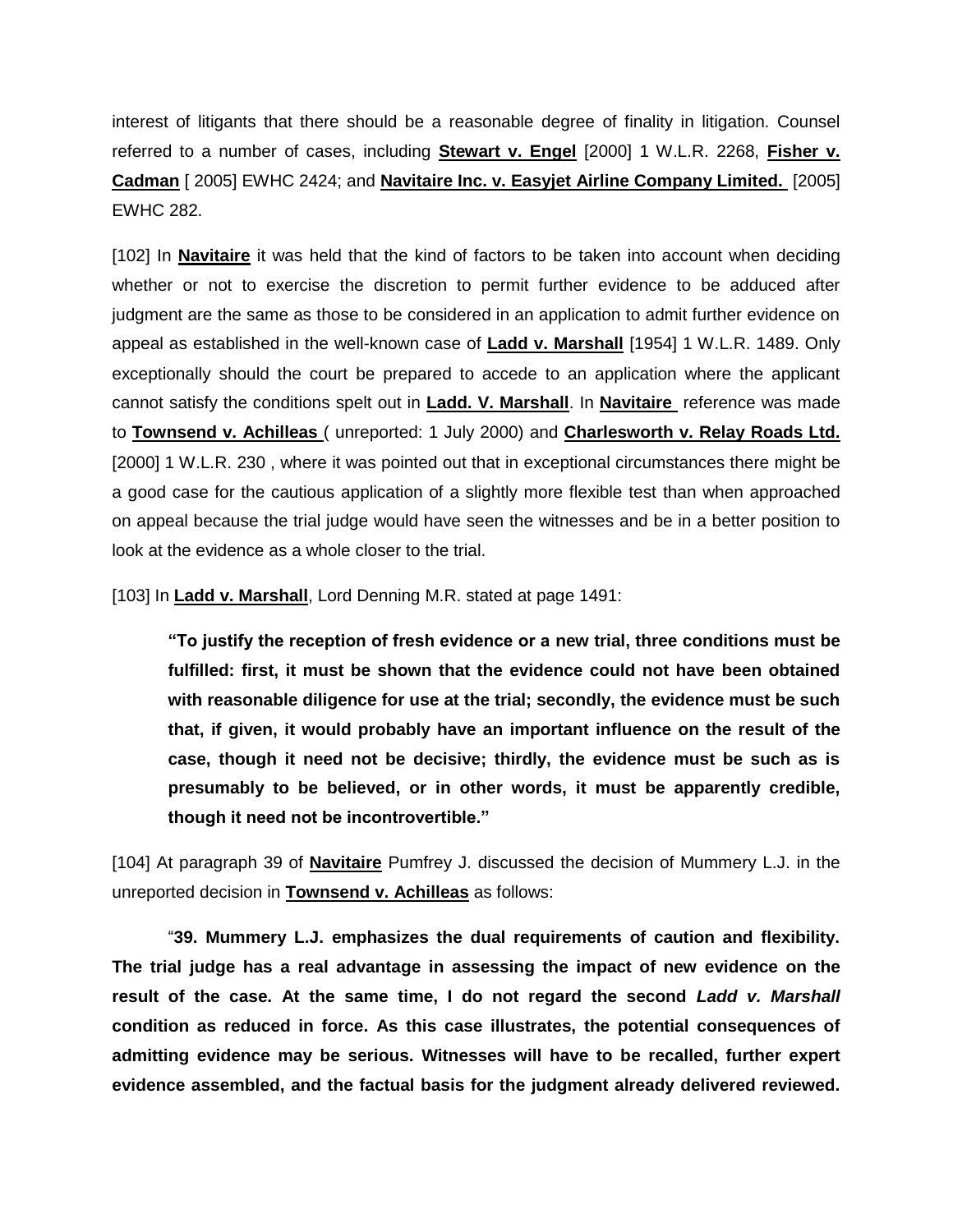**The expense may be substantial. The other party in the litigation, who has** *ex hypothesi* **been successful thus far, is entitled to the satisfaction of knowing that the evidence could not have been obtained earlier when it is confronted with this additional burden."**

[105] As to the first condition, I agree with Mrs. Gentles-Silvera that no evidence has been placed before the court to establish that the Owners could not have obtained for the trial the evidence of damages for the trees and crops destroyed. The pleadings by both parties spoke to this loss as did the evidence. In fact the evidence demonstrates that the Owners were aware that this was a loss that needed to be established and could have attempted to establish it but through oversight they failed to lead evidence as to the value of the loss. This is not a case where some new fact has been discovered.

[106] The second criteria examines whether the evidence was such that if given, it would probably have an important influence on the result of the case. The evidence if given may increase the quantum of damages already ordered by the court but it would not otherwise have any great influence on the result of the case. However, this factor overlaps with the third criteria, which has to do with apparent credibility.

[107] The original dispute in this matter arose from 1994, over 17 years before the trial. Regarding the third criteria that the evidence must be apparently credible, I agree with Mrs. Gentles-Silvera that the Reports by D.C.Tavares & Finson dated 29<sup>th</sup> October 2004 and 11<sup>th</sup> April 2011, under the signature of Mr. Mervyn Down, do state that he was unable to do a valuation in relation to the trees that were removed and destroyed because such a valuation would normally be done by an Agricultural Expert. One of the mandates of the April 2011 Report was specified to be for Mr. Down to clarify his earlier report of  $1<sup>st</sup>$  December 2010 and in particular to provide a valuation of trees removed or destroyed when the tower and lines were erected. In the April 2011 report Mr. Down stated: "We understand that no detailed count or valuation was made at the time of the cutting of the "path" for the cable way so no appropriate compensation was made." Now Ms. Clare wishes to produce evidence from a list produced by her to her Attorneys-at-Law two years after Mr. Down's 2004 Report, and some twelve years after the incident. Further, Ms. Clare is not been proven to be nor has she been approved by the Court as an agricultural expert and she would be giving evidence that could possibly be viewed as self-serving. In the circumstances, it does seem that this evidence is not particularly credible, rendered at this stage. It would appear that even if the evidence that the Owners seek to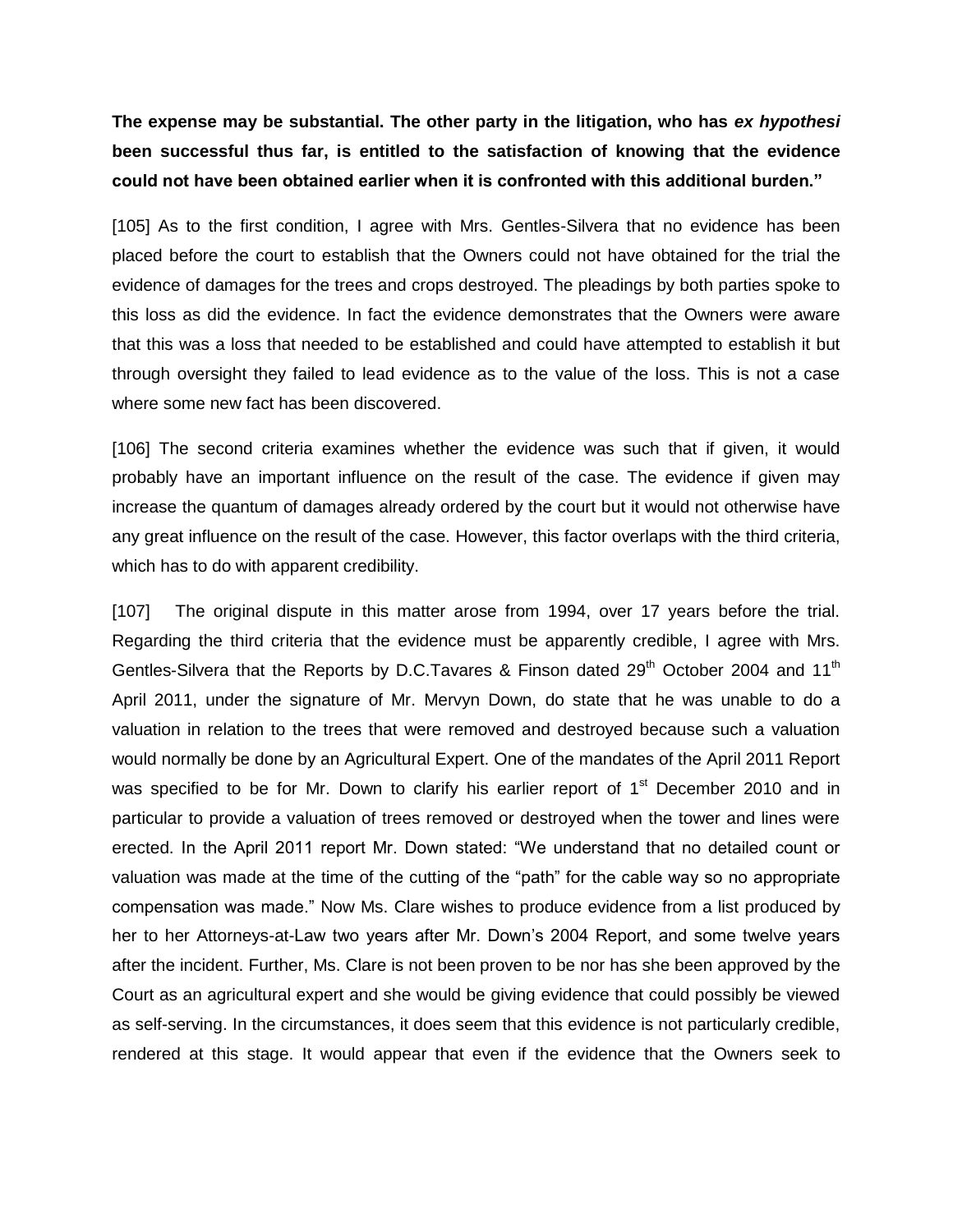adduce was to be allowed, there is a strong possibility that it would not provide a proper evidentiary basis upon which the court could be moved to award more damages.

[108] At paragraph 14 of her written submissions Mrs. Gentles-Silvera makes one of the most persuasive points upon this issue and it has to do with the overriding objective set out in the Civil Procedure Rules 2002 "the CPR". The paragraph states, amongst other things, the following:

**"Since the introduction of the Civil Procedure Rules the court is stipulated to give effect to the overriding objective in the exercise of its discretion (Civil Procedure Rules Rule 1.1 and 1.2). The overriding objective is to enable the court to deal with cases justly which includes saving expense, dealing with each matter fairly and expeditiously and allotting to each matter an appropriate share of the court**('s) **resources, while taking into account the need to allot resources to other cases. The court is no longer obliged to consider the position of the parties to the litigation alone but must also now consider the administration of justice as a whole. The Ancillary Defendants have received much of the court's time in this matter. This case originates from an easement entered into in 1994 in relation to which suit was filed in 2001 and the matter was tried in 2011 and Judgment was handed down in February 2013. This matter has been in the courts for twelve years. After a long trial comprising seven days with copious documentation and viva voce evidence, the Ancillary Defendants have had more than ample time to put in all of their evidence and ought not to be allowed at this stage to have a second bite of the cherry and reopen the case and adduce further evidence. It was their duty to bring forward their entire case which they could have done. It is in the public's interest and that of the litigants for there to be a reasonable degree of finality in litigation. To reopen the case at this stage would give the Ancillary Defendants more of the court's resources where we submit more than enough has been allocated to this case. Further, the fact that the litigation will be reopened if your Ladyship grants the application means inevitably witnesses will have to be called to give their evidence, which may include expert witnesses, who will then have to be cross-examined. Further, it may become necessary on seeing the witness statement or expert report, for the Ancillary Claimant to also call an expert or other witness to counter the evidence of the Ancillary Defendants. All of this will increase the cost of this litigation."**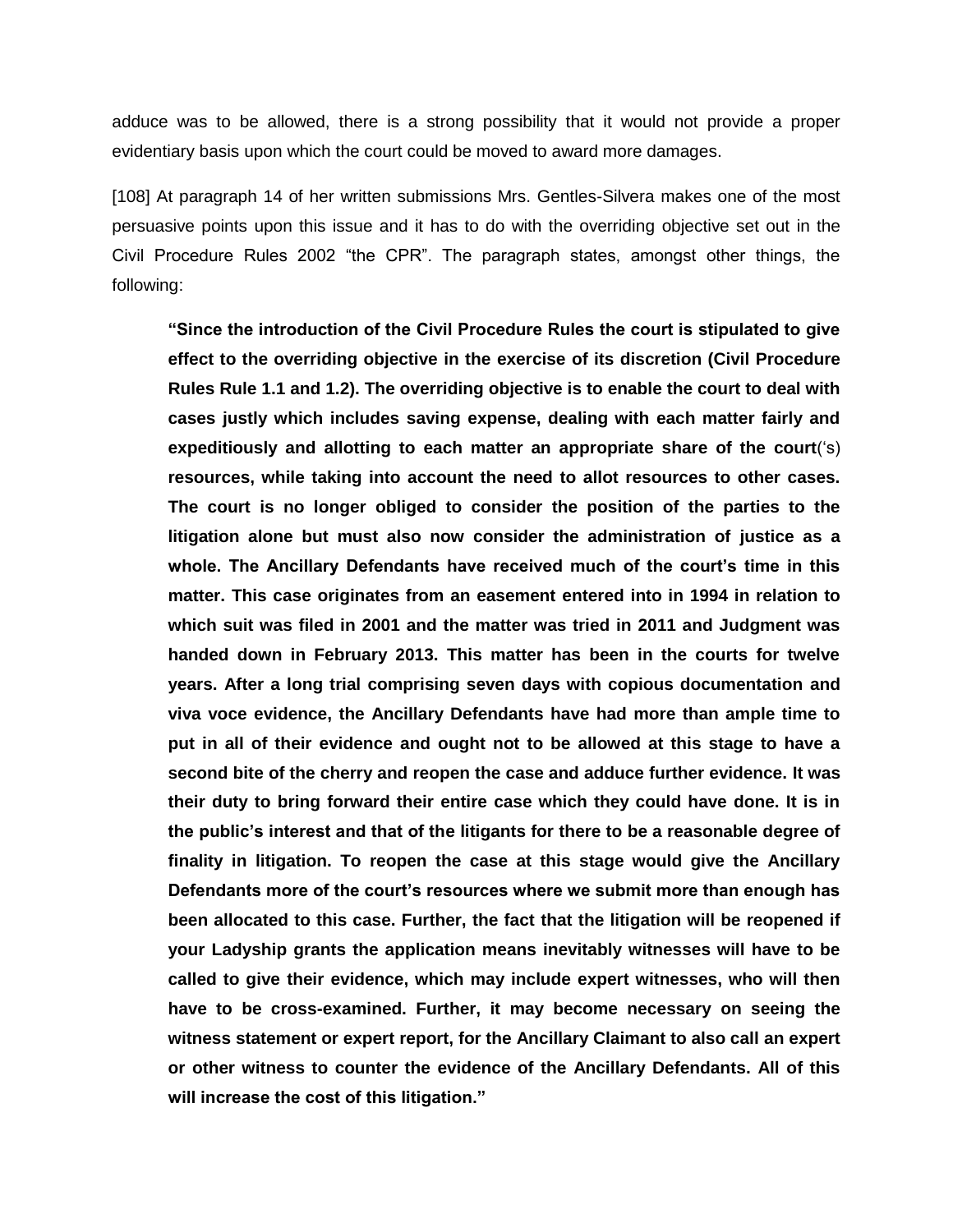[109] I could not agree with Mrs. Gentles-Silvera more. The Court's resources are spent, having already been stretched to the limits. Indeed, this case has even had the unusual history where the Ancillary Defendants had made a claim which was automatically struck out under an order of Edwards J. (Ag) (as she then was) pursuant to the Transitional Provisions of the CPR. By virtue of the same order the Ancillary Defendants were permitted to file a "Counterclaim" and the Ancillary Claimant was permitted to file a "Defence to the Defence and Counterclaim", all of which have been filed. Further, the jurisdiction to reopen a case and to allow a party to adduce fresh evidence must (with good reason) be cautiously and sparingly exercised. In my judgment, the Owners, the Ancillary Defendants have failed to satisfy the criteria laid down in **Ladd v. Marshall**. Thus although as the trial judge I may have had the advantage of looking at the evidence as a whole and to see whether I should allow for fresh evidence to be led that could avoid the expense and delay of an appeal, this case and the nature of the application involved do not warrant the exercise of this jurisdiction in favour of the Owners. It is true that as Mr. Watson submits, JPS had indicated its acknowledgement that it was bound to provide compensation in respect of the destroyed trees and crops, but this was long known to the Owners. Whilst JPS provided some figure or basis upon which the court could make an award, albeit a very small award, the Owners have through admitted inadvertence provided none. I have to bear in mind that this loss took place from as far back as 1994. This is not a circumstance where the powerful corporate entity, JPS has sought to extract some unfair advantage against the less powerful parties, the Owners. With all due respect, the Ancillary Defendants have on their side to own authorship for the situation. Indeed they have over-all done so. Inadvertence does happen from time to time, especially in a case as convoluted as this one. However, there are in my view no exceptional circumstances that would qualify the situation for permission where the factors outlined in **Ladd v. Marshall** have not been satisfied. Recent cases have pointed to the need for fairness to be considered not just in the interests of one party, but of all involved in the case. Further, whilst not the main factor, the needs of other litigants and their cases "waiting in the wings" of the court to be tried, have also to be taken into account. It is a difficult and delicate balancing exercise. The balance lies in favour of refusing the application set out in Notice filed February  $21<sup>st</sup>$  2013 on behalf of the Ancillary Defendants. In my judgment, there just simply is not a justifiable basis for allocating any more of the court's scarce resources to this case.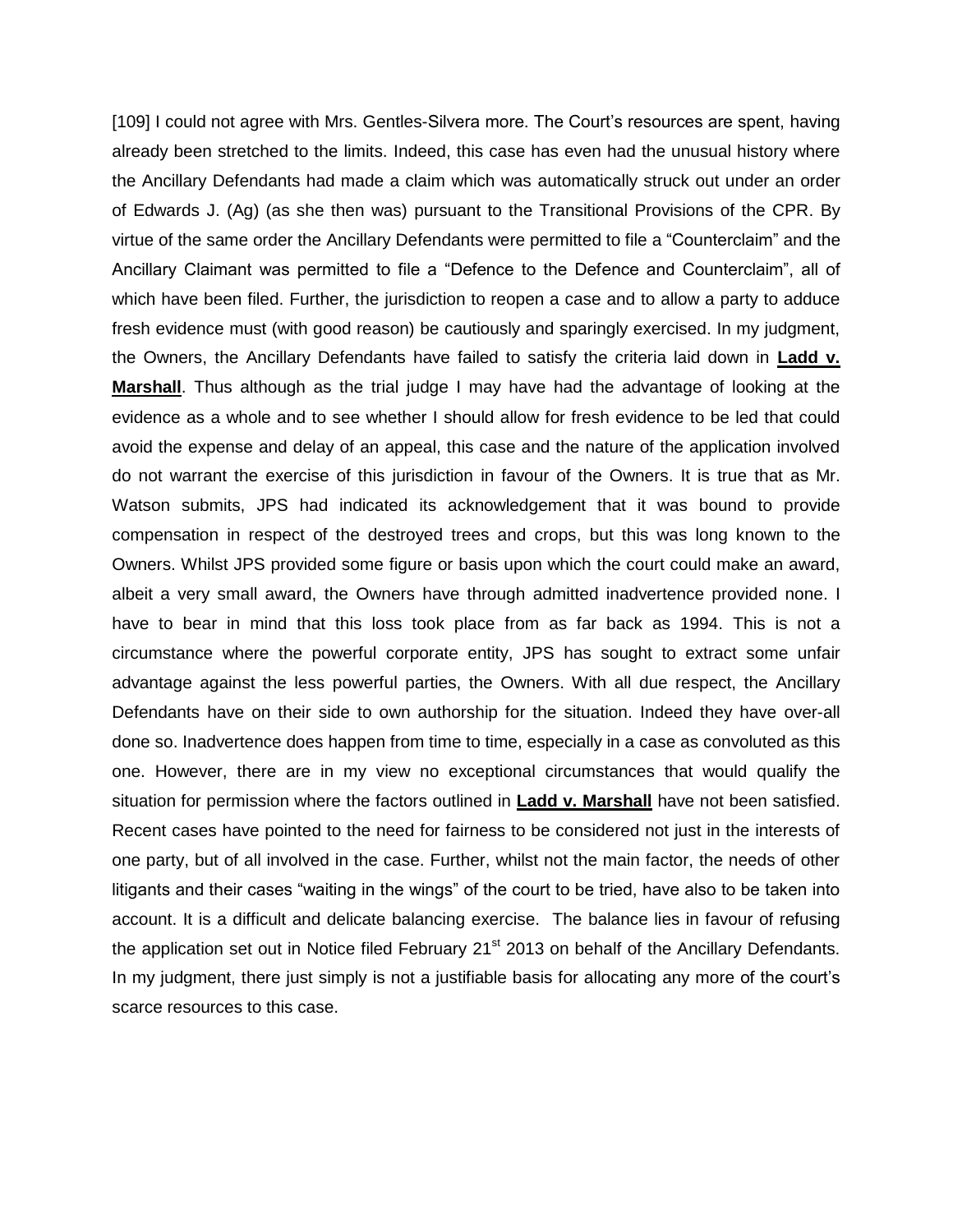[110] There will therefore be judgment for the Ancillary Defendants on the Ancillary Claim, with costs to be taxed if not agreed. Further, there will be Judgment for the Ancillary Defendants on the Counterclaim, with damages for trespass to land assessed as follows.

(1)In respect of the value of the easement- \$175,000.00, less \$21,000.00 already paid, equals \$154,000.00 ;

(2) In respect of the diminution in value of the land-\$2,825,000.00;

(3) In respect of damage to crops and trees-\$750.00,

| <b>Totalling</b>        | \$2,979,750.00 |
|-------------------------|----------------|
| (4) Aggravated Damages- | \$2,500,000.00 |

#### **TOTAL GENERAL DAMAGES -\$5,479,750.00**

# **With Interest on the Sum of \$750.00 at the rate of 12 % per annum from 1st February 1995 to April 17 2013.**

- (5) Within 60 days of payment of compensation, damages and interest, the Ancillary Claimant and the Ancillary Defendants shall execute a Grant of Easement/ Right of Way/ Way-Leave Agreement being in respect of the Ancillary Defendants' lands comprised in Certificate of Title registered at Volume 1347 Folio 872 of the Register Book of Titles.
- (6) Further to paragraph 5 above, the parties are to take all steps to facilitate the registration of an Easement/ Right of Way/ Way-Leave which accords with what is on the ground, and accords with the route traversed by the transmission lines and Tower, as a miscellaneous endorsement on the Title to the property pursuant to section 41 of the Electric Lighting Act.
- (7) In the event that the Ancillary Defendants fail, neglect or refuse to execute the Grant of Easement/Right of way/Way Leave Agreement, the Registrar of the Supreme Court is empowered to execute on behalf of the Ancillary Defendants any and all documents required to be executed by the Ancillary Defendants for the purpose of giving effect to this Order.
- (8) Permission granted to the parties generally to apply